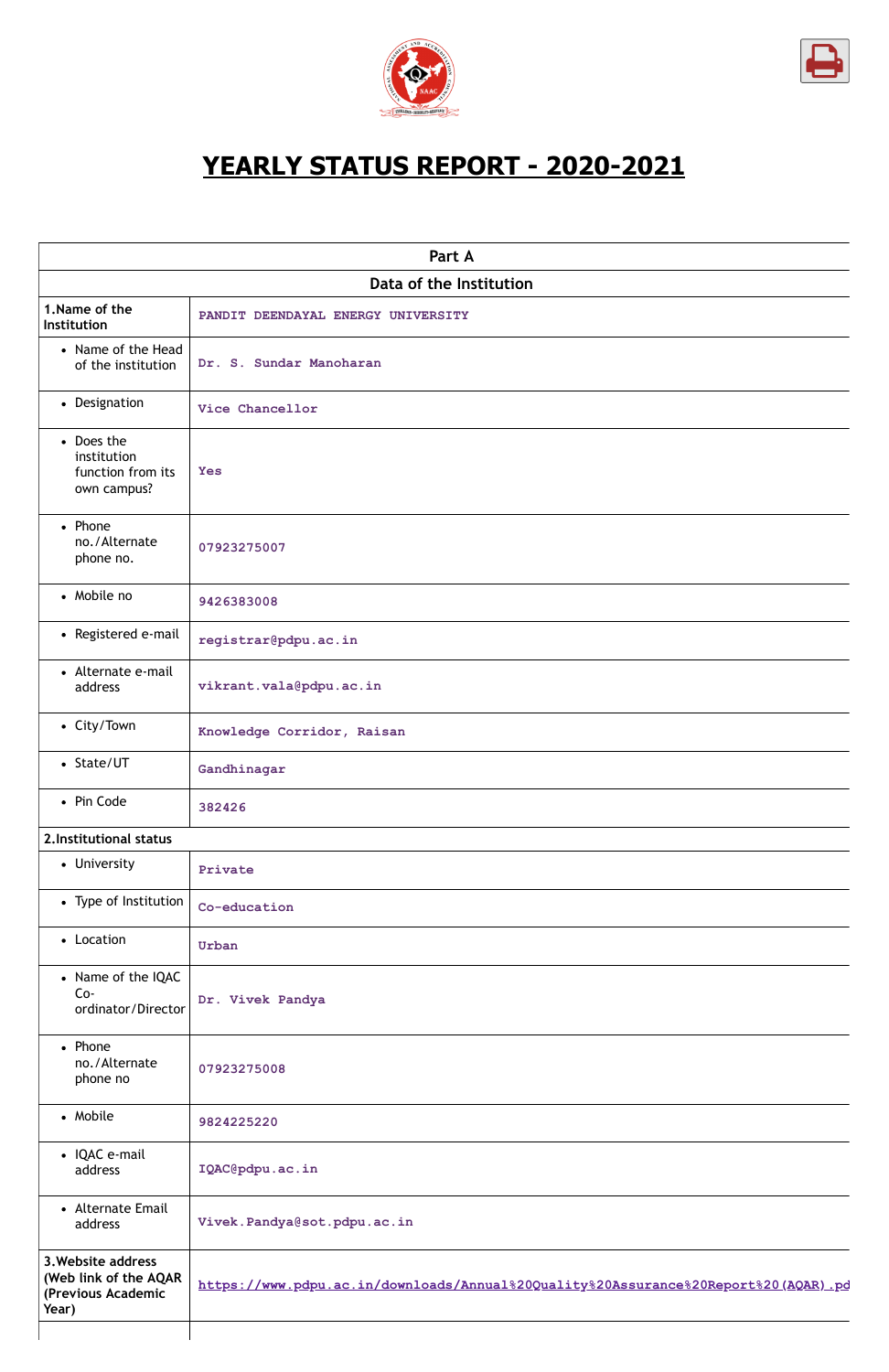# **5.Accreditation Details** Cycle Grade CGPA Year of Accreditation Validity from Validity to **Cycle 1 A 3.39 2016 16/12/2016 15/12/2021 6.Date of Establishment of IQAC 05/09/2012 7.Provide the list of Special Status conferred by Central/ State Government-UGC/CSIR/DST/DBT/ICMR/TEQIP/World Bank/CPE of UGC etc.** Institution/Department/Faculty Scheme  $\vert$  Scheme  $\vert$  Funding agency  $\vert$  Year of award with duration  $\vert$  Amount **Universtiy Graded Autonomy NA 20/04/2018 NA 8.Whether composition of IQAC as per latest NAAC guidelines Yes** Upload latest notification of formation of IQAC **[View](https://assessmentonline.naac.gov.in/storage/app/public/aqar/14363/14363_32_104.pdf?1649144299) File 9.No. of IQAC meetings held during the year 4** The minutes of IQAC meeting and compliance to the decisions have been uploaded on the institutional website. (Please upload, minutes of meetings and action taken report) **Yes 10.Whether IQAC received funding from any of the funding agency to support its activities during the year? Yes** • If yes, mention the amount **685000 11.Significant contributions made by IQAC during the current year (maximum five bullets) Received NBA Accreditation for Petroleum Engineering & Preparation for NBA Accreditation for B. Tech. Electrical Engineering, Chemical Engineering, and Civil Engineering. Conducted Research Symposium for Faculties on 04 Jan 2021 & 05 Mar 2021. ISO Certifications for the University (EMS –ISO 14001:2015 & QMS – ISO: 9001:2015) Conducted Research Symposium for Ph.D. Scholars (May –Jul 2021; 08 Weeks). Conducted Technical Staff**

12. Plan of action chalked out by the IQAC in the beginning of the Academic year towards Quality Enhancement and the outcome **achieved by the end of the Academic year**

**Symposium (May –Jul 2021; 08 Weeks).**

**Participated in NIRF Ranking and achieved 73rd position in University category; 68th position in Engineering category & 66th position in Management category; Achieved 2nd (4.3/5) Five Star position in Gujarat State Institutional Ranking Framework (GSIRF) Received SSIP Prashansha Award – Best University under Private category; Placed among top 25 Universities in Atal Ranking of Institution on innovation Achievements (ARIIA) awards; Scientific and Industrial Research Organization (SIRO) Recognition renewed till – 31 Mar 2023; Initiating new collaboration with British petroleum for women Empowerment in energy sector. Faculty research collaboration with Shell Hazira India on Green Energy; European union on Horizon 2020 initiative; with Maruti Suzuki on Automotive Manufacturing; Faculty workshop on IPR & Design Patent.**

| Plan of Action                        | Achievements/Outcomes                                      |
|---------------------------------------|------------------------------------------------------------|
| Planned for NBA accreditation for     | Received NBA Accreditation for Petroleum Engineering for   |
| Petroleum Engineering and Preparation | three years on 04th Oct 2021. Final audit for NBA          |
| for NBA accreditation for B. Tech.    | Accreditation for B. Tech. Electrical Engineering,         |
| Electrical Engineering, Chemical      | Chemical Engineering, and Civil Engineering conducted on   |
| Engineering, and Civil Engineering.   | 27th -29th Jan 2022. Awaiting result.                      |
| Planned to conduct Research Symposium | Conducted Research Symposium for Faculties on 04 Jan 2021  |
| for faculties.                        | & 05 Mar 2021. A total of 191 faculties from SoT, SLS, SPT |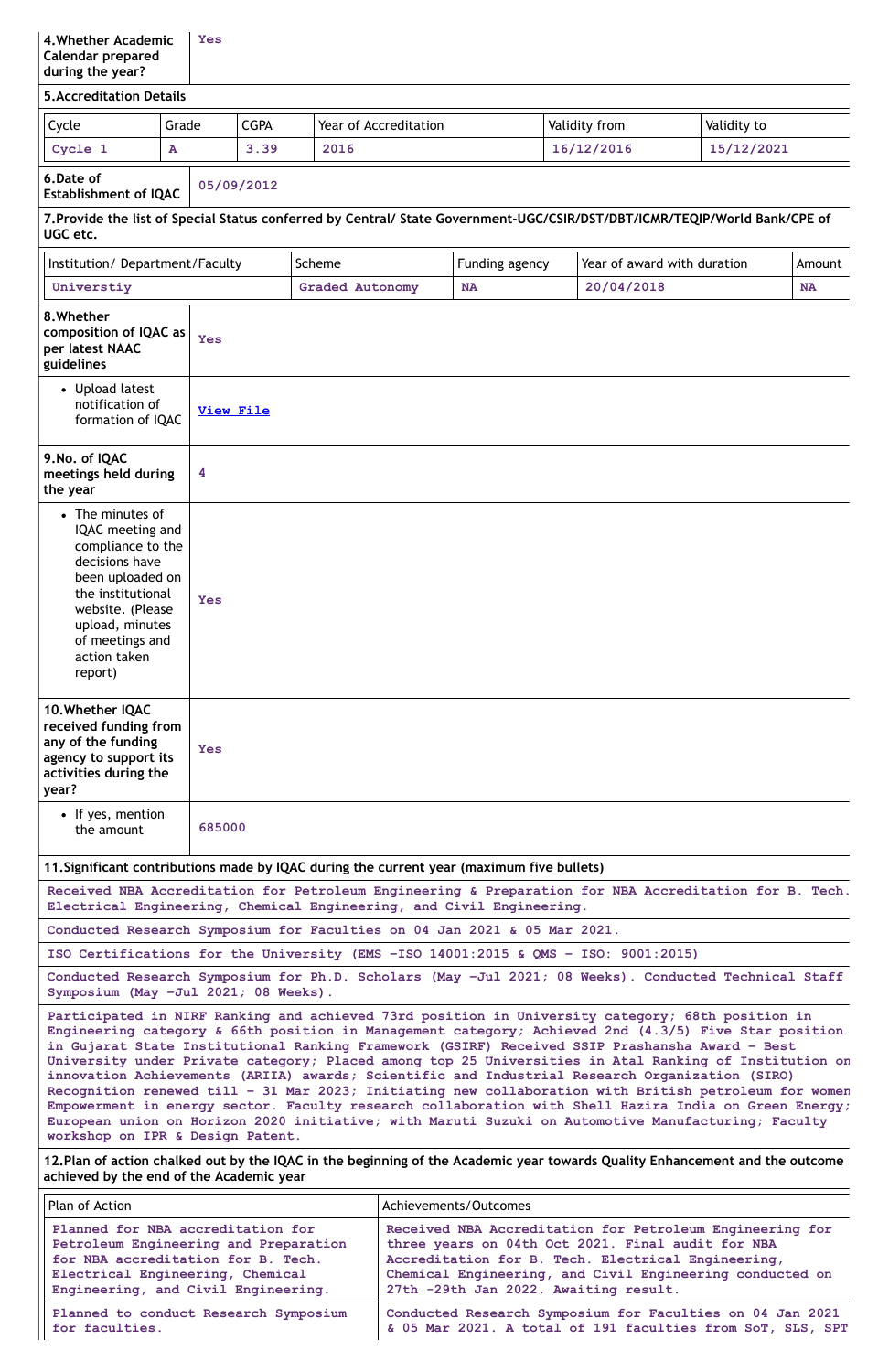|                                                                                                                                           | & SPM participated in the symposium.                                                                                                                                      |  |
|-------------------------------------------------------------------------------------------------------------------------------------------|---------------------------------------------------------------------------------------------------------------------------------------------------------------------------|--|
| Planned for ISO (EMS-14001:2015 & QMS                                                                                                     | Taken initiatives in line with the requirement of ISO and                                                                                                                 |  |
| 9001:2015) Certifications for the                                                                                                         | received ISO Certifications for the University (EMS-ISO                                                                                                                   |  |
| University                                                                                                                                | 14001:2015 & QMS - ISO: 9001:2015) on 29th Nov 2021.                                                                                                                      |  |
| Planned to conduct Research Symposium                                                                                                     | Conducted Research Symposium for Ph.D. Scholars (May -Jul                                                                                                                 |  |
| for Ph.D. Scholars & Technical Staff of                                                                                                   | 2021; 08 Weeks). Conducted Technical Staff Symposium (May                                                                                                                 |  |
| the University                                                                                                                            | $-Ju1 2021; 08 Weeks$ .                                                                                                                                                   |  |
| Planned to participate in NIRF Ranking<br>in the category of (i) University (ii)<br>Engineering (iii) Management for the<br>year 2020-21. | Participated in NIRF Ranking and achieved 73rd position in<br>University category; 68th position in Engineering category<br>& 66th position in Management category;       |  |
| Planned to participate in GSIRF 2020-21.                                                                                                  | Achieved 2nd (4.3/5) Five Star position in Gujarat State<br>Institutional Ranking Framework (GSIRF)                                                                       |  |
| Planned to Participate SSIP Prashansha                                                                                                    | Received SSIP Prashansha Award - Best University under                                                                                                                    |  |
| <b>Award 2020-21</b>                                                                                                                      | Private category;                                                                                                                                                         |  |
| Planned to Participate ARIIA 2020-21                                                                                                      | Placed among top 25 Universities in Atal Ranking of                                                                                                                       |  |
| Award.                                                                                                                                    | Institution on innovation Achievements (ARIIA) awards;                                                                                                                    |  |
| Planned to renew SIRO recognition for                                                                                                     | Scientific and Industrial Research Organization (SIRO)                                                                                                                    |  |
| the University.                                                                                                                           | Recognition renewed till - 31 Mar 2023;                                                                                                                                   |  |
| Collaboration with British petroleum for                                                                                                  | Initiatiated new collaboration with British petroleum for                                                                                                                 |  |
| women Empowerment in energy sector.                                                                                                       | women Empowerment in energy sector.                                                                                                                                       |  |
| Research collaborations with industries                                                                                                   | Faculty research collaboration with Shell Hazira India on<br>Green Energy, European union on Horizon 2020 initiative &<br>with Maruti Suzuki on Automotive Manufacturing; |  |
| Planned workshop on IPR & Design Patent.                                                                                                  | Faculty workshop conducted on IPR & Design Patent on 11<br>Jan 2022.                                                                                                      |  |
| 13. Whether the AQAR<br>was placed before<br><b>Yes</b>                                                                                   |                                                                                                                                                                           |  |

**statutory body?**

• Name of the statutory body

| Name                                                                                                                                 |                    |  | Date of meeting(s) |
|--------------------------------------------------------------------------------------------------------------------------------------|--------------------|--|--------------------|
| Academic Council Committee Meeting                                                                                                   |                    |  | 02/02/2022         |
| <b>14. Whether NAAC/or</b><br>any other accredited<br>body(s) visited IQAC or<br>interacted with it<br>to Assess the<br>functioning? | Yes                |  |                    |
| 15. Whether institutional data submitted to AISHE                                                                                    |                    |  |                    |
| Year                                                                                                                                 | Date of Submission |  |                    |
| 24/03/2022<br>$2020 - 21$                                                                                                            |                    |  |                    |

| <b>Extended Profile</b>                       |    |
|-----------------------------------------------|----|
| 1. Programme                                  |    |
| 1.1                                           | 50 |
| Number of programmes offered during the year: |    |
| 1.2                                           |    |

| Number of departments offering academic programmes                        |             |
|---------------------------------------------------------------------------|-------------|
| 2.Student                                                                 |             |
| 2.1                                                                       | 6287        |
| Number of students during the year                                        |             |
| 2.2                                                                       |             |
| Number of outgoing / final year students during the year:                 | 1500        |
| 2.3                                                                       | 6168        |
| Number of students appeared in the University examination during the year |             |
| 2.4                                                                       |             |
| Number of revaluation applications during the year                        | $\mathbf 0$ |
| 3.Academic                                                                |             |
| 3.1                                                                       | 1368        |
|                                                                           |             |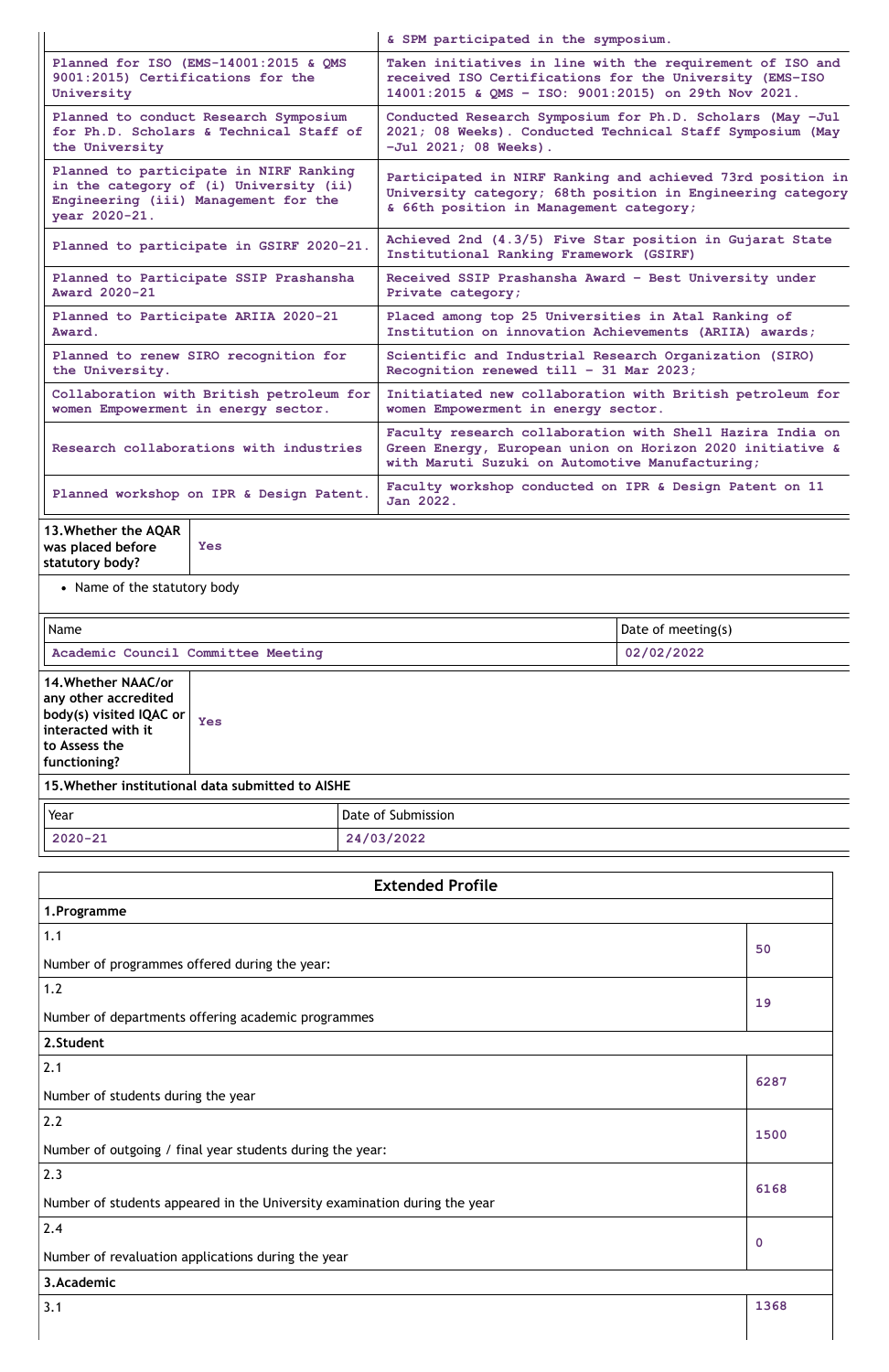| Number of courses in all Programmes during the year                                           |       |
|-----------------------------------------------------------------------------------------------|-------|
| 3.2                                                                                           |       |
| Number of full time teachers during the year                                                  | 255   |
| 3.3                                                                                           |       |
| Number of sanctioned posts during the year                                                    | 282   |
| 4. Institution                                                                                |       |
| 4.1                                                                                           |       |
| Number of eligible applications received for admissions to all the Programmes during the year | 23997 |
| 4.2                                                                                           |       |
| Number of seats earmarked for reserved category as per GOI/ State Govt. rule during the year  | 577   |
| 4.3                                                                                           |       |

| Total number of classrooms and seminar halls                      | 68      |
|-------------------------------------------------------------------|---------|
| 4.4                                                               | 1317    |
| Total number of computers in the campus for academic purpose      |         |
| 4.5                                                               |         |
| Total expenditure excluding salary during the year (INR in lakhs) | 6092.09 |

**Part B**

# **CURRICULAR ASPECTS**

### **1.1 - Curriculum Design and Development**

1.1.1 - Curricula developed and implemented have relevance to the local, national, regional and global developmental needs which is reflected in Programme outcomes (POs), Programme Specific Outcomes(PSOs) and Course Outcomes(COs) of the Programmes offered by the University

**PDEU offers various academic programmes under different schools with a perspective of PDEUs Vision and Mission and ingredients of Industry 4.0. All the academic programmes are blend of theory and experiment based learning in the form of industrial exposure and field based learning. PDEU offers cross-discipline study through choice based learning and have good number (more than 10% of total courses of the program) of elective courses to facilitate students in their choice of courses based on their interest and capability.**

| File Description                                                                            | Documents |  |
|---------------------------------------------------------------------------------------------|-----------|--|
| Upload relevant supporting document                                                         | View File |  |
| $\mid$ 1.1.2 - Number of Programmes where syllabus revision was carried out during the year |           |  |
| -46                                                                                         |           |  |

| <b>File Description</b>                                                                                                                         | Documents        |  |
|-------------------------------------------------------------------------------------------------------------------------------------------------|------------------|--|
| Upload the data template                                                                                                                        | <b>View File</b> |  |
| Upload relevant supporting document                                                                                                             | <b>View File</b> |  |
| 1.1.3 - Total number of courses having focus on employability/ entrepreneurship/ skill development offered by the University<br>during the year |                  |  |
| 1.1.3.1 - Number of courses having focus on employability/ entrepreneurship/ skill development during the year                                  |                  |  |
| 1186                                                                                                                                            |                  |  |
| File Description                                                                                                                                | <b>Documents</b> |  |
| Upload the data template                                                                                                                        | <b>View File</b> |  |
| Upload relevant supporting document                                                                                                             | <b>View File</b> |  |
| 1.2 - Academic Flexibility                                                                                                                      |                  |  |
| 1.2.1 - Number of new courses introduced of the total number of courses across all programs offered during the year                             |                  |  |
| 607                                                                                                                                             |                  |  |
| <b>File Description</b>                                                                                                                         | <b>Documents</b> |  |
| Upload the data template                                                                                                                        | <b>View File</b> |  |

**PDEU follows Outcome Based Education (OBE) for all the programmes offered across the Schools. All the programmes offered at PDEU identifies Program Outcomes (POs), and Program Specific Outcomes (PSO). Each course identifies the Six Course Outcomes (COs) keeping in view the Blooms Taxonomy and finally the COs are mapped with POs.**

**PDEU has large number of collaboration with industry bodies like CII & ASSOCHAM, Industrial societies and chapters, universities abroad, research organizations. Such collaboration helps in understanding contemporary requirements of curriculum and accordingly incorporates them to align with local, national, regional and global requirements. PDEU also gives opportunity to students for getting an international exposure through its International Exposure Program (IEP).**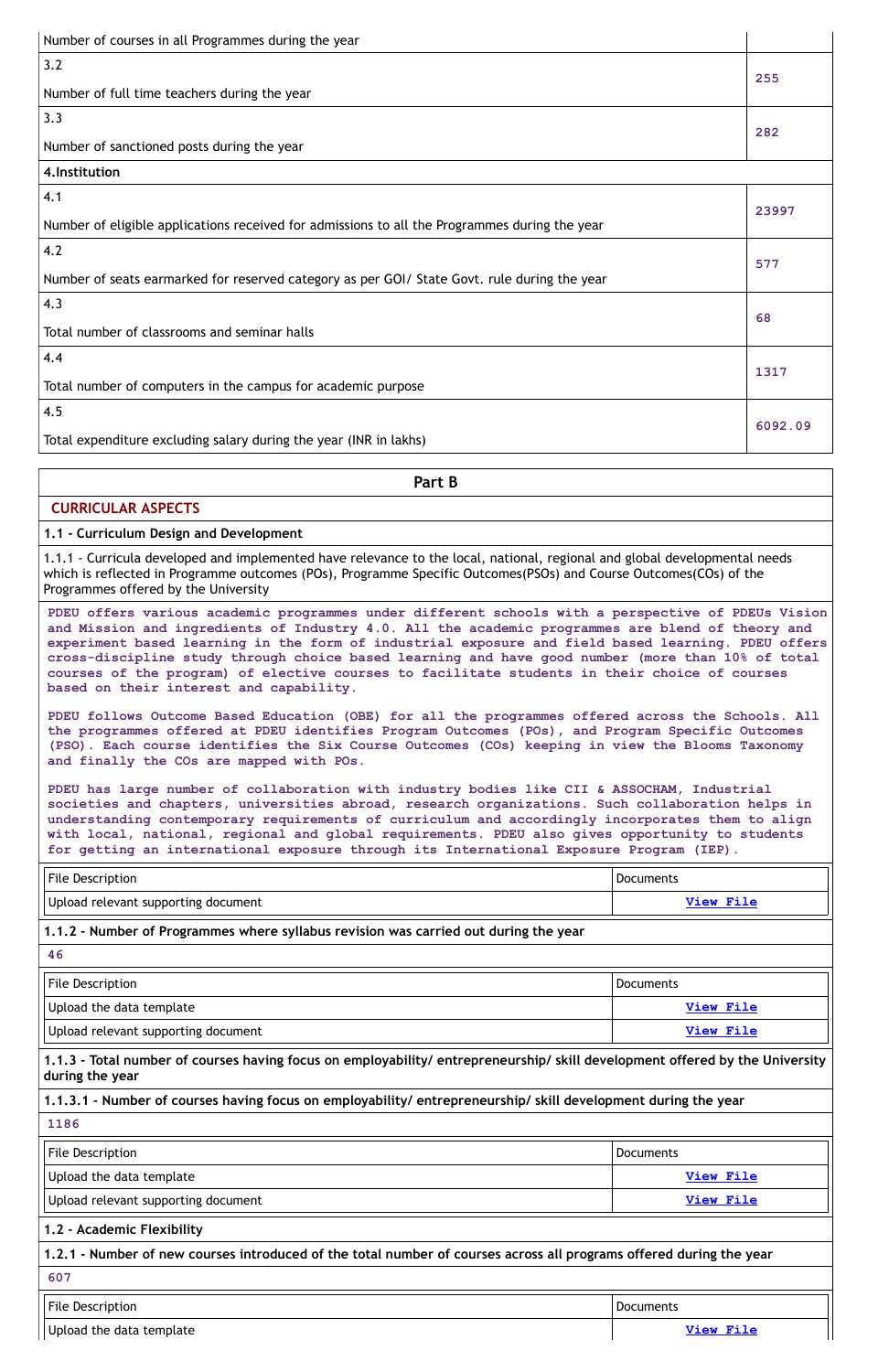1.2.2 - Number of Programmes in which Choice Based Credit System (CBCS)/elective course system has been implemented **during the year**

| <b>File Description</b>             | Documents |
|-------------------------------------|-----------|
| Upload the data template            | View File |
| Upload relevant supporting document | View File |

#### **43**

# **1.3 - Curriculum Enrichment**

1.3.1 - Institution integrates crosscutting issues relevant to Professional Ethics, Gender, Human Values, Environment and Sustainability into the Curriculum

**PDEU integrates cross cutting issues like professional ethics, gender, human values, environment and sustainability in all the academic programmes through curriculum design. It further maps the courses for programme outcome wherein the courses can demonstrate an awareness of Professional Ethics, Gender, Human Values, Environment and Sustainability. The efforts of PDEU can be documented as below.**

**Professional Ethics, Gender and Human Values**

**School of Technology and School of Petroleum Technology in their first year B. Tech. programme has subject on "Professional Ethics and Human Values" across all branches. The course has a section related to human values, which discuss morals, values, and ethics and how they are integrated with each other. The section on ethics related to engineering discusses a variety of moral dilemmas related to the engineering profession. There is also a concerted mapping of program outcome 6,7,8 identified for each course outcome and implemented in teaching & evaluation. Further it includes some discussion related to safety, risk, and global issues. SPM offers course on "Business, Society and Governance" which gives orientation of Professional Ethics and Human Values. SPM has ensured that all the courses may have discussion related to above and are part of Programme objectives.**

| <b>File Description</b>             | <b>Documents</b> |
|-------------------------------------|------------------|
| Upload relevant supporting document | View File        |

**PDEU has a mandatoryRural, Civic and Social Service Internship which is integral to all the Technology and Liberal Studies programme for first-year students. It is conceptualized as a platform for pre-planned, organized, structured, supervised off-campus experiences with an academic context. It helps students understand issues of civic amenities, societal grievances, and models of providing assistance to needy and unprivileged. The internship helps students to comprehend the meaning of life and living. During this internship, students are trained to plan and execute an extensive range of social services, social welfare activities, and work in health and philanthropic organizations. Students undergo the internship at various NGOs, community centers.**

**Expert Lectures on gender-related issues and human values are regularly organized by various schools as a part of their guest lectures, workshops, conclave, conferences etc.**

#### **Environment and Sustainability**

**All the academic programmes offered by PDEU sensitizes students on Environment and sustainability. Wherever the courses / topics have relevance and interface with environment and sustainability it becomes part of the curriculum. Two of the departments (i.e. Solar Energy and Nuclear Energy) of PDEU School of Technology offer Masters and PhD programmes having course curriculum which has focus on Environment and Sustainability. Department of Electrical Engineering also has many courses in its M. Tech and B Tech programme which offers orientation on environment and sustainability. Most of the schools have courses which includes importance of Environment and Sustainability.**

**Adequate number of course across the schools sensitize students on Gender, Environment and Sustainability, Human Values and Professional Ethics.**

# **1.3.2 - Number of value-added courses for imparting transferable and life skills offered during the year**

#### **16**

| <b>File Description</b>                                                                                                     | <b>Documents</b> |  |
|-----------------------------------------------------------------------------------------------------------------------------|------------------|--|
| Upload the data template                                                                                                    | <b>View File</b> |  |
| Upload relevant supporting document                                                                                         | <b>View File</b> |  |
| 1.3.3 - Total number of students enrolled in the courses under 1.3.2 above                                                  |                  |  |
| 1.3.3.1 - Number of students enrolled in value-added courses imparting transferable and life skills offered during the year |                  |  |
| 1900                                                                                                                        |                  |  |
| <b>File Description</b>                                                                                                     | <b>Documents</b> |  |
| Upload the data template                                                                                                    | <b>View File</b> |  |
| Upload relevant supporting document                                                                                         | <b>View File</b> |  |
| 1.3.4 - Number of students undertaking field projects / research projects / internships during the year                     |                  |  |
| 3383                                                                                                                        |                  |  |
|                                                                                                                             |                  |  |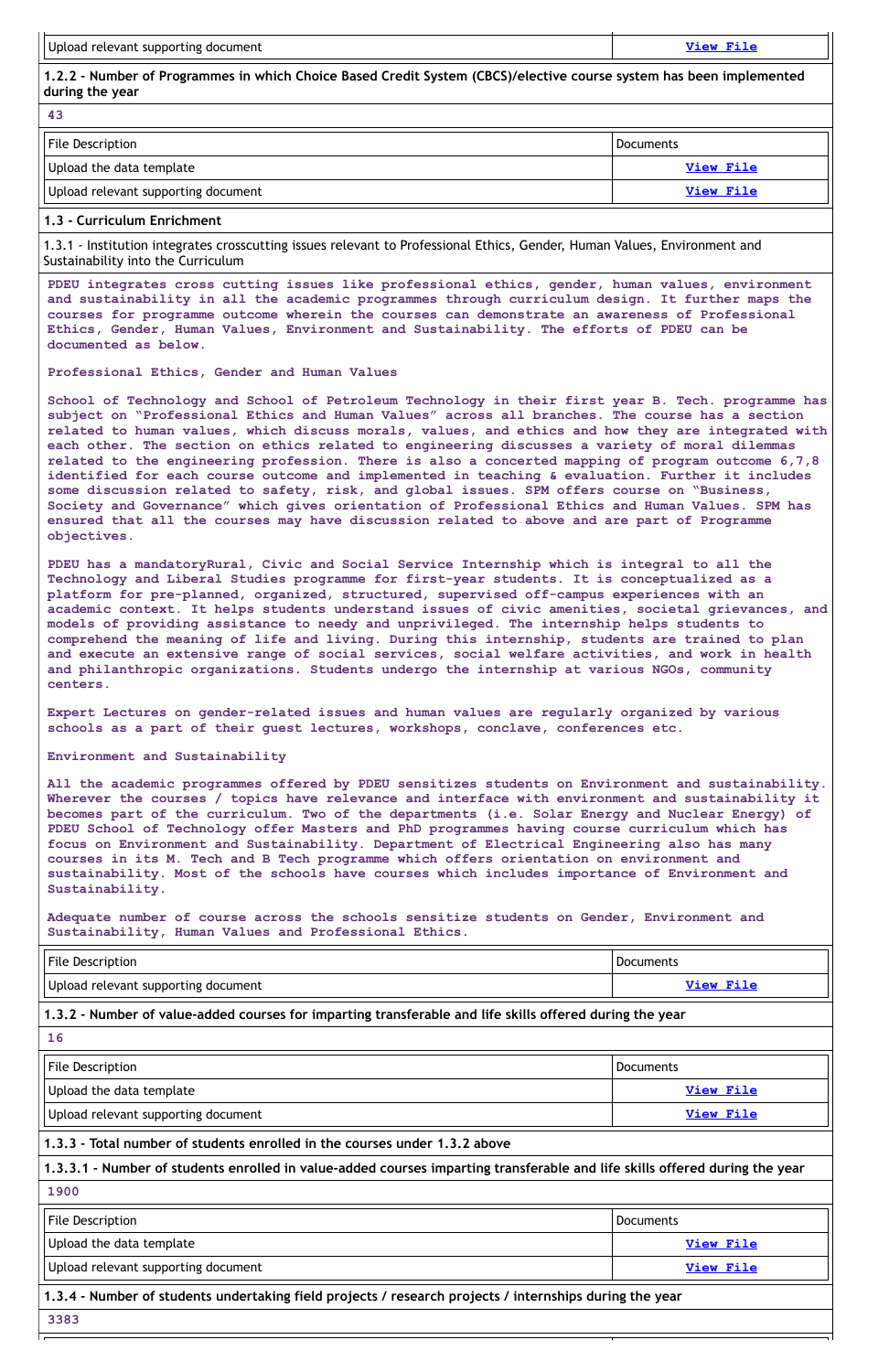| <b>File Description</b>                                                                                                                                                                                                                                                                                                                                                                                                                                                                                                                                                                                                                                                                                          |                      | <b>Documents</b>                              |
|------------------------------------------------------------------------------------------------------------------------------------------------------------------------------------------------------------------------------------------------------------------------------------------------------------------------------------------------------------------------------------------------------------------------------------------------------------------------------------------------------------------------------------------------------------------------------------------------------------------------------------------------------------------------------------------------------------------|----------------------|-----------------------------------------------|
| Upload the data template                                                                                                                                                                                                                                                                                                                                                                                                                                                                                                                                                                                                                                                                                         |                      | <b>View File</b>                              |
| Upload relevant supporting document                                                                                                                                                                                                                                                                                                                                                                                                                                                                                                                                                                                                                                                                              |                      | <b>View File</b>                              |
| 1.4 - Feedback System                                                                                                                                                                                                                                                                                                                                                                                                                                                                                                                                                                                                                                                                                            |                      |                                               |
| 1.4.1 - Structured feedback for design and review of syllabus<br>- semester wise / is received from Students Teachers<br><b>Employers Alumni</b>                                                                                                                                                                                                                                                                                                                                                                                                                                                                                                                                                                 | • All 4 of the above |                                               |
| <b>File Description</b>                                                                                                                                                                                                                                                                                                                                                                                                                                                                                                                                                                                                                                                                                          |                      | <b>Documents</b>                              |
| Upload relevant supporting document                                                                                                                                                                                                                                                                                                                                                                                                                                                                                                                                                                                                                                                                              |                      | <b>View File</b>                              |
| 1.4.2 - Feedback processes of the institution may be<br>classified as follows                                                                                                                                                                                                                                                                                                                                                                                                                                                                                                                                                                                                                                    | been taken           | . Feedback collected, analysed and action has |
| <b>File Description</b>                                                                                                                                                                                                                                                                                                                                                                                                                                                                                                                                                                                                                                                                                          |                      | <b>Documents</b>                              |
| Upload relevant supporting document                                                                                                                                                                                                                                                                                                                                                                                                                                                                                                                                                                                                                                                                              |                      | <b>View File</b>                              |
| <b>TEACHING-LEARNING AND EVALUATION</b>                                                                                                                                                                                                                                                                                                                                                                                                                                                                                                                                                                                                                                                                          |                      |                                               |
| 2.1 - Student Enrollment and Profile                                                                                                                                                                                                                                                                                                                                                                                                                                                                                                                                                                                                                                                                             |                      |                                               |
| 2.1.1 - Demand Ratio                                                                                                                                                                                                                                                                                                                                                                                                                                                                                                                                                                                                                                                                                             |                      |                                               |
| 2.1.1.1 - Number of seats available during the year                                                                                                                                                                                                                                                                                                                                                                                                                                                                                                                                                                                                                                                              |                      |                                               |
| 2143                                                                                                                                                                                                                                                                                                                                                                                                                                                                                                                                                                                                                                                                                                             |                      |                                               |
| File Description                                                                                                                                                                                                                                                                                                                                                                                                                                                                                                                                                                                                                                                                                                 |                      | Documents                                     |
| Upload the data template                                                                                                                                                                                                                                                                                                                                                                                                                                                                                                                                                                                                                                                                                         |                      | <b>View File</b>                              |
| Upload relevant supporting document                                                                                                                                                                                                                                                                                                                                                                                                                                                                                                                                                                                                                                                                              |                      | View File                                     |
| 2.1.2 - Total number of seats filled against reserved categories (SC, ST, OBC, Divyangjan, etc.) as per applicable reservation<br>policy during the year (Excluding Supernumerary Seats)                                                                                                                                                                                                                                                                                                                                                                                                                                                                                                                         |                      |                                               |
| 2.1.2.1 - Number of actual students admitted from the reserved categories during the year                                                                                                                                                                                                                                                                                                                                                                                                                                                                                                                                                                                                                        |                      |                                               |
| 199                                                                                                                                                                                                                                                                                                                                                                                                                                                                                                                                                                                                                                                                                                              |                      |                                               |
| <b>File Description</b>                                                                                                                                                                                                                                                                                                                                                                                                                                                                                                                                                                                                                                                                                          |                      | <b>Documents</b>                              |
| Upload the data template                                                                                                                                                                                                                                                                                                                                                                                                                                                                                                                                                                                                                                                                                         |                      | <b>View File</b>                              |
| Upload relevant supporting document                                                                                                                                                                                                                                                                                                                                                                                                                                                                                                                                                                                                                                                                              |                      | <b>View File</b>                              |
| 2.2 - Catering to Student Diversity                                                                                                                                                                                                                                                                                                                                                                                                                                                                                                                                                                                                                                                                              |                      |                                               |
| 2.2.1 - The institution assesses the learning levels of the studentsand organises special Programmes for advanced learners and slow<br>learners                                                                                                                                                                                                                                                                                                                                                                                                                                                                                                                                                                  |                      |                                               |
| Performance of the students varies from course to course and even between lab and theory sessions.<br>The faculties are given independence to be flexible in the teaching pedagogy while dealing with<br>students. The faculties are free to work with different tools and activities to synchronize and<br>harmonize the class having transparency and bridge the gap in the level of understanding.                                                                                                                                                                                                                                                                                                            |                      |                                               |
| Based on the continuous evaluations process (mid-term exams/quiz/assignments) and based on<br>CGPA/backlogs in end-term exams, students are identified into slow learners and active/advanced<br>learners. The courses are further detailed and specific problems are taken during tutorials and<br>class to deal with resourceful students. Advanced learners are encouraged to opt for professional<br>electives, Student Research Projects funded bythe University, Hackathon, Start Up & incubation<br>Activities. However, the above options are made available for Slow learners as well. In addition<br>to these specific topics are given to advanced learners for self-preparation and then participate |                      |                                               |

| <b>File Description</b>                                                                                                                                                                                |     | <b>Documents</b> |
|--------------------------------------------------------------------------------------------------------------------------------------------------------------------------------------------------------|-----|------------------|
| Upload relevant supporting document                                                                                                                                                                    |     | <b>View File</b> |
| Link For Additional Information                                                                                                                                                                        |     | <b>Nil</b>       |
| 2.2.2 - Student - Full time teacher ratio during the year                                                                                                                                              |     |                  |
| Number of Students<br>Number of Teachers                                                                                                                                                               |     |                  |
| 6754                                                                                                                                                                                                   | 261 |                  |
| <b>File Description</b><br><b>Documents</b>                                                                                                                                                            |     |                  |
| Upload relevant supporting document                                                                                                                                                                    |     | <b>View File</b> |
| 2.3 - Teaching- Learning Process                                                                                                                                                                       |     |                  |
| 2.3.1 - Student centric methods, such as experiential learning, participative learning and problem-solving methodologies are used<br>for enhancing learning experiences                                |     |                  |
| PDEU understands the importance of student-centric methods which are imbibed in curriculum through<br>the different learning modules. The modules are revived during the planning and modifications of |     |                  |

**in teaching to the peers. The preparation lays the foundation for self-learning and exploring the topic from varied sources. Fast learners are encouraged to write Research Papers and participate in Conferences.**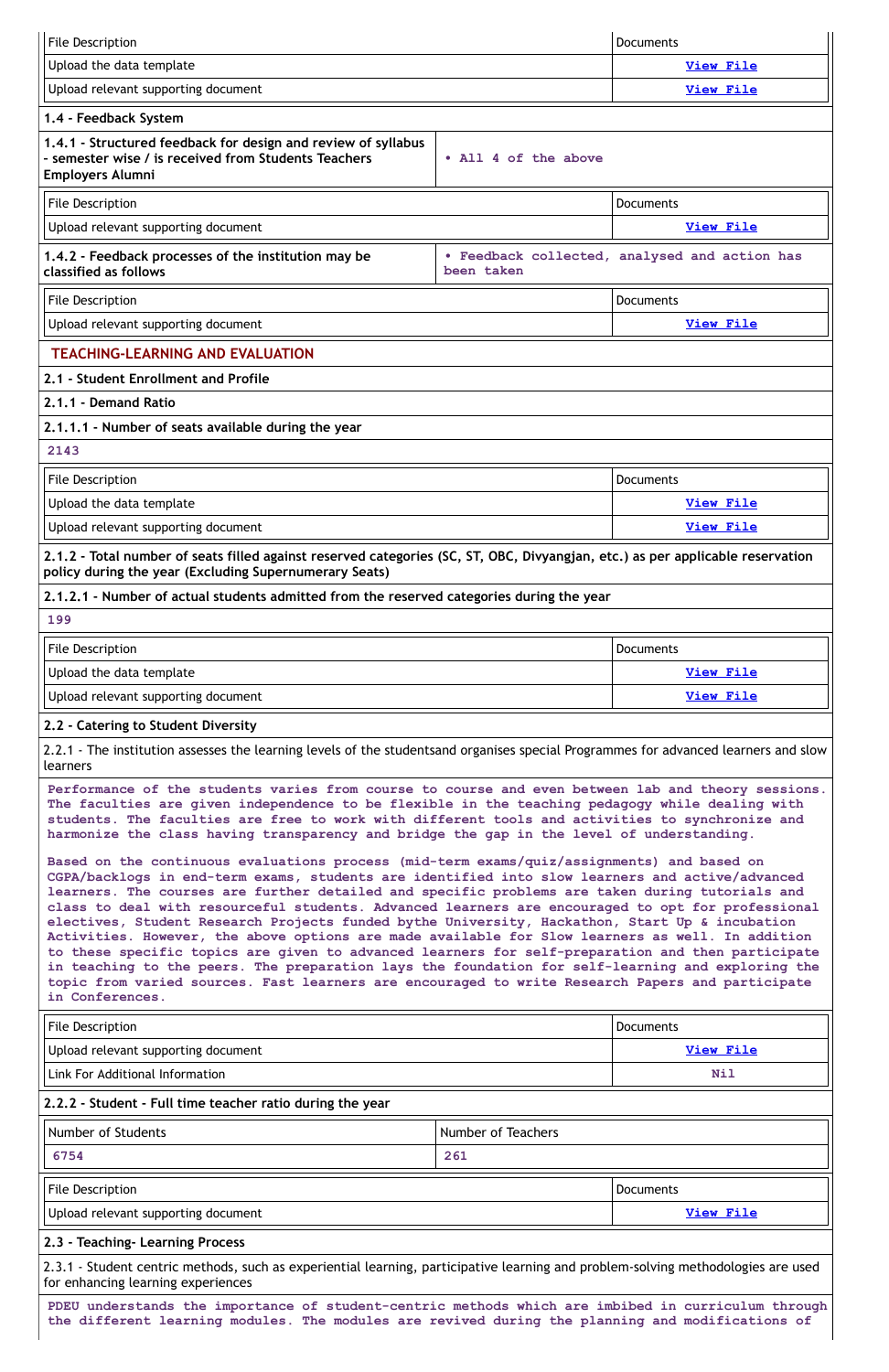**the curriculum from time to time. The aspects are engrossed as a regular component in evaluation during the course. Curricular: PDEU curriculum is based on outcome based education (OBE) and choice based credit system (CBCS). PDEU has imbibed courses with practical training, skill based training and project work. Over 100 Students have been certified every year through e-learning and online courses (MOOC). Additionally there are value added courses as electives. Student interactions is also improved thorough alumni connect and alumni webinars. Case Studybased learning pedagogy is largely favoured for PG studies. Co-Curricular As a part of HACK 4.0 500+ students in 95+ teams have participated in Hackathon on electric mobility and energy storage system. Over 1000 students has undertaken Industry internships. Students involved in SRPs were able to involve in 7+ IPRs in collaboration with faculties. All enrolled students (500+) for placements are also trained for career progressions activities. Extra-Curricular As a part of NCC program about 30+ cadets are trained while 1000+ students have undertaken Rural Internship / Civic and Social Service Internship (RI/CSSI) which is primarily a community connect program. Students in the final year (100+) have worked on industrial problems while working on the comprehensive projects.**

| File Description                         | Documents |
|------------------------------------------|-----------|
| $_1$ Upload relevant supporting document | View File |

2.3.2 - Teachers use ICT enabled tools including online resources for effective teaching and learning processes during the year

**At PDEU faculties are committed to teach with technology. Few of the ICT tools that are used regularly are presented here.**

| <b>File Description</b>                                                                   | Documents        |  |
|-------------------------------------------------------------------------------------------|------------------|--|
| Upload relevant supporting document                                                       | <b>View File</b> |  |
| 2.3.3 - Ratio of students to mentor for academic and other related issues during the year |                  |  |
| 2.3.3.1 - Number of mentors                                                               |                  |  |
| 198                                                                                       |                  |  |
|                                                                                           |                  |  |
| <b>File Description</b>                                                                   | Documents        |  |
| Upload relevant supporting document                                                       | <b>View File</b> |  |
| 2.4 - Teacher Profile and Quality                                                         |                  |  |
| 2.4.1 - Total Number of full time teachers against sanctioned posts during the year       |                  |  |

| <b>File Description</b>                                                                                           | <b>Documents</b> |  |
|-------------------------------------------------------------------------------------------------------------------|------------------|--|
| Upload the data template                                                                                          | <b>View File</b> |  |
| Upload relevant supporting document                                                                               | <b>View File</b> |  |
| 2.4.2 - Total Number of full time teachers withPh.D./D.M/M.Ch./D.N.B Superspeciality/D.Sc./D'Lit. during the year |                  |  |
| 223                                                                                                               |                  |  |
| <b>File Description</b>                                                                                           | <b>Documents</b> |  |
| Upload the data template                                                                                          | <b>View File</b> |  |
| Upload relevant supporting document                                                                               | <b>View File</b> |  |
| 2.4.3 - Total teaching experience of full time teachers in the same institution during the year                   |                  |  |
| 2.4.3.1 - Total experience of full-time teachers                                                                  |                  |  |
| 1401.59                                                                                                           |                  |  |
| File Description                                                                                                  | <b>Documents</b> |  |
|                                                                                                                   |                  |  |

- **1. TCSion – A robust application named TCSion been implemented for handling all the data concerning to faculty and students. Candidate's attendance, grading and marks for the subjects are accessed through the same platform.**
- **2. MS-Teams – Amid COVID Pandemic PDEU went on to synchronize and make uniformity in teaching process. Microsoft Teams is used as the platform for conducting online classes, chat with students, have video conferencing departmental and students meetings related to projects and seminars, file storage and sharing, and integrating for all the teaching learning processes online.**
- **3. PEXA – PDEU adopted an online exam and proctoring through EFH-PEXA platform by littlemore innovations (https://www.littlemoreinnovation.com). All students (5000+) across PDEU had proctored based online examination through the platform.**
- **4. Smart Classroom - Amid COVID PDEU has made the digital devices available to cater the changing needs of taking classes online along with the existing computer and projectors.**
- **5. Subject Oriented Softwares – Aspen/CAD/Polymath/COMSOL/Matlab/C – Different software's are taught and used as a part of teaching learning process specific to different subjects.**
- **6. MOOC : Coursera/EdX/NPTEL/e-Pathshala/IBM courses are available to students from PDEU.**
- **7. Zoom - PDEU has Zoom license and is currently used for conducting webinars and conferences. Students join online in bigger numbers on the platform. Over 100+ webinars and multiple conferences were conducted during COVID time on different platforms. Also Hackthaon HACK 4.0 with more than >500 students was taken online.**
- **8. Audiovisual Education is the need of an hour. All the faculties use the different MS software's for better interaction, showcasing and focusing on intricacies of the topic and focus on concepts.**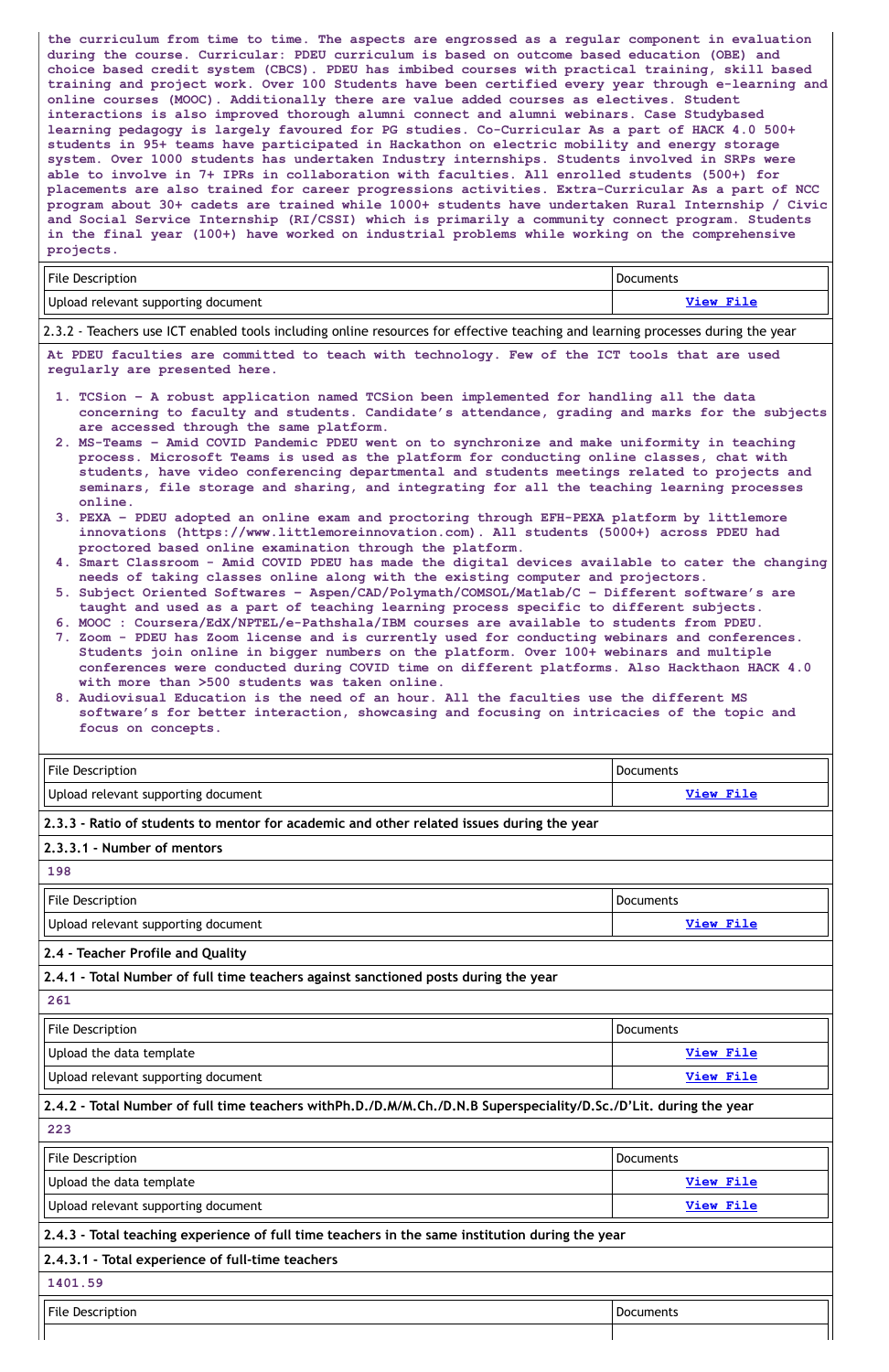| Upload the data template                                                                                                                                                                                                                                                                                                                                                                                                                                                                                                                    |                                                  | <b>View File</b>                                |
|---------------------------------------------------------------------------------------------------------------------------------------------------------------------------------------------------------------------------------------------------------------------------------------------------------------------------------------------------------------------------------------------------------------------------------------------------------------------------------------------------------------------------------------------|--------------------------------------------------|-------------------------------------------------|
| Upload relevant supporting document                                                                                                                                                                                                                                                                                                                                                                                                                                                                                                         |                                                  | <b>View File</b>                                |
| 2.4.4 - Total number of full time teachers who received awards, recognition, fellowships at State, National, International<br>level from Government/Govt. recognised bodies during the year                                                                                                                                                                                                                                                                                                                                                 |                                                  |                                                 |
| 15                                                                                                                                                                                                                                                                                                                                                                                                                                                                                                                                          |                                                  |                                                 |
| <b>File Description</b>                                                                                                                                                                                                                                                                                                                                                                                                                                                                                                                     |                                                  | <b>Documents</b>                                |
| Upload the data template                                                                                                                                                                                                                                                                                                                                                                                                                                                                                                                    |                                                  | View File                                       |
| Upload relevant supporting document                                                                                                                                                                                                                                                                                                                                                                                                                                                                                                         |                                                  | <b>View File</b>                                |
| 2.5 - Evaluation Process and Reforms                                                                                                                                                                                                                                                                                                                                                                                                                                                                                                        |                                                  |                                                 |
| 2.5.1 - Number of days from the date of last semester-end/ year- end examination till the declaration of results during the<br>year                                                                                                                                                                                                                                                                                                                                                                                                         |                                                  |                                                 |
| 2.5.1.1 - Number of days from the date of last semester-end/ year- end examination till the declaration of results year wise<br>during the year                                                                                                                                                                                                                                                                                                                                                                                             |                                                  |                                                 |
| 26                                                                                                                                                                                                                                                                                                                                                                                                                                                                                                                                          |                                                  |                                                 |
| <b>File Description</b>                                                                                                                                                                                                                                                                                                                                                                                                                                                                                                                     |                                                  | <b>Documents</b>                                |
| Upload the data template                                                                                                                                                                                                                                                                                                                                                                                                                                                                                                                    |                                                  | <b>View File</b>                                |
| Upload relevant supporting document                                                                                                                                                                                                                                                                                                                                                                                                                                                                                                         |                                                  | <b>View File</b>                                |
| 2.5.2 - Total number of student complaints/grievances about evaluation against total number appeared in the examinations<br>during the year                                                                                                                                                                                                                                                                                                                                                                                                 |                                                  |                                                 |
| $\mathbf{1}$                                                                                                                                                                                                                                                                                                                                                                                                                                                                                                                                |                                                  |                                                 |
| <b>File Description</b>                                                                                                                                                                                                                                                                                                                                                                                                                                                                                                                     |                                                  | Documents                                       |
| Upload relevant supporting document                                                                                                                                                                                                                                                                                                                                                                                                                                                                                                         |                                                  | <b>View File</b>                                |
| 2.5.3 - IT integration and reforms in the examination procedures and processes (continuous internal assessment and end-semester<br>assessment) have brought in considerable improvement in examination management system of the institution                                                                                                                                                                                                                                                                                                 |                                                  |                                                 |
| PDEU has brought multiple reforms in the examination procedures and processes integrating IT into<br>internal and end semester examination assessment.                                                                                                                                                                                                                                                                                                                                                                                      |                                                  |                                                 |
| 1. Proctored based End Semester Online examination through PEXA-EFH for all students (5000+)<br>across the University                                                                                                                                                                                                                                                                                                                                                                                                                       |                                                  |                                                 |
| 2. Online proctored based invigilation by 345 (including visiting faculties) faculties<br>3. Continuous internal assessment through Online MS Team Platform for all students (5000+) across<br>the University                                                                                                                                                                                                                                                                                                                               |                                                  |                                                 |
| 4. Online assessment for 25000 answer books through PEXA-EFH. Access to evaluated answer books to<br>students<br>5. Result processing and Publishing through TCSiON for all students (5000+) across the University                                                                                                                                                                                                                                                                                                                          |                                                  |                                                 |
|                                                                                                                                                                                                                                                                                                                                                                                                                                                                                                                                             |                                                  |                                                 |
| Student's evaluation done over the complete semester is collated by the faculties. These<br>evaluations has to be filled in the template mark entry excel sheet for the specified subject.<br>Once the sheets are uploaded on the TCSion portal. The portal process the details for each<br>candidate and subject wise grades are displayed against each subjects. Results are also published<br>online for the students to view. Hardcopies of the results are then printed and distributed to the<br>students through the administration. |                                                  |                                                 |
| <b>File Description</b>                                                                                                                                                                                                                                                                                                                                                                                                                                                                                                                     |                                                  | <b>Documents</b>                                |
| Upload relevant supporting document                                                                                                                                                                                                                                                                                                                                                                                                                                                                                                         |                                                  | <b>View File</b>                                |
| 2.5.4 - Status of automation of Examination division along<br>with approved Examination Manual                                                                                                                                                                                                                                                                                                                                                                                                                                              | A. 100% automation of entire division &<br>(EMS) | implementation of Examination Management System |

| <b>File Description</b> | Documents |
|-------------------------|-----------|
|-------------------------|-----------|

Ιı

| Upload the data template            | $V_i \sim W$ File |
|-------------------------------------|-------------------|
| Upload relevant supporting document | View File         |

#### **2.6 - Student Performance and Learning Outcomes**

2.6.1 - The institution has stated learning outcomes (generic and programme specific)/graduate attributes which are integrated into the assessment process and widely publicized through the website and other documents

**The Programme Educational Objectives (PEOs), Programme Outcomes (POs)are articulated for all programme. The course outcomes are prepared following Bloom's Taxonomy and are mapped to the concerned programme's POs and the course syllabus and assessment strategies are derived based on the mapping. All programmes adhere strictly to the norms of statutory bodies such as NAAC, NBA, etc. and the curricula are developed in line with the NEP 2020, incorporating cutting edge topics pertaining to Industry 4.0.**

**Course Outlines are prepared and distributed to students of each programme at the beginning of a term (semester/trimester, as the case may be) and communicated via online platforms such as MS Teams and emails for ease of records and transmission to each batch of students. The same are reflected in the LMS too. A Handbook containing course requirements and syllabi is shared with students at the beginning of a programme that details the course objectives and outcomes, suggested breakdown of modules and assessment criteria.**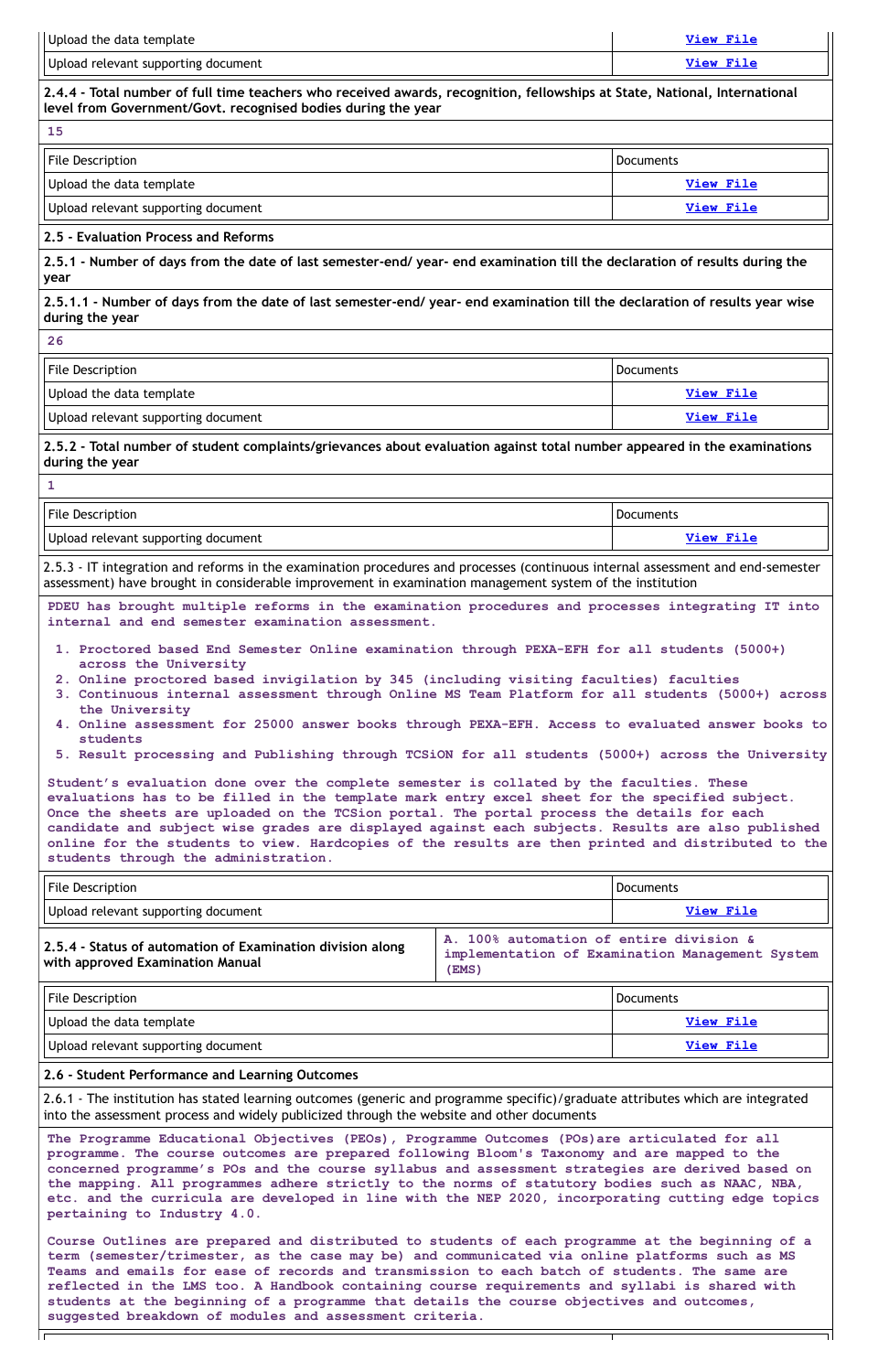| <b>File Description</b>             | <b>Documents</b> |
|-------------------------------------|------------------|
| Upload relevant supporting document | <b>View File</b> |

2.6.2 - Attainment of Programme outcomes, Programme specific outcomes and course outcomes are evaluated by the institution during the year

**Detailed Course Outlines contain POs, CO-PO mapping details, assessment component details and schedule, session plan, mapping of assessment components to COs and rubrics for assessment. Separately, instructions for continuous evaluation components are provided as per specific course's requirement.**

**Attainment of Course Outcomes**

**Student-wise CO evaluation for Internal Assessment Components of a course is collated in an MS Excel worksheet. The formulae for calculating Final COs and Weighted COs as per the stated learning outcomes communicated to students at the beginning of each academic term are used to arrive at the cumulative Internal Assessment attainment for each student.**

**Attainment of Program Outcomes (Course-wise direct linkages)**

File Description **Documents** and Documents **Documents** and Documents **Documents** Upload the data template **[View](https://assessmentonline.naac.gov.in/storage/app/public/aqar/14363/14363_335_773.xlsx?1649144299) File** Upload relevant supporting document **[View](https://assessmentonline.naac.gov.in/storage/app/public/aqar/14363/14363_335_774.pdf?1649144299) File**

2.7.1 - Student Satisfaction Survey (SSS) on overall institutional performance (Institution may design its own questionnaire) **(results and details need to be provided as a web link)**

**Course Outcome attainment levels are codified at the beginning of an academic term (E.g., 60%** scoring at or above an agreed-upon level for a CO means the CO is attained and it is coded "1" in **an Excel worksheet for calculating PO Attainment; else, "0"). The worksheet draws from the details provided in the previous ones on attainment of course outcomes (described earlier here). The summary and target-versus-attained levels etc. are depicted pictorially too for ease of interpretation and analysis.**

**Based on these analyses, the Course Outcome and Program Outcome related actions are proposed in faculty meetings of the respective areas/branches.**

| File Description                    | Documents |
|-------------------------------------|-----------|
| Upload relevant supporting document | View File |

**2.6.3 - Number of students passed during the year**

**2.6.3.1 - Total number of final year students who passed the university examination during the year**

**1378**

**2.7 - Student Satisfaction Survey**

| <b>File Description</b>                                                                                | <b>Documents</b> |  |
|--------------------------------------------------------------------------------------------------------|------------------|--|
| Upload relevant supporting document                                                                    | View File        |  |
| $\vert$ 3.1.2 - The institution provides seed money to its teachers for research (amount INR in Lakhs) |                  |  |
| 6                                                                                                      |                  |  |
| File Description                                                                                       | <b>Documents</b> |  |
| Upload the data template                                                                               | <b>View File</b> |  |
| Upload relevant supporting document                                                                    | <b>View File</b> |  |

**<https://www.pdpu.ac.in/downloads/Students%20Satisfaction%20Survey%20Report%202020-21.pdf>**

# **RESEARCH, INNOVATIONS AND EXTENSION**

**3.1 - Promotion of Research and Facilities**

3.1.1 - The institution Research facilities are frequently updated and there is well defined policy for promotion of research which is uploaded on the institutional website and implemented

**The Office of Dean - Research and Development (DORD) provides, to entire PDEUfraternity, support for the free and responsible conduct of investigative, scholarly and creative activities at Pandit Deendayal Energy University, Gandhinagar. TheOffice of Dean - Research and Development offers support from the initial stages ofproposal development to grants management, publication and the transfer oftechnology in terms of patent and prototype. We provide internally funded grants,preaward and post-award support for externally funded grants and offereducation and support information on grant compliance and the responsibleconduct of research. PDEU receives grant from Central and State governmentfunding agencies like Ministry of Human Resource Development (MHRD),Department of Science and Technology (DST), Board of Research in NuclearSciences (BRNS), Department of Biotechnology (DBT), Indian Space ResearchOrganization (ISRO), Indian Council of Social Science Research (ICSSR) andGujarat Council on Science and Technology (GUJCOST).The Student Research Program (SRP) offers Financial Assistance to PDEU studentsto work on basic and applied research projects. Projects provide students with ameaningful research experience, with the student assuming the principal role andthe faculty or teaching academic staff member serving as a mentor. The studentsubmits proposal, using the advice and technical expertise of the mentor as aguide.**

**3.1.3 - Number of teachers receiving national/ international fellowship/financial support by various agencies for advanced studies/ research during the year**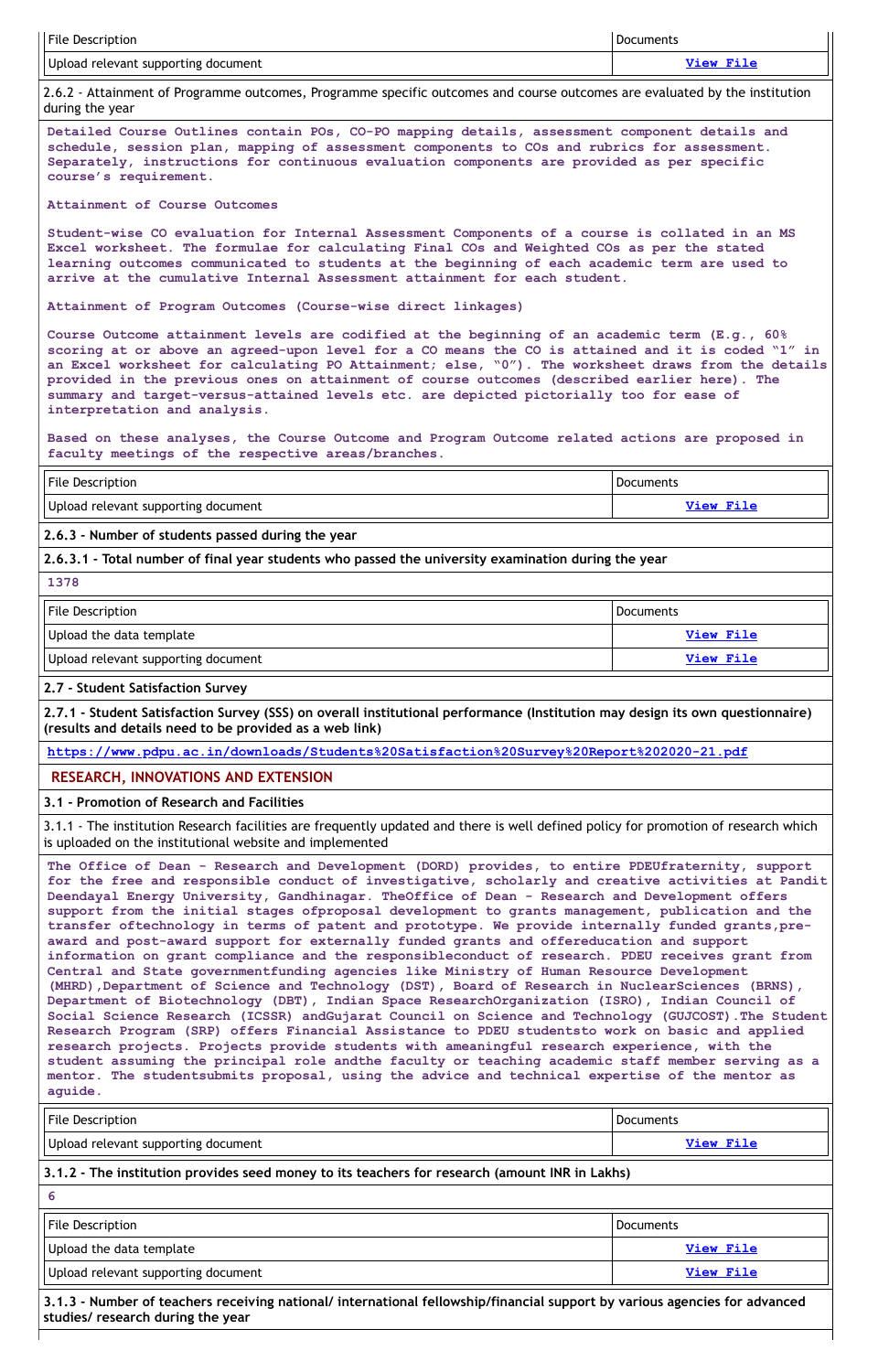**20**

| <b>File Description</b>                                                                                                                                                                                                                             | Documents                     |
|-----------------------------------------------------------------------------------------------------------------------------------------------------------------------------------------------------------------------------------------------------|-------------------------------|
| Upload the data template                                                                                                                                                                                                                            | <b>View File</b>              |
| Upload relevant supporting document                                                                                                                                                                                                                 | <b>View File</b>              |
| 3.1.4 - Number of JRFs, SRFs, Post-Doctoral Fellows, Research Associates and other research fellows enrolled in the<br>institution during the year                                                                                                  |                               |
| 37                                                                                                                                                                                                                                                  |                               |
| <b>File Description</b>                                                                                                                                                                                                                             | Documents                     |
| Upload the data template                                                                                                                                                                                                                            | <b>View File</b>              |
| Upload relevant supporting document                                                                                                                                                                                                                 | <b>View File</b>              |
| 3.1.5 - Institution has the following facilities to support<br>research Central Instrumentation Centre Animal House/Green<br>House Museum Media laboratory/Studios Business Lab<br>Research/Statistical Databases Moot court Theatre Art<br>Gallery | A. Any 4 or more of the above |
| <b>File Description</b>                                                                                                                                                                                                                             | <b>Documents</b>              |
| Upload relevant supporting document                                                                                                                                                                                                                 | View File                     |
| 3.1.6 - Number of departments with UGC-SAP, CAS, DST-FIST, DBT, ICSSR and other recognitions by national and international<br>agencies during the year                                                                                              |                               |
| 0 <sup>0</sup>                                                                                                                                                                                                                                      |                               |
| <b>File Description</b>                                                                                                                                                                                                                             | Documents                     |
| Upload the data template                                                                                                                                                                                                                            | <b>View File</b>              |
| Upload relevant supporting document                                                                                                                                                                                                                 | No File Uploaded              |
| 3.2 - Resource Mobilization for Research                                                                                                                                                                                                            |                               |
| 3.2.1 - Extramural funding for Research (Grants sponsored by the non-government sources such as industry, corporate<br>houses, international bodies for research projects) endowments, Chairs in the University during the year (INR in Lakhs)      |                               |
| 1112.55                                                                                                                                                                                                                                             |                               |
| <b>File Description</b>                                                                                                                                                                                                                             | <b>Documents</b>              |
| Upload the data template                                                                                                                                                                                                                            | <b>View File</b>              |
| Upload relevant supporting document                                                                                                                                                                                                                 | <b>View File</b>              |
| 3.2.2 - Grants for research projects sponsored by the government agencies during the year (INR in Lakhs)                                                                                                                                            |                               |
| 344.97                                                                                                                                                                                                                                              |                               |
| <b>File Description</b>                                                                                                                                                                                                                             | <b>Documents</b>              |
| Upload the data template                                                                                                                                                                                                                            | <b>View File</b>              |
| Upload relevant supporting document                                                                                                                                                                                                                 | <b>View File</b>              |
| 3.2.3 - Number of research projects per teacher funded by government and non-government agencies during the year                                                                                                                                    |                               |
| $\mathbf 0$                                                                                                                                                                                                                                         |                               |
| <b>File Description</b>                                                                                                                                                                                                                             | Documents                     |
| Upload the data template                                                                                                                                                                                                                            | View File                     |
| Upload relevant supporting document                                                                                                                                                                                                                 | <b>View File</b>              |

**3.3 - Innovation Ecosystem**

3.3.1 - Institution has created an eco-system for innovations including Incubation centre and other initiatives for creation and transfer of knowledge

**PDEU-IIC is an incubator established in 2014 by Pandit Deendayal Energy University (PDEU) as which got formally registered in 2017 u/s 8 of Companies Act, 2013. It is recognized as Nodal Institute by Govt. of Gujarat and registered as Startup India Incubator under DIPP (Department of Industrial Policy and Promotion, Govt. of India). Also, PDEU-IIC is supported by Student Start-up and Innovation Policy (SSIP) by Education Dept. of Govt. of Gujarat, Startup Innovation Policy by Industries Commissionerate (IC) and Department of Science and Technology (DST) by Government of Gujarat.**

**Till 2021, PDEU-IIC has incubated more than 120 Start-ups including more than 55 registered companies in different domains such as waste management, energy and environment, IT & IOT, Fintech, Cleantech, etc. with more than 200 employment generated and more than Rs.40,00,00,000 of sales by these incubated start-ups.**

**During 2020-21, inspite of Covid-19 pandemic, PDEU-IIC organizes 10 events in collaboration with various government bodies at state as well as national level for students, start-ups and innovators, as well as and 2 hackathons with participation of 1429 students split in 302 teams under 123 mentors. The detailed reports/videos etc. of which are available on the link à http://iic.pdpu.ac.in/en/event-and-workshop-two-thousand-twenty.**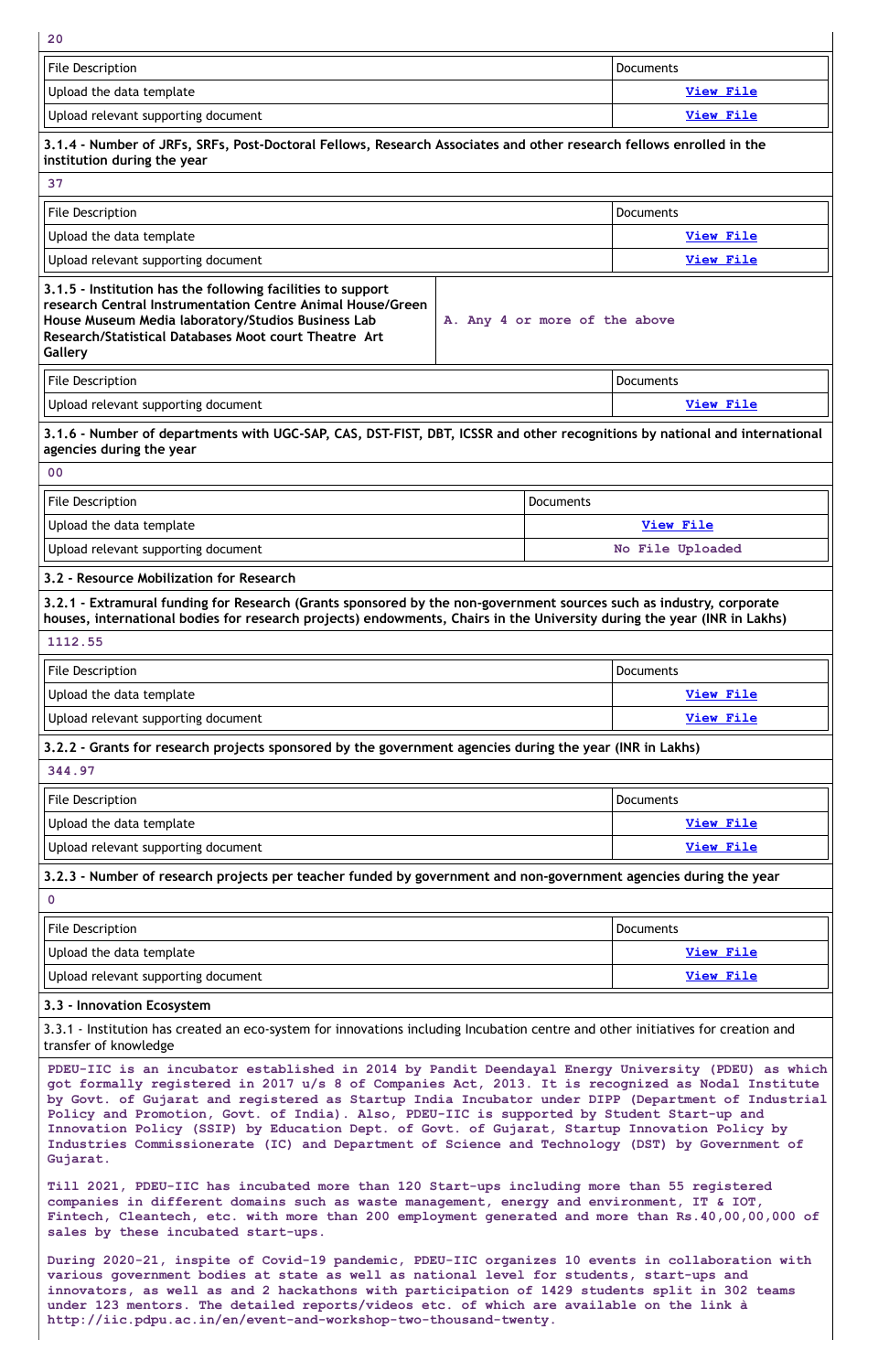| Till now, PDEU-IIC has organised more than 110 events with more than 18000 participants till 2021.<br>The events include hackathons, children innovation programs, startup training programs, webinars,<br>expert sessions, start-up weekends, workshops etc.                                                                                                                          |                       |                  |
|----------------------------------------------------------------------------------------------------------------------------------------------------------------------------------------------------------------------------------------------------------------------------------------------------------------------------------------------------------------------------------------|-----------------------|------------------|
| <b>File Description</b>                                                                                                                                                                                                                                                                                                                                                                |                       | <b>Documents</b> |
| Upload relevant supporting document                                                                                                                                                                                                                                                                                                                                                    |                       | <b>View File</b> |
| 3.3.2 - Number of workshops/seminars conducted on Research Methodology, Intellectual Property Rights (IPR),<br>Entrepreneurship and Skill Development during the year                                                                                                                                                                                                                  |                       |                  |
| 3.3.2.1 - Total number of workshops/seminars conducted on Research methodology, Intellectual Property Rights (IPR),<br>entrepreneurship, skill development year wise during the year                                                                                                                                                                                                   |                       |                  |
| 109                                                                                                                                                                                                                                                                                                                                                                                    |                       |                  |
| <b>File Description</b>                                                                                                                                                                                                                                                                                                                                                                |                       | <b>Documents</b> |
| Upload the data template                                                                                                                                                                                                                                                                                                                                                               |                       | <b>View File</b> |
| Upload relevant supporting document                                                                                                                                                                                                                                                                                                                                                    |                       | <b>View File</b> |
| 3.3.3 - Number of awards / recognitions received for research/innovations by the institution/teachers/research<br>scholars/students during the year                                                                                                                                                                                                                                    |                       |                  |
| 3.3.3.1 - Total number of awards / recognitions received for research/innovations won by institution/teachers/research<br>scholars/students year wise during the year                                                                                                                                                                                                                  |                       |                  |
| 6                                                                                                                                                                                                                                                                                                                                                                                      |                       |                  |
| <b>File Description</b>                                                                                                                                                                                                                                                                                                                                                                |                       | <b>Documents</b> |
| Upload the data template                                                                                                                                                                                                                                                                                                                                                               |                       | <b>View File</b> |
| Upload relevant supporting document                                                                                                                                                                                                                                                                                                                                                    |                       | <b>View File</b> |
| 3.4 - Research Publications and Awards                                                                                                                                                                                                                                                                                                                                                 |                       |                  |
| 3.4.1 - The institution ensures implementation of its stated Code of Ethics for research                                                                                                                                                                                                                                                                                               |                       |                  |
| 3.4.1.1 - The institution has a stated Code of Ethics for<br>research and the implementation of which is ensured through<br>the following<br>• Inclusion of research ethics in the research methodology<br>course work<br>• Presence of institutional Ethics committees (Animal,<br>chemical, bio-ethics etc)<br>• Plagiarism check<br><b>Research Advisory Committee</b><br>$\bullet$ | B. Any 3 of the above |                  |
| <b>File Description</b>                                                                                                                                                                                                                                                                                                                                                                |                       | <b>Documents</b> |
| Upload relevant supporting document                                                                                                                                                                                                                                                                                                                                                    |                       | <b>View File</b> |

| File Description                    | Documents        |
|-------------------------------------|------------------|
| Upload the data template            | No File Uploaded |
| Upload relevant supporting document | No File Uploaded |

| 112                                                                                                   |                  |
|-------------------------------------------------------------------------------------------------------|------------------|
| <b>File Description</b>                                                                               | <b>Documents</b> |
| Upload the data template                                                                              | <b>View File</b> |
| Upload relevant supporting document                                                                   | <b>View File</b> |
| 3.4.4 - Number of Ph.D's awarded per teacher during the year                                          |                  |
| 3.4.4.1 - How many Ph.D's are awarded during the year                                                 |                  |
| 29                                                                                                    |                  |
| <b>File Description</b>                                                                               | Documents        |
| Upload the data template                                                                              | <b>View File</b> |
| Upload relevant supporting document                                                                   | <b>View File</b> |
| 3.4.5 - Number of research papers per teacher in the Journals notified on UGC website during the year |                  |
| $\mathbf{2}$                                                                                          |                  |
| <b>File Description</b>                                                                               | Documents        |
|                                                                                                       |                  |

| 3.4.2 - The institution provides incentives to teachers who<br>receive state, national and international recognitions/awards |                      |
|------------------------------------------------------------------------------------------------------------------------------|----------------------|
| Commendation and monetary incentive at a University<br>function Commendation and medal at a University function              | E. None of the above |
| Certificate of honor Announcement in the Newsletter /<br>website                                                             |                      |

**3.4.3 - Number of Patents published/awarded during the year**

**3.4.3.1 - Total number of Patents published/awarded year wise during the year**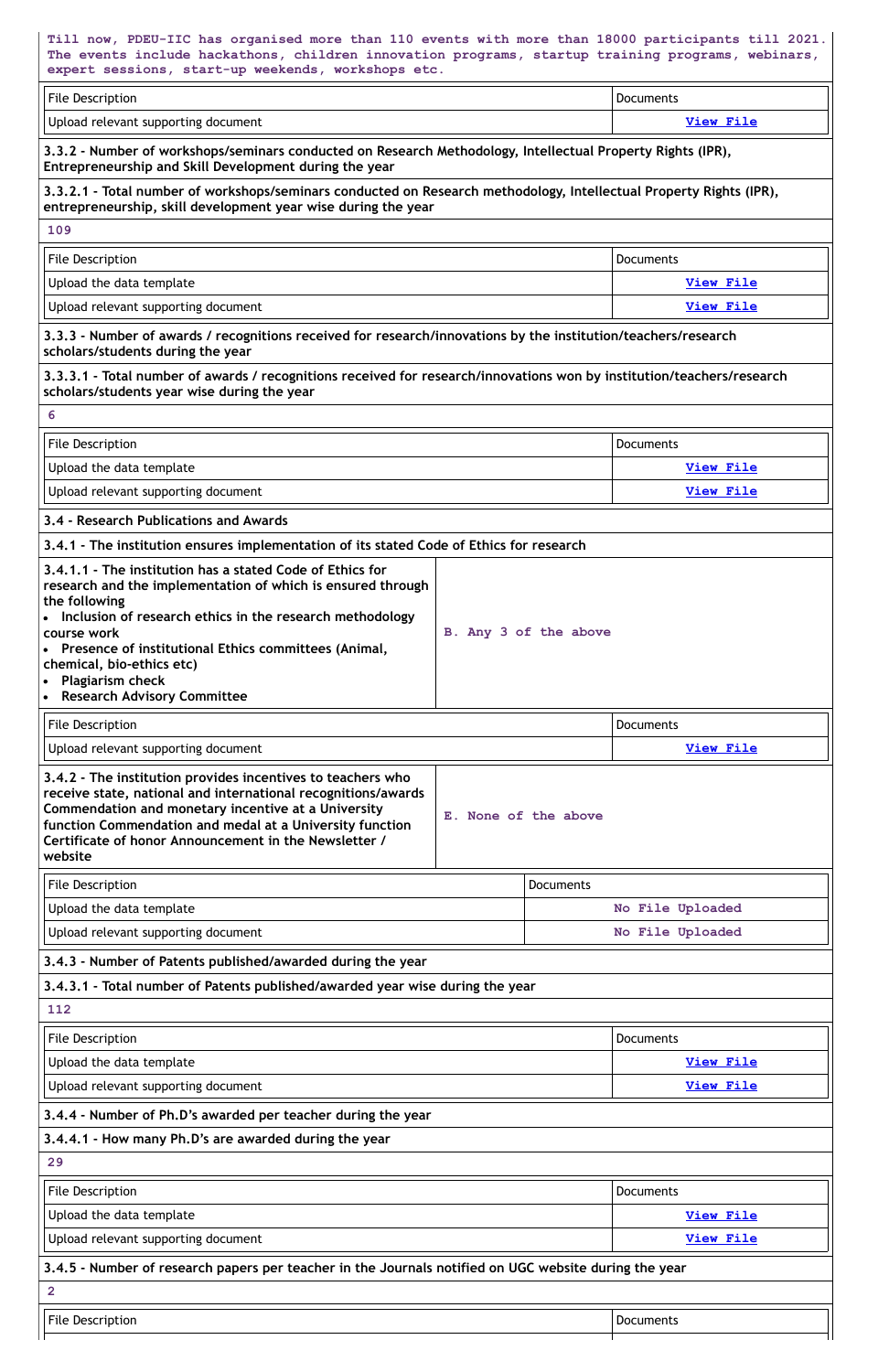| Upload the data template                                                                                                                                                                                                                                                                                                                                                                                                                                                                                                                                                                                                                                                                                                                                                                                                                                                                                                    | <b>View File</b> |
|-----------------------------------------------------------------------------------------------------------------------------------------------------------------------------------------------------------------------------------------------------------------------------------------------------------------------------------------------------------------------------------------------------------------------------------------------------------------------------------------------------------------------------------------------------------------------------------------------------------------------------------------------------------------------------------------------------------------------------------------------------------------------------------------------------------------------------------------------------------------------------------------------------------------------------|------------------|
| Upload relevant supporting document                                                                                                                                                                                                                                                                                                                                                                                                                                                                                                                                                                                                                                                                                                                                                                                                                                                                                         | <b>View File</b> |
| 3.4.6 - Number of books and chapters in edited volumes published per teacher during the year                                                                                                                                                                                                                                                                                                                                                                                                                                                                                                                                                                                                                                                                                                                                                                                                                                |                  |
| 3.4.6.1 - Total number of books and chapters in edited volumes / books published, and papers in national/international<br>conference-proceedings during the year                                                                                                                                                                                                                                                                                                                                                                                                                                                                                                                                                                                                                                                                                                                                                            |                  |
| 177                                                                                                                                                                                                                                                                                                                                                                                                                                                                                                                                                                                                                                                                                                                                                                                                                                                                                                                         |                  |
| <b>File Description</b>                                                                                                                                                                                                                                                                                                                                                                                                                                                                                                                                                                                                                                                                                                                                                                                                                                                                                                     | <b>Documents</b> |
| Upload the data template                                                                                                                                                                                                                                                                                                                                                                                                                                                                                                                                                                                                                                                                                                                                                                                                                                                                                                    | <b>View File</b> |
| Upload relevant supporting document                                                                                                                                                                                                                                                                                                                                                                                                                                                                                                                                                                                                                                                                                                                                                                                                                                                                                         | View File        |
| 3.4.7 - E-content is developed by teachers For e-PG-Pathshala<br>For CEC (Under Graduate) For SWAYAM For other MOOCs<br>D. Any 2 of the above<br>platform For NPTEL/NMEICT/any other Government Initiatives<br><b>For Institutional LMS</b>                                                                                                                                                                                                                                                                                                                                                                                                                                                                                                                                                                                                                                                                                 |                  |
| <b>File Description</b>                                                                                                                                                                                                                                                                                                                                                                                                                                                                                                                                                                                                                                                                                                                                                                                                                                                                                                     | <b>Documents</b> |
| Upload the data template                                                                                                                                                                                                                                                                                                                                                                                                                                                                                                                                                                                                                                                                                                                                                                                                                                                                                                    | <b>View File</b> |
| Upload relevant supporting document                                                                                                                                                                                                                                                                                                                                                                                                                                                                                                                                                                                                                                                                                                                                                                                                                                                                                         | <b>View File</b> |
| 3.5 - Consultancy                                                                                                                                                                                                                                                                                                                                                                                                                                                                                                                                                                                                                                                                                                                                                                                                                                                                                                           |                  |
| 3.5.1 - Institution has a policy on consultancy including revenue sharing between the institution and the individual and encourages<br>its faculty to undertake consultancy<br>Taking the vision and mission of the university into consideration, Research Advisory Board is                                                                                                                                                                                                                                                                                                                                                                                                                                                                                                                                                                                                                                               |                  |
| constituted to promote research and consultancy. Consultancy policy of the university quides the<br>consultancy initiatives by university faculty and provides norms and regulations for consultancy<br>projects implementation.<br>Salient features of the consultancy policy are listed below:                                                                                                                                                                                                                                                                                                                                                                                                                                                                                                                                                                                                                            |                  |
| 1. The total number of hours put up by faculty in a year for MDP + consulting hrs should not<br>exceed 400 hrs (50 days) or remuneration shall not exceed 30% of the annual salary (excluding<br>HRA and allowances) of the respective year whichever is lower to ensure focus for assigned<br>curriculum. However DG may relax the limit of 400 hrs if the additional hours are during<br>holidays on case to case basis.<br>2. The distribution to support staff shall be decided in due course after consulting respective<br>personnel.<br>3. The efforts of evaluation of assignments/presentations of projects, as part of the program, is<br>covered in the charges for delivery.<br>4. Proper accounting of the expenditure should be decided to enable to workout correct cost of<br>the program.<br>5. The hostel charges, if accommodation is provided should be decided and considered in the cost<br>estimate. |                  |
| PDEU Faculties do consultancy and clients include KEI-Ross, L&T, GSPC, GSFC, GSECL, GETCO, GERMI,<br>GUVNL, GPCB, Roads and Building Dept, Govt. of Gujarat etc. The consultancy projects and client<br>also include Safal Constructions and Govt. of Gujarat.                                                                                                                                                                                                                                                                                                                                                                                                                                                                                                                                                                                                                                                              |                  |
| File Description                                                                                                                                                                                                                                                                                                                                                                                                                                                                                                                                                                                                                                                                                                                                                                                                                                                                                                            | <b>Documents</b> |
| Upload relevant supporting document                                                                                                                                                                                                                                                                                                                                                                                                                                                                                                                                                                                                                                                                                                                                                                                                                                                                                         | <b>View File</b> |
| 3.5.2 - Revenue generated from consultancy and corporate training during the year (INR in Lakhs)                                                                                                                                                                                                                                                                                                                                                                                                                                                                                                                                                                                                                                                                                                                                                                                                                            |                  |
| 3.5.2.1 - Total amount generated from consultancy and corporate training during the year (INR in lakhs)                                                                                                                                                                                                                                                                                                                                                                                                                                                                                                                                                                                                                                                                                                                                                                                                                     |                  |
| 161                                                                                                                                                                                                                                                                                                                                                                                                                                                                                                                                                                                                                                                                                                                                                                                                                                                                                                                         |                  |

| File Description         | Documents    |
|--------------------------|--------------|
| Upload the data template | $M_1 \sim 1$ |

# **3.6 - Extension Activities**

3.6.1 - Extension activities in the neighbourhood community in terms of impact and sensitising students to social issues and holistic development during the year

**The Office of Student Activities, Involvement & Leadership (OSAIL) complements students' academic experiences by providing services and resources that engage students in creating campus culture through social, cultural, intellectual, spiritual, athletic, recreational, artistic, political, and service opportunities.**

**Number of extension and outreach programmes conducted in collaboration with industry, community and Non- Government Organisations through NSS/NCC/Red cross/Youth Red Cross (YRC) etc., During the year, more than 700 students participated in various social activities including creating awareness about cleanliness (swachhata week), importance of organ donation, village surveys, tree plantation, gender equality safety, blood donation camps etc. among others.**

**The OSAIL organizes Vacation Workshops under Community Development Initiative (CDI) every year. These programmes include workshops such as Terracotta, Spoken English, Folk Dance, Art & Craft, Computer, Mehndi and Drama, wherein children from the neighbouring villages too participate alongwith the students of the university.**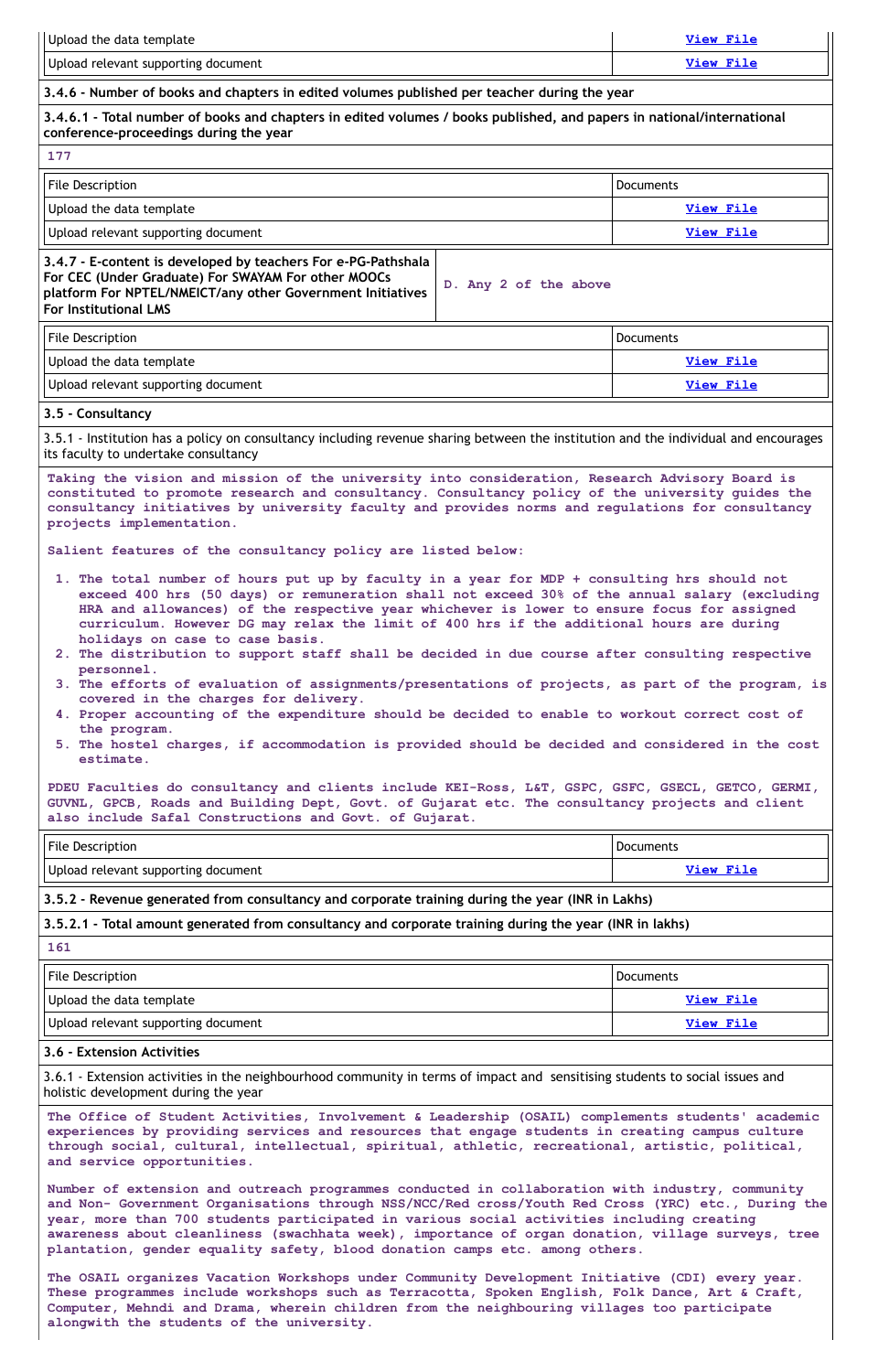**To sensitize the students towards social issues and to attain holistic development, opportunities are provided for student participation and leadership experiences in a variety of officially recognized clubs and organizations. Currently it mentors and funds around 20+ student clubs which conducts around 175 events throughout the academic year. The staff is committed to delivering quality advising, resource materials, leadership development opportunities, and administrative support services to impact students' growth and development and enhance the success of each student organization.**

| File Description                    | <b>Documents</b> |
|-------------------------------------|------------------|
| Upload relevant supporting document | View File        |

3.6.2 - Number of awards received by the Institution, its teachers and students from Government /Government recognised **bodies in recognition of the extension activities carried out during the year**

| <b>File Description</b>             | Documents        |
|-------------------------------------|------------------|
| Upload the data template            | View File        |
| Upload relevant supporting document | <u>View File</u> |

3.6.3 - Number of extension and outreach programs conducted by the institution including those through NSS/NCC/Red **cross/YRC during the year(including Government initiated programs such as Swachh Bharat, Aids Awareness, Gender Issue, etc. and those organised in collaboration with industry, community and NGOs)**

| <b>File Description</b>             | <b>Documents</b> |
|-------------------------------------|------------------|
| Upload the data template            | View File        |
| Upload relevant supporting document | <b>View File</b> |

**3.6.2.1 - Total number of awards and recognition received for extension activities from Government / Government recognised bodies during the year**

3.7.1 - Number of collaborative activities with other institutions/ research establishment/industry for research and academic **development of faculty and students during the year**

**107**

3.7.1.1 - Total number of Collaborative activities with other institutions/ research establishment/industry for research and **academic development of faculty and students during the year**

| File Description                    | Documents |
|-------------------------------------|-----------|
| Upload the data template            | View File |
| Upload relevant supporting document | View File |

3.7.2 - Number of functional MoUs with institutions/ industries in India and abroad for internship, on-the-job training, project **work, student / faculty exchange and collaborative research during the year**

| × |
|---|
|---|

**3.6.4 - Total number of students participating in extension activities listed at 3.6.3 above during the year**

| 2531                                |                  |
|-------------------------------------|------------------|
| <b>File Description</b>             | Documents        |
| Upload the data template            | View File        |
| Upload relevant supporting document | <b>View File</b> |

**3.7 - Collaboration**

**245**

**29**

| <b>File Description</b>             | <b>Documents</b> |
|-------------------------------------|------------------|
| Upload the data template            | View File        |
| Hoload relevant supporting document | $V_i$ aw File    |

# **INFRASTRUCTURE AND LEARNING RESOURCES**

# **4.1 - Physical Facilities**

4.1.1 - The institution has adequate facilities for teaching - learning. viz., classrooms, laboratories, computing equipment, etc.

**Pandit Deendayal Energy University (PDEU) has developed high-tech campus with modern facilities/learning resources for quality education and promotion or research and development activities. The infrastructure facilities and learning resources includes class room for teaching, academic and research laboratories, library, workshop, language labs, centre of excellences, conference/meeting rooms, tutorial room etc. All departments and schools of the university are well equipped with adequate number of classrooms and laboratories. There are 68class rooms with ICT facility, 12 lecture theatreof 120 to 240-sitting capacity, 77 State-of-the-art Academic Laboratories, 24 Research laboratories like Welding Research, Bio Fuel & Bio Energy Studies, Product Design and Simulation, SEM/EDX, Electrochemical, XRD Laboratory etc. All classroom and lecture theatreare ICT enabled with multimedia projector, touch pad, VGA distributor, Audio-Video Aids, internet connectivity, computer systems, sound absorbing walls and ceiling in addition to the conventional methods of teaching. All classrooms and lecture theaters are on the campus are air-conditioned. The entire campus is Wi-Fi enabled and allows teachers and students to access the Internet for a dynamic teaching-learning process. University has 03 virtually connected, fully automated and air-conditioned libraries with over 1.5 lakhs books and e-books, periodicals,**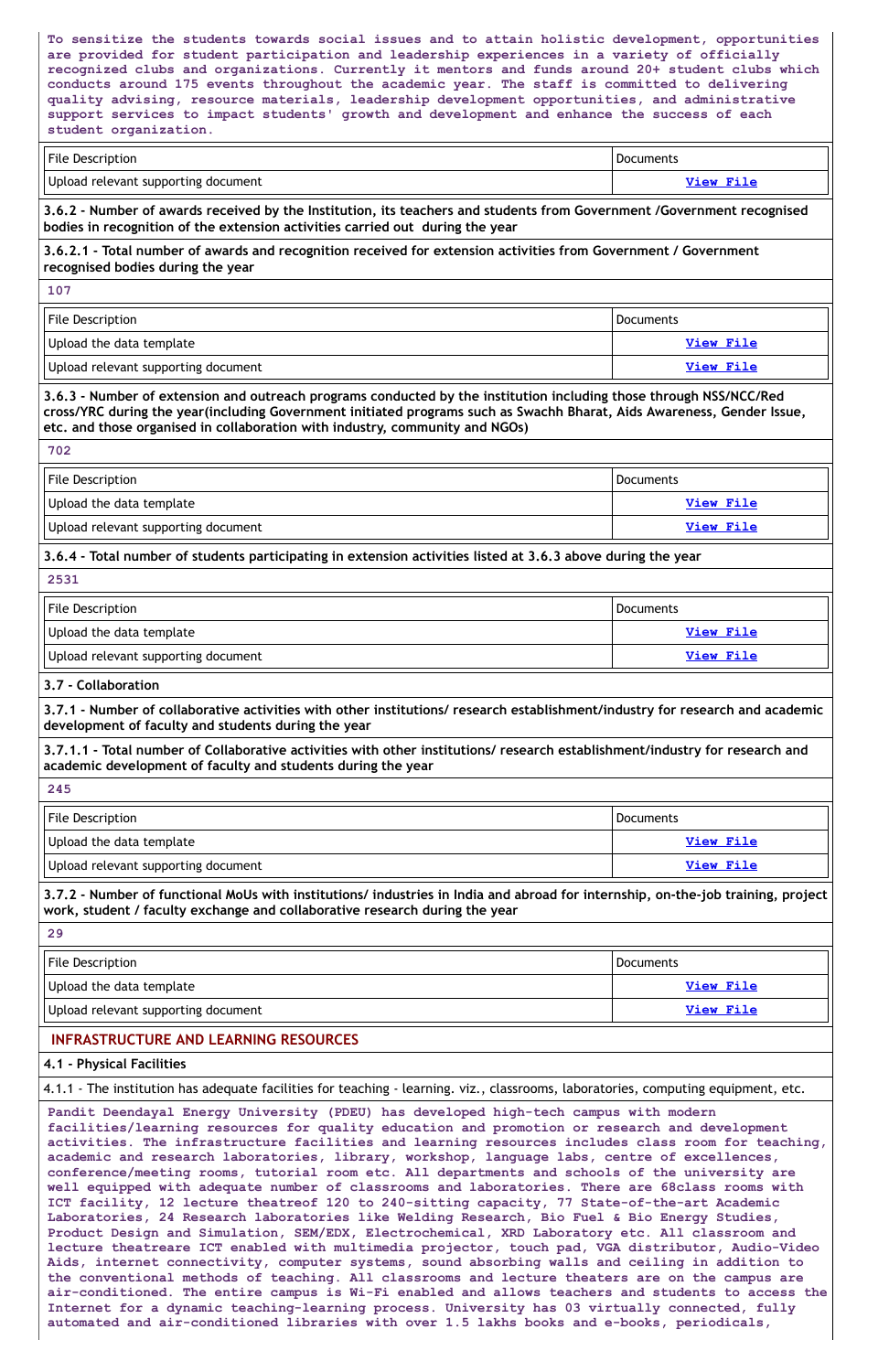**references, national and international journals, CD-ROMs covering all aspects of academic studies and research material.**

| File Description                    | <b>Documents</b> |
|-------------------------------------|------------------|
| Upload relevant supporting document | View File        |

4.1.2 - The institution has adequate facilities for cultural activities, yoga, games (indoor, outdoor) and sports. (gymnasium, yoga centre, auditorium, etc.)

**PDEU has sports facilities spreaded over 83,902 Sq.mtr (20.7 Acre) which include cricket, basketball, football, volleyball, basket ball, lawn tennis, badminton, fitness centers etc. Along with available sports/cultural facilities, university has prepared a plan for establishing Sports Complex over 187768 Sq.mtr area to include modern sport facilities such as swimming, shooting, squash along regular sports facilities. The Office of Student Activities, Involvement & Leadership (OSAIL) at PDEU complements students' academic experiences by providing services and resources that engage students in creating campus culture through social, sports, cultural, intellectual, spiritual, athletic, recreational, artistic, political, and service opportunities. Coaching is provided to the students for various sports activities and fitness through coaches and fitness trainers. This is reflected also in the increasing active participation in sports activities by a number of students. The university has state of the art world class auditorium of 480 capacity that is used by the university for cultural activities, conferences and workshops etc. Every year PDEU is organizing an annual sports fest "Petro Cup" where the athletes across the country participants in various sport events. University has established 03 gymnasium with world class facilities for fitness and cardiovascular exercises which enable students to improve your lifestyle, health and general wellbeing. Through its excellent sports facilities, PDEU offers opportunities to students for regular work-out, lifestyle management and interaction.**

| <b>File Description</b>             | Documents        |
|-------------------------------------|------------------|
| Upload relevant supporting document | <b>View File</b> |

| <b>File Description</b>             | Documents        |
|-------------------------------------|------------------|
| Upload the data template            | View File        |
| Upload relevant supporting document | <u>View File</u> |

| <b>File Description</b>             | Documents |
|-------------------------------------|-----------|
| Upload relevant supporting document | View File |

#### 4.1.3 - Availability of general campus facilities and overall ambience

**Pandit Deendayal Petroleum University's 98.2 acre campus is located in Gandhinagar, which is the capital city of Gujarat. The campus is speeded over 98 acres of land with landscaping, well equipped 77 state of art academic and 24 research laboratories, fully air-conditioned 70 classrooms, 12 lecture theaters, 01 auditorium of 470 capacity, cafeteria, sports ground (83,902 Sq.mtr), 24x7 medical facility, on campus state bank of India bank facility, stationary and reprographic faculty, CCTV surveillance system with 458 cameras, Boys and Girls hostels with 1042 furnished rooms with 2680 student capacity, fully automated virtually connected 03 libraries.**

| File Description                    | <b>Documents</b> |
|-------------------------------------|------------------|
| Upload relevant supporting document | View File        |

**The campus is Wi-Fi enabled with 150 Wi-Fi access points and LAN connectivity with 25+ km Fiber Optic Cables with ring topology. The classrooms are equipped with multi-media and audiovisual equipment to facilitate effective learning. The University has ensured that the students enjoy a healthy food diet charted out by a dietitian which is wholesome and nutritious. The food court also provides refreshments throughout the day. The cafeteria is attractively laid out and offers students an eco-friendly environment to relax while deliberating on their academic challenges. Food franchise stalls are available on campus to serve hygienic and verity of food to the students. Performing Arts Room facility is available for the students. Students prepare and practice for their Dance, Music, Drama competition.**

**4.1.4 - Total expenditure excluding salary for infrastructure augmentation during the year (INR in Lakhs)**

**7469**

**4.2 - Library as a Learning Resource**

4.2.1 - Library is automated using Integrated Library Management System (ILMS) and has digitisation facility

**The Library at university holds a huge collection of printed as well electronic resources which include books, journals, databases, CDs/DVDs, e-journals, reports, case studies, conference proceedings, training manuals, etc. PDEU has three fully automated and virtually connected libraries automated since 2006 using the TCSion and KOHA Version: 19.11.02.000 version of Library Management Software (LMS).**

**University library has adequate number of work stations to facilitate searching/accessing OPAC, eresources, web browsing and for other academic works. Provision has also been made to allow downloading/printing of material from these resources. Libraries are also members of DELNET.**

**The university enjoys a rich archive of rare books and manuscripts. There are around 6,000 rare books, 47 rare dictionaries, 66 rare grammar books, 8076 manuscripts and 90 rare diaries in the university records. The university also boasts of several original portraits and paintings in its collection, most notably that of Cornelia Sorabji, the university's first woman graduate. These are properly catalogued with accession numbers and maintained in the university library. A detailed account of rare books and manuscripts is provided in the attachment. The Library makes all efforts to acquire usefull books including rare books, reports, thesis, other knowledge resources to enrich its collection.**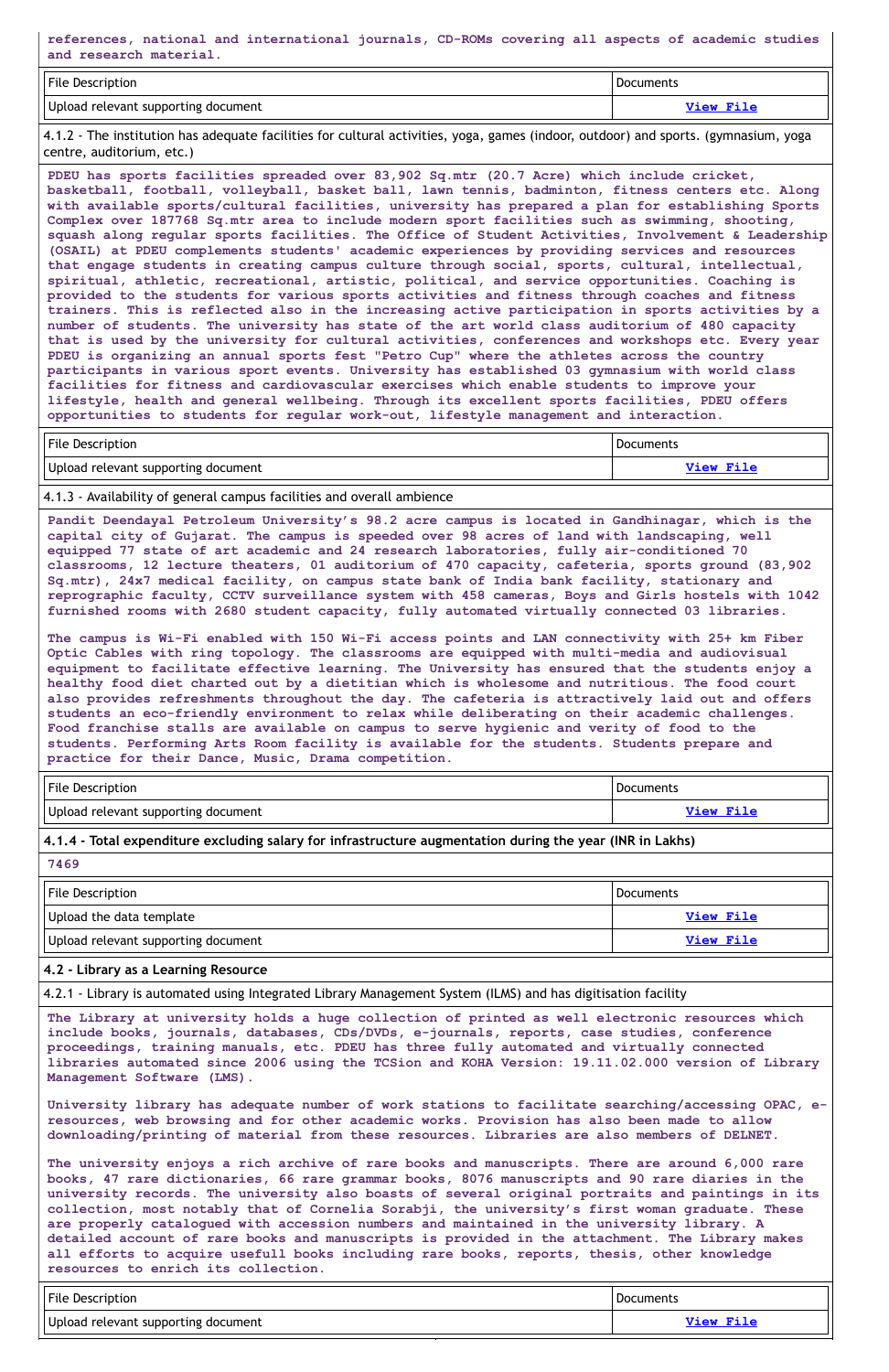|                                                                                                                                                                                | A. Any 4 or all of the above |                  |  |
|--------------------------------------------------------------------------------------------------------------------------------------------------------------------------------|------------------------------|------------------|--|
| 4.2.2 - Institution has subscription for e-Library resources<br>Library has regular subscription for the following: e - journals<br>e-books e-ShodhSindhu Shodhganga Databases |                              |                  |  |
| <b>File Description</b>                                                                                                                                                        |                              | <b>Documents</b> |  |
| Upload relevant supporting document                                                                                                                                            |                              | View File        |  |
| 4.2.3 - Annual expenditure for purchase of books/ e-books and subscription to journals/e-journals during the year (INR in<br>Lakhs)                                            |                              |                  |  |
| 116                                                                                                                                                                            |                              |                  |  |
| <b>File Description</b>                                                                                                                                                        |                              | <b>Documents</b> |  |
| Upload the data template                                                                                                                                                       |                              | View File        |  |
| Upload relevant supporting document                                                                                                                                            |                              | View File        |  |
| 4.2.4 - Number of usage of library by teachers and students per day (foot falls and login data for online access)                                                              |                              |                  |  |
| 90                                                                                                                                                                             |                              |                  |  |
| <b>File Description</b>                                                                                                                                                        |                              | <b>Documents</b> |  |
| Upload relevant supporting document                                                                                                                                            |                              | View File        |  |
| 4.3 - IT Infrastructure                                                                                                                                                        |                              |                  |  |
| 4.3.1 - Number of classrooms and seminar halls with ICT - enabled facilities such as LCD, smart board, Wi-Fi/LAN, audio video<br>recording facilities during the year          |                              |                  |  |
| 68                                                                                                                                                                             |                              |                  |  |

| <b>File Description</b>             | Documents        |
|-------------------------------------|------------------|
| Upload the data template            | View File        |
| Upload relevant supporting document | <b>View File</b> |

4.3.2 - Institution has an IT policy, makes appropriate budgetary provision and updates its IT facilities including Wi-Fi facility

| <b>File Description</b>                          |                                                                 |           | <b>Documents</b> |
|--------------------------------------------------|-----------------------------------------------------------------|-----------|------------------|
| Upload relevant supporting document              |                                                                 | View File |                  |
| 4.3.3 - Student - Computer ratio during the year |                                                                 |           |                  |
| Number of students                               | Number of Computers available to students for academic purposes |           |                  |
| 6752                                             | 1317                                                            |           |                  |
|                                                  | 4.3.4 - Available bandwidth of internet connection in the       | GBPS      |                  |

**Pandit Deendayal Energy University - PDEU IT Infrastructure provides world-class computing, network and educational technology support for the academic and research community.PDEU has implemented the IT policy through document number : IT policy, Version 1.0 dated 1stSeptember, 2013. IT policy of the university contains the fundamental for its daily operation and effectiveness. The current IT policy balances the need for the security and users to carry out their services. Annual recurring and capital IT budget is presented and approved every year for maintaining the existing IT infrastructure as well as Purchase the new/Updating of IT infrastructure for all the stockholders of PDEU.**

**A state-of-the-art campus network with a 25+ km, 2.5 Gbps fibre optic backbone connects all the Institution and residence buildings, with a 24x7 internet facility through multiple service providers via Internet leased lines managed by 200+ cisco core switches (L2,L3), 150+ access point, 10000+ nodes for 9000+ users across PDEU campus. IT infra supports the teaching and learning process through, a Learning Management System, which has a wide range of learner-centric tools. In addition, a knowledge repository is maintained accessible via Intranet (LAN) , which has educational content like Coursera, edX, IBM Skill build, etc.**

| <b>File Description</b>                                                                                                                                                                         |                     | <b>Documents</b> |  |
|-------------------------------------------------------------------------------------------------------------------------------------------------------------------------------------------------|---------------------|------------------|--|
| Upload relevant supporting document                                                                                                                                                             |                     | <u>View File</u> |  |
| 4.3.5 - Institution has the following Facilities for e-content<br>development Media centre Audio visual centre Lecture<br>Capturing System(LCS) Mixing equipment's and softwares for<br>editing | A. All of the above |                  |  |
| <b>File Description</b>                                                                                                                                                                         |                     | <b>Documents</b> |  |
| Upload relevant supporting document                                                                                                                                                             |                     | <b>View File</b> |  |
| Upload the data template                                                                                                                                                                        |                     | <b>View File</b> |  |
| 4.4 - Maintenance of Campus Infrastructure                                                                                                                                                      |                     |                  |  |
| 4.4.1 - Total expenditure incurred on maintenance of physical facilities and academic support facilities excluding salary<br>component during the year                                          |                     |                  |  |
| 1925.70                                                                                                                                                                                         |                     |                  |  |
| File Description                                                                                                                                                                                |                     | Documents        |  |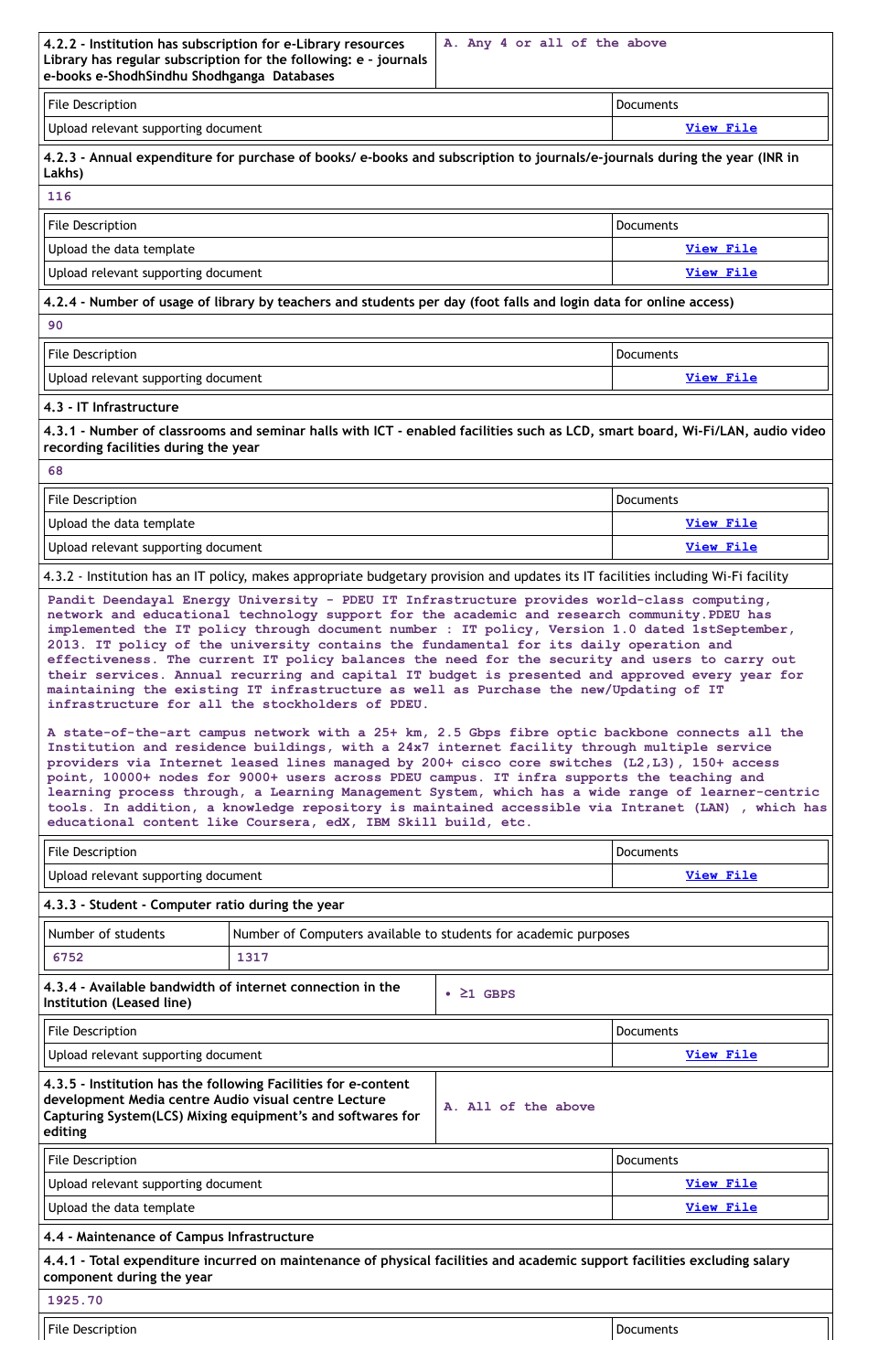| Upload the data template            | View File |
|-------------------------------------|-----------|
| Upload relevant supporting document | View File |

4.4.2 - There are established systems and procedures for maintaining and utilizing physical, academic and support facilities laboratory, library, sports complex, computers, classrooms etc.

**The Campus Management Department (CMD) maintains the university's properties such as buildings, classrooms, laboratories, gardens, auditorium, cafeteria, hostels, sports facilities, gymnasiums, landscaping, health centre etc. The infrastructure facilities such as buildings, class rooms, laboratories, buildings, hostels, cafeteria, hostels, etc. are cleaned daily by 130 housekeeping staff under the supervision of the CMD. Housekeeping services are outsourced and available on campus 24 x 7. The University has laid down guidelines and structure for the maintenance of various type of equipments. For department-specific equipment, maintenance/repair is undertaken by the concerned laboratory in-charge as per the procedure/s laid down by the University from time to time. Major laboratory equipments are under Annual Maintenance Contract (AMC) for their regular preventive and corrective maintenance.**

| <b>File Description</b>             | <b>Documents</b> |
|-------------------------------------|------------------|
| Upload relevant supporting document | <b>View File</b> |

5.1.1 - Total number of students benefited by scholarships and free ships provided by the institution, Government and non**government agencies (NGOs) during the year (other than the students receiving scholarships under the government schemes for reserved categories)**

| <b>File Description</b>             | <b>Documents</b> |
|-------------------------------------|------------------|
| Upload the data template            | View File        |
| Upload relevant supporting document | View File        |

# 5.1.2 - Total number of students benefited by career counselling and guidance for competitive examinations offered by the **Institution during the year**

**Campus Surveillance Cameras, CCTVs, LAN, other security equipments are maintained through Central Information Technology (CIT) department and are maintained through annual maintenance contract (AMC). Teaching aids such as LCD Projectors, PA Systems, Laptops, Desktops, Printers, Wi-Fi etc. are maintained in campus by CIT staff. Fire Fighting equipments are installed in all facilities including building corridors, class-room, labs, hostels, offices, etc. and are regularly inspected and maintained by CMD. The gardens, tree plantations, landscaping etc. are maintained by the garden staff a under the supervision of the CMD.**

# **STUDENT SUPPORT AND PROGRESSION**

# **5.1 - Student Support**

**816**

| 2492                                                                                                                                                                                                                                                        |                     |                  |
|-------------------------------------------------------------------------------------------------------------------------------------------------------------------------------------------------------------------------------------------------------------|---------------------|------------------|
| <b>File Description</b>                                                                                                                                                                                                                                     |                     | <b>Documents</b> |
| Upload the data template                                                                                                                                                                                                                                    |                     | <b>View File</b> |
| Upload relevant supporting document                                                                                                                                                                                                                         |                     | View File        |
| 5.1.3 - Following Capacity development and skills<br>enhancement initiatives are taken by the institution Soft<br>skills Language and communication skills Life skills (Yoga,<br>physical fitness, health and hygiene) Awareness of trends in<br>technology | A. All of the above |                  |
| <b>File Description</b>                                                                                                                                                                                                                                     |                     | <b>Documents</b> |
| Upload the data template                                                                                                                                                                                                                                    |                     | <b>View File</b> |
| Upload relevant supporting document                                                                                                                                                                                                                         |                     | <u>View File</u> |
|                                                                                                                                                                                                                                                             |                     |                  |

**5.1.4 - The Institution adopts the following for redressal of**

| student grievances including sexual harassment and ragging<br>cases Implementation of guidelines of statutory/regulatory<br>bodies Organisation wide awareness and undertakings on<br>policies with zero tolerance Mechanisms for submission of<br>online/offline students' grievances Timely redressal of the<br>grievances through appropriate committees | • All of the above |                  |
|-------------------------------------------------------------------------------------------------------------------------------------------------------------------------------------------------------------------------------------------------------------------------------------------------------------------------------------------------------------|--------------------|------------------|
| <b>File Description</b>                                                                                                                                                                                                                                                                                                                                     |                    | <b>Documents</b> |
| Upload relevant supporting document                                                                                                                                                                                                                                                                                                                         |                    | <b>View File</b> |
| 5.2 - Student Progression                                                                                                                                                                                                                                                                                                                                   |                    |                  |
| 5.2.1 - Number of students qualifying in state/ national/ international level examinations during<br>the year (eg:NET/SLET/GATE/GMAT/CAT/ GRE/TOEFL/Civil Services/State government examinations)                                                                                                                                                           |                    |                  |
| 5.2.1.1 - Number of students who qualified in state/ national/ international examinations (e.g.: IIT-JAM/NET/SET/JRF/ GATE<br>/GMAT /CAT/ GRE/ TOEFL/Civil Services/State government examinations) during the year                                                                                                                                          |                    |                  |
| 156                                                                                                                                                                                                                                                                                                                                                         |                    |                  |
| <b>File Description</b>                                                                                                                                                                                                                                                                                                                                     |                    | <b>Documents</b> |
| Upload the data template                                                                                                                                                                                                                                                                                                                                    |                    | <b>View File</b> |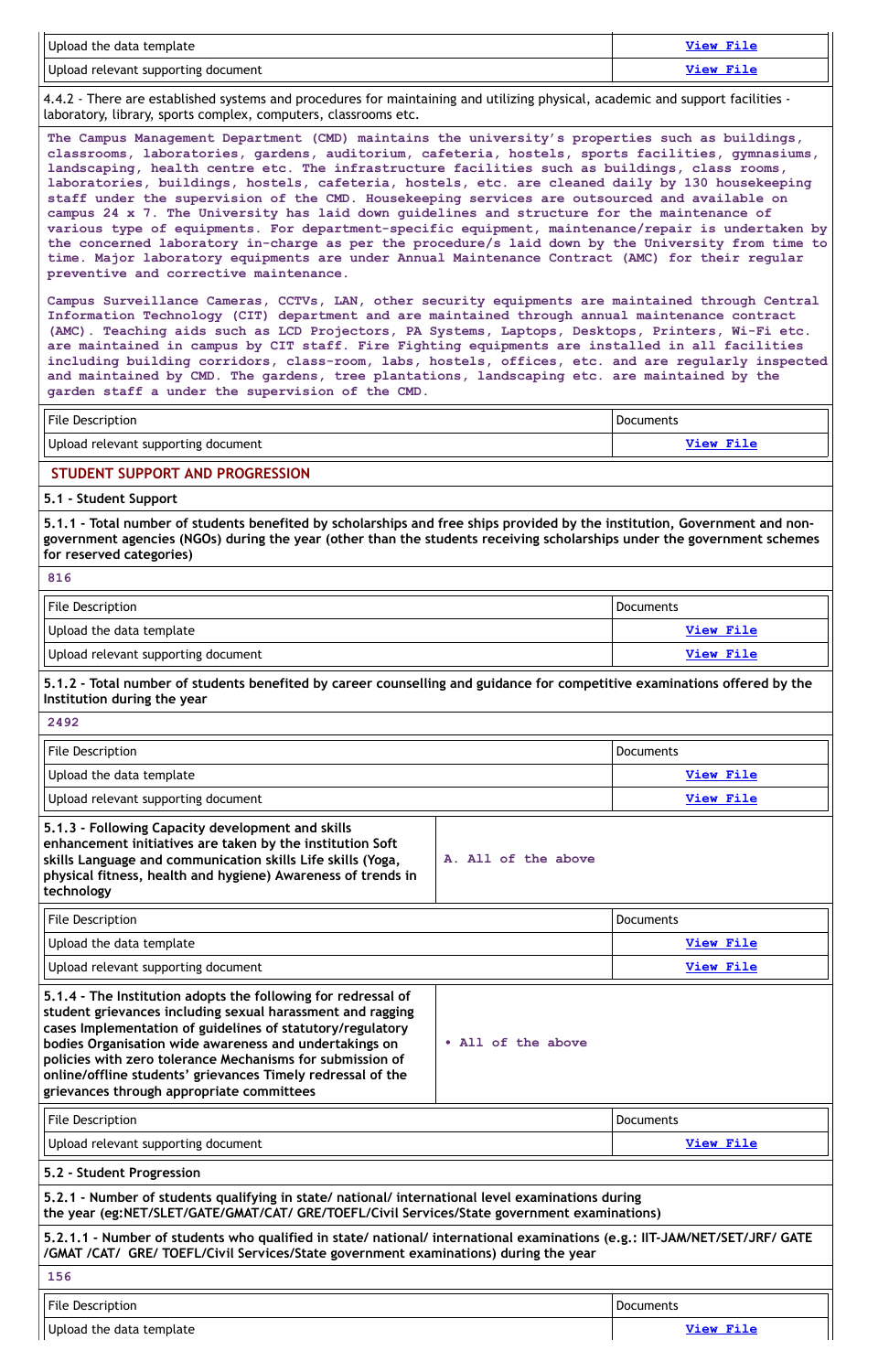| Upload relevant supporting document                                                                                                                                                                                                                                                                                                                                                                                                                                                                                                                                                                                                                     | <b>View File</b> |
|---------------------------------------------------------------------------------------------------------------------------------------------------------------------------------------------------------------------------------------------------------------------------------------------------------------------------------------------------------------------------------------------------------------------------------------------------------------------------------------------------------------------------------------------------------------------------------------------------------------------------------------------------------|------------------|
| 5.2.2 - Total number of placement of outgoing students during the year                                                                                                                                                                                                                                                                                                                                                                                                                                                                                                                                                                                  |                  |
| 418                                                                                                                                                                                                                                                                                                                                                                                                                                                                                                                                                                                                                                                     |                  |
| <b>File Description</b>                                                                                                                                                                                                                                                                                                                                                                                                                                                                                                                                                                                                                                 | <b>Documents</b> |
| Upload the data template                                                                                                                                                                                                                                                                                                                                                                                                                                                                                                                                                                                                                                | View File        |
| Upload relevant supporting document                                                                                                                                                                                                                                                                                                                                                                                                                                                                                                                                                                                                                     | <b>View File</b> |
| 5.2.3 - Number of recently graduated students who have progressed to higher education (previous graduating batch) during<br>the year                                                                                                                                                                                                                                                                                                                                                                                                                                                                                                                    |                  |
| 133                                                                                                                                                                                                                                                                                                                                                                                                                                                                                                                                                                                                                                                     |                  |
| <b>File Description</b>                                                                                                                                                                                                                                                                                                                                                                                                                                                                                                                                                                                                                                 | <b>Documents</b> |
| Upload the data template                                                                                                                                                                                                                                                                                                                                                                                                                                                                                                                                                                                                                                | <b>View File</b> |
| Upload relevant supporting document                                                                                                                                                                                                                                                                                                                                                                                                                                                                                                                                                                                                                     | <b>View File</b> |
| 5.3 - Student Participation and Activities                                                                                                                                                                                                                                                                                                                                                                                                                                                                                                                                                                                                              |                  |
| <b>File Description</b>                                                                                                                                                                                                                                                                                                                                                                                                                                                                                                                                                                                                                                 | <b>Documents</b> |
|                                                                                                                                                                                                                                                                                                                                                                                                                                                                                                                                                                                                                                                         |                  |
| Upload the data template                                                                                                                                                                                                                                                                                                                                                                                                                                                                                                                                                                                                                                | <b>View File</b> |
| Upload relevant supporting document                                                                                                                                                                                                                                                                                                                                                                                                                                                                                                                                                                                                                     | View File        |
| 5.3.2 - Presence of Student Council and its activities for institutional development and student welfare                                                                                                                                                                                                                                                                                                                                                                                                                                                                                                                                                |                  |
| Pandit Deendayal Energy University maintains a pristine environment with modern technologies to<br>enhance the spirit and energy level of all learners, development of life skills, leadership and<br>inspire students to optimize their learning efforts. Extra-curricular activities take place<br>through the Office of Student Activities, Involvement and Leadership (OSAIL) which works with an<br>objective of providing students an opportunity to develop their interests and leadership<br>qualities. The activities at the OSAIL are majorly driven by Student Clubs, Student Chapters of<br>Professional Societies and are categorized as:- |                  |
| . Social and Cultural<br>• Science and Technical and<br>• Sports<br>• Student Chapters                                                                                                                                                                                                                                                                                                                                                                                                                                                                                                                                                                  |                  |
| A student committee is formed where President, Vice Presidents, Member Secretary and Treasurer<br>Position are nominated for each of the said category and faculty in-charge is assigned. Under the                                                                                                                                                                                                                                                                                                                                                                                                                                                     |                  |

**time management, marketing promotions, communication and negotiation skills etc.**

**Student works through chapters and clubs, which encompasses Intra-University, Inter University and National level events in fields of art, culture, language, media, sports, science technology etc. The activities at OSAIL are largely driven by Student Clubs, Student Chapters of professional societies and each focusing on different aspects of art, culture, or science, theatre, film archive, robotics, and photography. Many Clubs host exciting programs, lectures, classes and activities for students throughout the year. FLARE Annual Cultural festival, Tesseract – Annual Technical festival and Petrocup – Annual Sports festival are gaining popularity among students of other reputed institutes and received good participation during inter college events. Students are also present in various administrative committees such as anti-ragging committee, canteen committee, women cell etc.**

| File Description                                                  | Documents          |
|-------------------------------------------------------------------|--------------------|
| l litte to a straigh a concert access a subtrained a concerta and | - 大きさ コーヒー 大きさ きょう |

# **5.3.3 - Number of sports and cultural events / competitions organised by the institution during the year**

#### **206**

| <b>File Description</b>             | Documents        |
|-------------------------------------|------------------|
| Upload the data template            | <u>View File</u> |
| Upload relevant supporting document | View File        |

# **5.4 - Alumni Engagement**

5.4.1 - The Alumni Association/Chapters (registered and functional)contributes significantly to the development of the institution through financial and other support services during the year

**The Pandit Deendayal Energy University formerly known as Pandit Deendayal Petroleum University has very illustrious alumni across the globe including leading industrialist to entrepreneurs. The university has taken varied initiatives to stay connected with its wide alumni base since graduation of the first batch. Though the university has very strong association with its alumni, the "PDEU Alumni Association" is formed in 2021. The structure, regulations and norms of the association has been design and approved in the same year.**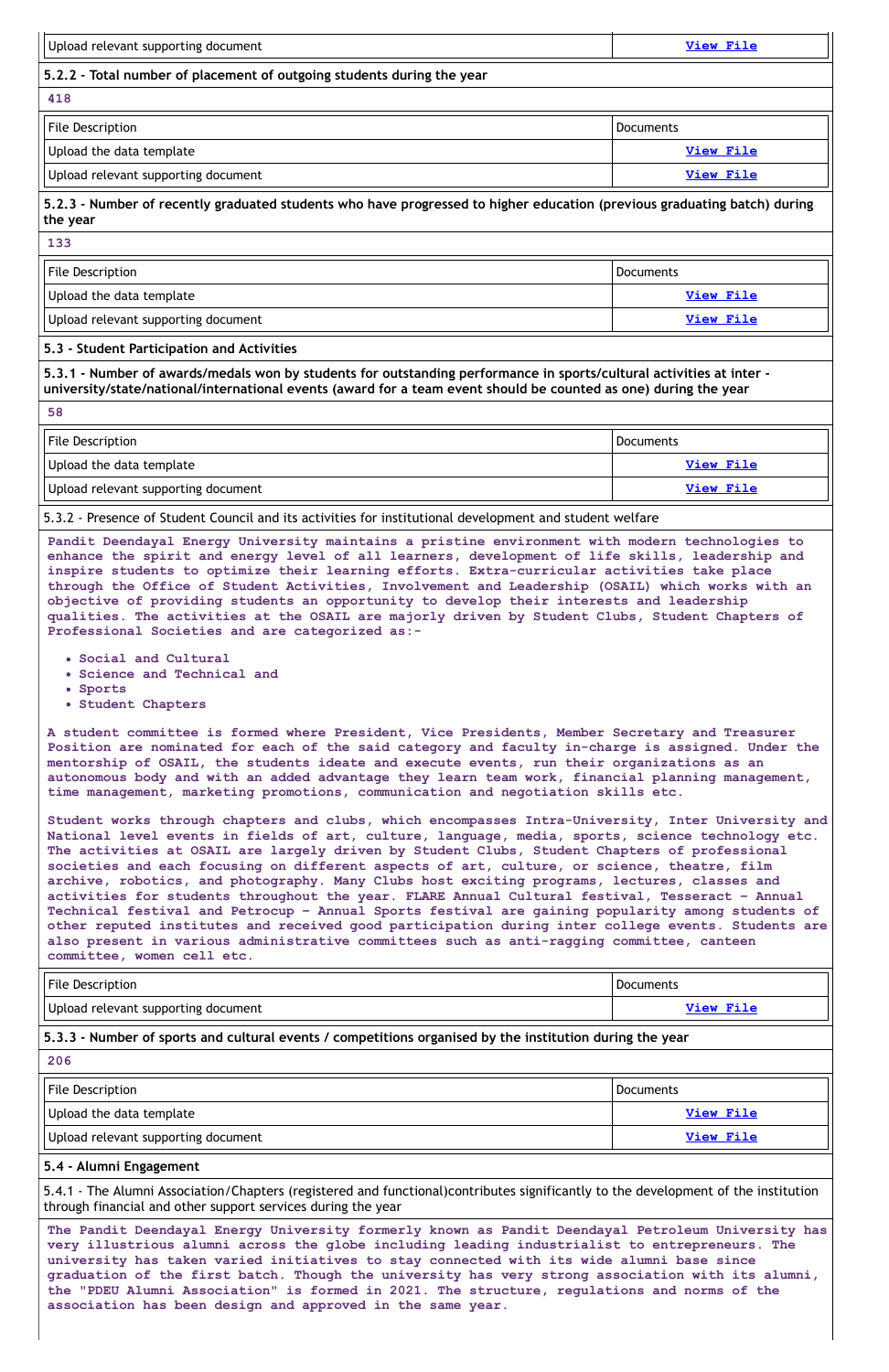**PDEU Alumni are contributing to the university academically, student development activities and to carry out research. Alumni have contributed immensely as members of Board of Studies, delivering Guest lectures, offering Intern-ships, assisting in Placement, organizing Industry visits and also assisting students to get admissions into reputed Universities Abroad. PDEU Alumni are providing mentoring services to the students of the University by holding one to one interaction with the students, alumni talk, interactive sessions etc. They have become influential in making the students understand the industry-institute gaps, career opportunities, skill set required by industries for placement and also guiding students to plan and shapeup their own career in right direction. Various alumni meets are organized every year. The alumni are updated with university development by sharing university news letter and annual reports.**

| <b>File Description</b>             | <b>Documents</b> |
|-------------------------------------|------------------|
| Upload relevant supporting document | <b>View File</b> |

| File Description                                 | Documents        |
|--------------------------------------------------|------------------|
| $\vert\vert$ Upload relevant supporting document | No File Uploaded |

# **5.4.2 - Alumni contribution during the year (INR in Lakhs) E. <1Lakhs**

# **GOVERNANCE, LEADERSHIP AND MANAGEMENT**

# **6.1 - Institutional Vision and Leadership**

6.1.1 - The institution has a clearly stated vision and mission which are reflected in its academic and administrative governance

#### **Vision**

**"To emerge as a world class Institution of Excellence in Energy Education, Research and Innovation which will prepare and sensitize the youth and ultimately the society for radical yet sustainable societal transformation."**

**Mission**

**The mission of the University is as follows:**

- **1. Undertake unique obligation for Education in Energy Engineering and Management with special responsibilities in domain specific aspects of Energy & Infrastructure.**
- **2. Seek to nurture students of extraordinary motivation and ability and prepare them for lifelong learning and leadership in an increasingly knowledge driven world.**
- **3. Envisage to establish institutes of excellence in education, competitive edge in research and real time relevance with futuristic thrusts in offering of programmes and undertaking of activities and projects.**

#### **Detailed Objectives**

**Pandit Deendayal Energy University has been promoted by Government, Industry and Energy & Petrochemical Department to create a world class University in energy education and research with special focus on the oil and gas sector. The University addresses the need for trained and specialized human resource in the domains of engineering, management and humanities.**

**It intends to expand the opportunities for students and professionals to develop an intellectual knowledge base with leadership skills to compete in the global arena. This objective is being addressed through a number of specialized and well-planned undergraduate and post-graduate education programmes and intensive research initiatives.**

**Objectives of the University are as follows:-**

- **To create centers and institutions of excellence for imparting state of the art education, training and research in the fields of science, technology and management in general and in relation to the domains of oil, gas and energy in particular.**
- **To create capabilities for development of knowledge, skills and competencies as a core academic goal**
- **To create capabilities for upgrading the infrastructure to global standards for education, training and research in the areas related to energy, engineering, management and liberal studies.**
- **To develop patterns of teaching and training at various levels of education accomplishment so**
	- **as to set a high standard of education in energy, engineering, management and liberal studies.**
- **To function as a leading resource center for knowledge management and entrepreneurship development in the areas of energy, engineering, management and liberal studies.**
- **To provide inter-relationship for national and global participation in the field of energy, engineering, management and liberal studies.**
- **To establish close linkages with industries to make teaching, training and research at the University relevant to the needs of the society at national and global levels.**

#### **Weblink: https://www.pdpu.ac.in/vision-mssion.html**

| <b>File Description</b>               | <b>Documents</b> |
|---------------------------------------|------------------|
| I Upload relevant supporting document | <b>View File</b> |

6.1.2 - The effective leadership is reflected in various institutional practices such as decentralization and participative management

- **The Board of Governors (BOG) and Finance Committee (FC) offer its inputs on all broad areas of development and internal quality enhancement.**
- **The leadership of the university identifies the needs at departmental, schools and university level to emerge as global level/repute institution.**
- **The Board of Governors has facilitated with a Standing Committee to oversee, guide and support the university in policy implementation.**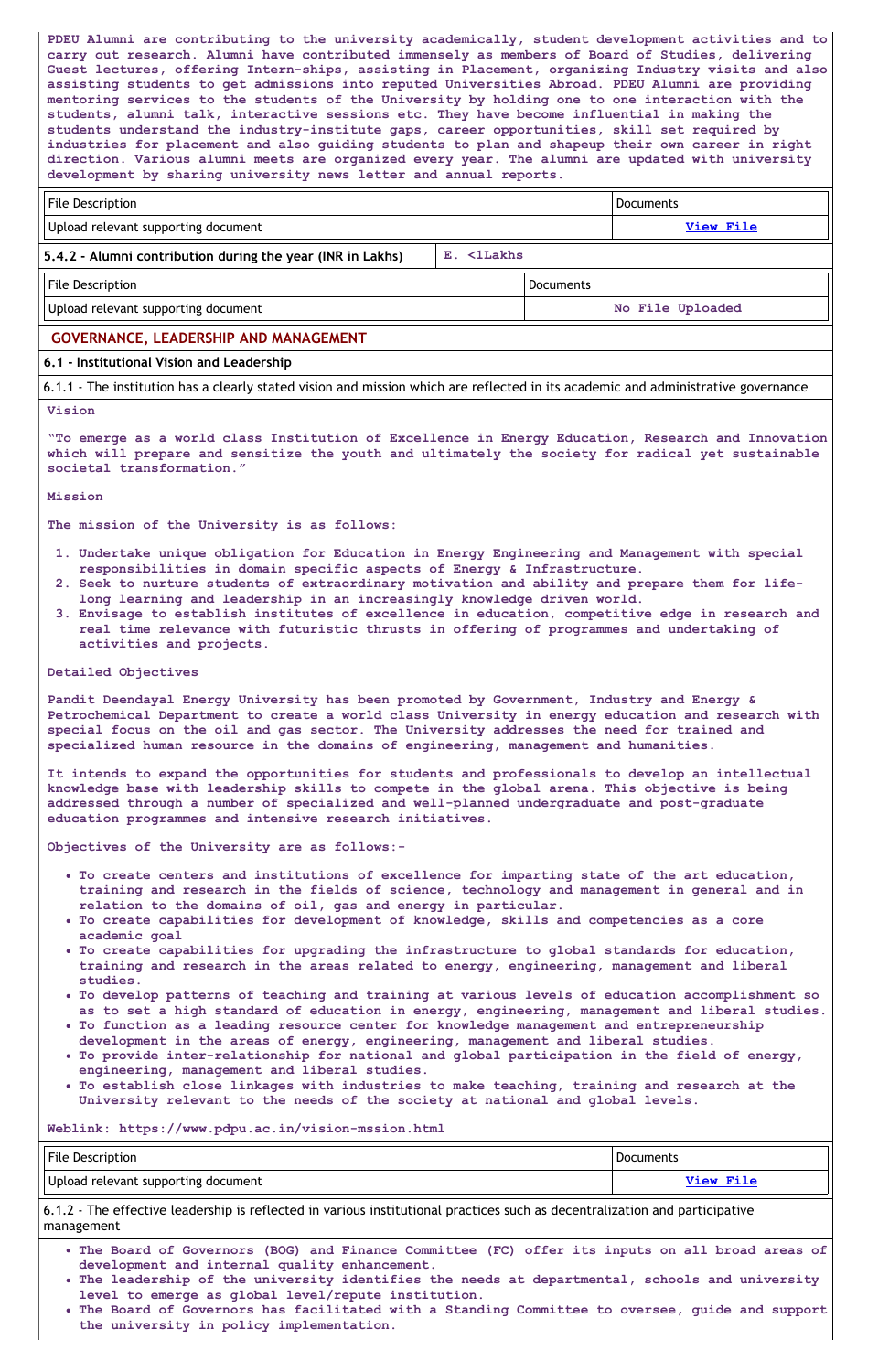- **All statutory bodies have autonomy to implement developmental initiatives in the line of vision and mission of the university.**
- **The Faculty Members are involved to deliberate and recommend on Academic affairs through the Board of Studies, Departmental IQAC.**
- **The leadership has advised the university to opt for ISO certification developing the culture of excellence through standardized processes for academics and administration. The leadership monitors IQAC to ensure quality of processes.**
- **Admission process through the Faculty and Staff – this includes the development of an Online Application System, Merit Generation, Counselling, and other Admission Processes.**
- **Every faculty has been assigned the role of adviser to the specified group of students (@30 students) to address academic & other adjust mental concerns of the students.**
- **Head of Department/School Director convenes the meeting of their faculty and staff to review the departmental activities (course development, class timetable, examinations, Monitoring of general affairs, future planning) at least twice a semester.**
- **Co-curricular events like Technical Seminar, Workshops, and Conclaves are organized by the subject related Faculty Members, Admin Staff, and the Students.**
- **The extra-curricular activities are planned and managed through the Faculty, Staff, and Students.**
- **The Faculty Members are involved to deliberate and recommend on Academic affairs through the Board of Studies, Faculty of Studies Departmental/School and IQAC.**
- **Director General meets with respective faculty, students and other stakeholders.**
- **Director, Deans and Head of the Department meet with respective faculty, students, Alumni, Business and Industrial houses and R&D organization and other stakeholders**
- **Faculty interaction with students and their parents for taking inputs in the form of feedback.**
- **Guidance of the leadership helps in obtaining the resources and judiciously utilizing and using all resources at optimum level.**
- **The resources requirements are built in to the budgets and the same are discussed in Finance Committee Meeting for its allocation.**
- **Academic requirements of Schools are discussed in Academic Council Meetings.**
- **Central bodies of University like Office of International Relations, Office of Research and Development, Office of Student Activity, Involvement and Leadership work with all Schools and Departments after discussing with them their requirements and strategies related to Internationalization and research.**

| <b>File Description</b>             | <b>Documents</b> |
|-------------------------------------|------------------|
| Upload relevant supporting document | View File        |

#### **6.2 - Strategy Development and Deployment**

6.2.1 - The institutional Strategic plan is effectively deployed

#### **Strategic plan**

**The University has positioned itself to launch several initiatives to enhance quality in academics and research. Accreditation, Ranking and capacity building were on top among those strategic deployment.**

**A. Transformation Education:**

**To adopt to this digital transformation empowering students with experiential learning through the following initiatives:**

- **B. Skill training and Skill based courses**
- **1. Swayam Courses**
- **2. Curriculum Industry 4.0**
- **1. Translational Research: This will include following verticals for Industry 4.0 Campus:**
	- **Additive Manufacturing**
	- **Cyber-Physical Systems**
	- **Big-Data-Driven Quality Control**
	- **Robot-Assisted Production**
	- **Solar PV Panel Product line: 50MW**
	- **Next Generation Laboratory**
	- **Energy Storage**
	- **Urja Satellite**

**Deployment**

- **Ranked 177th position among engineering institutions, and 74th position among management institutions, in NIRF.**
- **Four Star in the State Institutional Rating Framework, and ranked on 4th position in the State.**
- **Built up the Translational Research Centre admeasuring 8750 sq. meter at Rs. 50 Crores**
- **Established 3D metal printing facility.**
- **New academic programs in Computer Engineering, Information and Communication Technology, Electronics and Communications, Automobile, Manufacturing Technology, Transportation Engineering, Petroleum Exploration, Data Science, Cyber Security, Energy and Environment.**
- **Offered Direct Admission of Students Abroad, Study in India program for International Student**

File Description Documents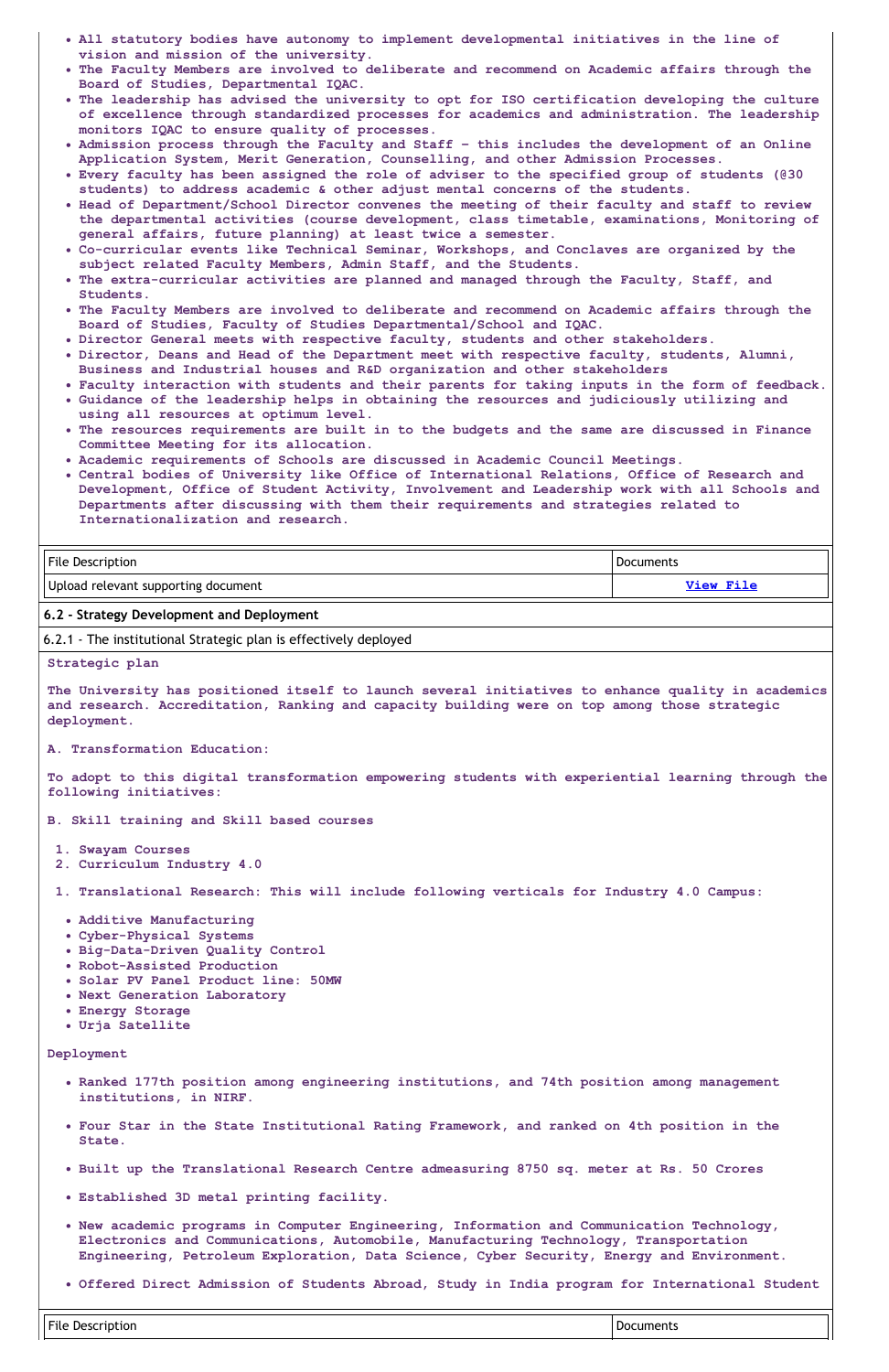Upload relevant supporting document **[View](https://assessmentonline.naac.gov.in/storage/app/public/aqar/14363/14363_395_871.pdf?1649144301) File**

6.2.2 - The functioning of the institutional bodies is effective and efficient as visible from policies, administrative setup, appointment and service rules, procedures, etc.

```
Sr. No.
Board of Governors
1
Considered the foundation laying of the following facilities through the Prime Minister of India
at the time of the Convocation programme on 21/11/2020:
 1. 45 Mw Production Plant of Mon crystalline Solar Photo Voltaic Panel
 2. Technology Business Incubation, supported by DST, Govt. of India
 3. Centre of Excellence on Water Technology
 4. Translational Research Centre - TREC
 5. Sports Complex, supported by Sports Authority of Gujarat, Govt. of Gujarat
(Meeting: : 21/11/2020) Implemented.
2
Advised the faculty to make the University proud for Gujarat and India in pursuit of Industry 4.0
(Meeting: 21/11/2020) Implemented.
3
Approved the curriculum revision for more than 1250 no. of courses spanning over different
academic programs of the University. The Board appreciated that 40 no. of patterns have been filed
during the Covid lockdown period.
(Meeting: 21/11/2020) Implemented.
Academic Council
4
Ratified the approvals for introducing:
 1. Part time M. Tech. (Petro. Engg.) Program.
2. M. Tech. (GeoTech. & GeoEnv.)
 3. B. Tech. (Petro. Chem.)
 4. Two majors, i.e. Indic Studies and Digital Humanities for B. A. (Hons.) program
w. e. f. the admission batch 2021.
 1. Analytics Specialization to MBA students
(Meeting: 16/11/2021) Implemented.
5
Approved 112 no. of courses as Ph. D. course work in different disciplines.
(Meeting: 16/11/2021) Implemented.
6
Directed to establish Centre of Excellence in Critical Thinking, to the School of Liberal Studies.
(Meeting: 16/11/2021) In process.
7
Advised to introduce a M. Tech. program in Machine Learning & Data Analytics. (Meeting:
16/11/2021) In process.
Standing Committee
8
Directed to ensure adequate requirement of infrastructure and faculty, while proposing a new
admission branch and/or increase of intake.
(Meeting: 05/03/2021) Implemented.
9
Approved to introduce a new B. Tech. program in Petrochemical Engg..
(Meeting: 05/03/2021) Implemented.
10
Approved to increase admission intake by 60 seats in B. Tech. (Computer Engg.).
(Meeting: 05/03/2021) Implemented.
```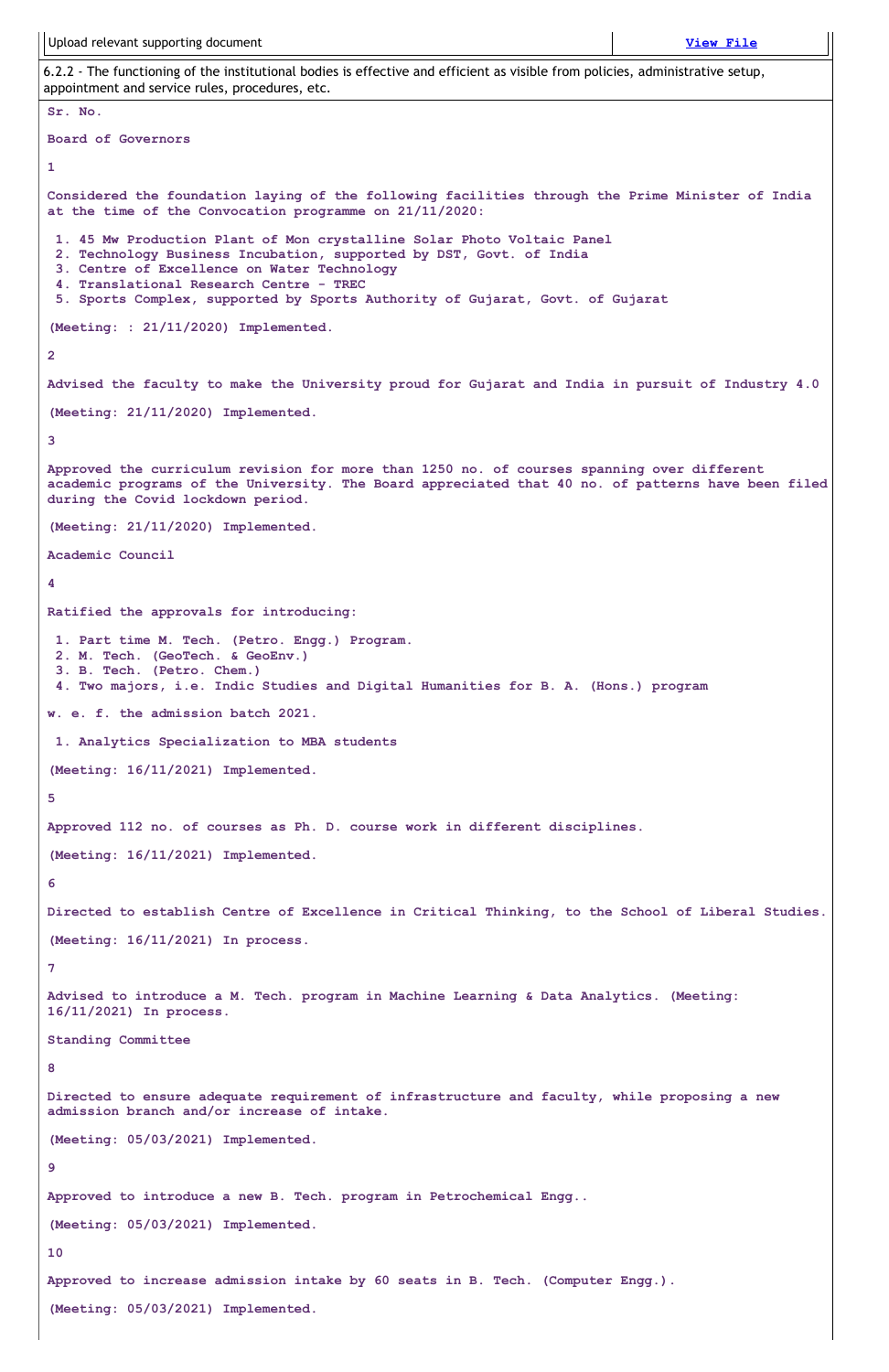**11**

**Directed to appropriate the scholarship scheme to attract the meritorious students facing adverse economic condition.**

```
(Meeting: 05/03/2021) Implemented.
```
**12**

**Approved the setting up of Solar PV Panel Product Line Development and of Advanced Manufacturing Technology Center (AMTC) as a part of the setting up of TREC (Translational Research Centre).**

**(Meeting: 28/10/2021) Implemented.**

**13**

**Approved:**

- **1. Upgradation of the IT infrastructure at TREC - Translational Research Centre, through the** procurement of Server / Client for VDI Base with VMware for up- gradation of ICT / CE Labs at **the cost of Rs.2.27 crores. It will also include the procurement of Server HCI and VMware for PDEU.AC.IN Domain.**
- **2. The procurement of HCI solution with VMware for 3 servers and allocate a budget of Rs. 69 lakhs (excluding taxes) for the same. This includes also the HCI solution and the 42U Smart Rack for storage of Hardware with an approx. costing of Rs. 11 lakhs (excluding taxes) and to issue limited tenders to the OEMs.**

**(Meeting: 28/10/2021) Implemented.**

```
14
```
**Recommended to propose to the Board of Governors for re-organization of the academic Department/School:**

- **School of Energy Technology (SET): Chemical, Electrical Engineering, Petroleum and Petrochemicals, Dept. of Nuclear Energy, Solar energy, Physics, Chemistry, and Solar Research Development Center (SRDC).**
- **School of Computing and Technology (SoCT): Computer Science, ICT, Civil, Automobile, Mechanical, Electronics & Communication Engineering, and also the Department of Mathematics.**

**(Meeting: 28/10/2021) (will be on agenda list)**

**15**

**Approved to project following new academic programs to the State Government as a part of its scheme for Centre of Excellence:**

**Starting Academic programs**

**Year**

**1. M. Tech. (Machine Learning & Data Analytics) 2. B. A. (Hons.) (Digital Humanities) 2022-23 iii. B. A. (Hons.) (Indic Studies) iv. Integrated 5-year program - Petroleum Tech. & Management 2023-24 i. M. Sc. (Tech.) (Earth Sciences) ii. B. Tech. (Energy Engg.) 2024-25 M. Tech. (Advanced Mfg. Tech.) 2025-26 i. M. Tech. (Structural Engg.) ii. M. Tech. (Gas Engg.) (Meeting: 28/10/2021) (Conveyed to the Govt.)**

**16**

**Approved the proposal of hiring premises at GIFT City for PDEU, for Fintech Startups, International Relations, and PG programme in Finance with the following viewpoints:**

**1. To include the Sun Set clause in the proposal along with the rigorous review of the proposal. 2. Handholding with HDFC Bank for Fintech Startups, with PDEU being the accelerator and availing the premises on rental basis at GIFT City.**

**(Meeting: 28/10/2021) In process.**

**17**

**Approved to enhance the total annual income to Rs.10.0 Lakhs for all Merit cum Means Scholarship schemes, along with the revision of Rank Eligibility**

**(Meeting: 28/10/2021) Implemented.**

| File Description                                                               | Documents |
|--------------------------------------------------------------------------------|-----------|
| Upload relevant supporting document                                            | View File |
| $\vert$ 6.2.3 - Institution Implements e-governance in its areas of operations |           |
|                                                                                |           |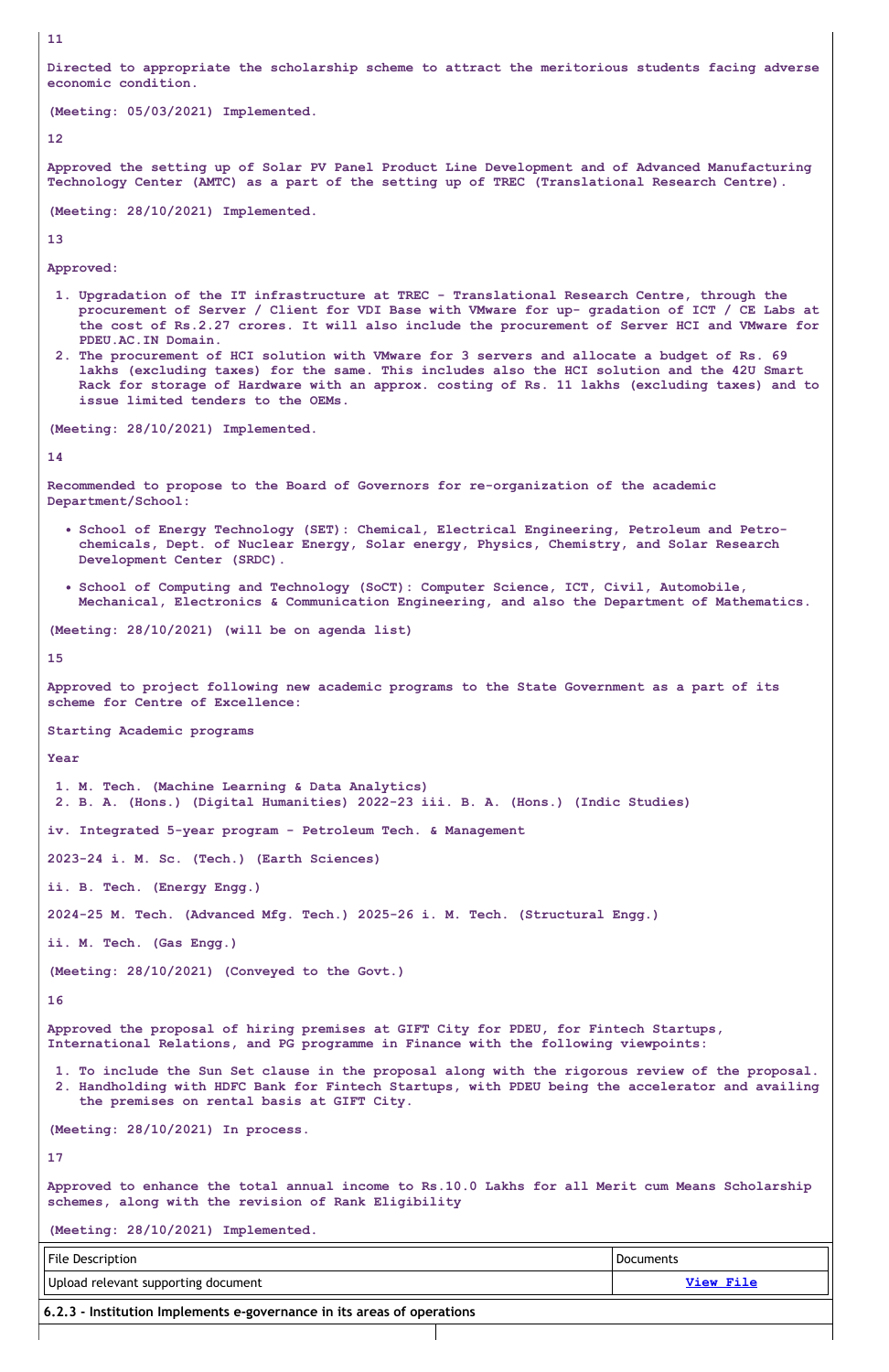**6.2.3.1 - e-governance is implemented covering following areas of operation**

**1. Administration**

- **2. Finance and Accounts**
- **3. Student Admission and Support**
- **4. Examination**

| File Description                    | <b>Documents</b> |
|-------------------------------------|------------------|
| Upload the data template            | View File        |
| Upload relevant supporting document | View File        |

# **6.3 - Faculty Empowerment Strategies**

6.3.1 - The institution has a performance appraisal system, promotional avenues and effective welfare measures for teaching and non-teaching staff

6.3.2 - Total number of teachers provided with financial support to attend conferences / workshops and towards membership **fee of professional bodies during the year**

- **The University has a transparent and meritocratic appraisal system for both, the faculties as well as the staff. Each year at the beginning of the appraisal period, the goalsheets are finalized after an exhaustive exercise, which become the basis for the appraisal framework at the end of the appraisal period.**
- **University accepts their applications against various posts and positions in reference to the advertisement published. The eligibility for the same is based on the following:**
- **Parameter 1: Total Post Ph.D Experience**
- **Parameter 2: Service Record**
- **Parameter 3: Tenure at the University**
- **Implementation of the 7th Pay Structure for the regular employees of the University.**
- **Apart from the above, the Faculty can avail Cumulative Professional Development Allowance is granted worth Rs. 1 Lac per year that can be accumulated for a period of 3**
- **Similarly, the Staff can avail Training Expenditure worth Rs. 15,000 per year**
- **The Employees are also given Medical Insurance worth Rs. 5,00,000 per year along with Accidental Insurance worth Rs. 20,00,000. Corona Kawacch worth Rs.5,00,000 is given over and above the Medical Insurance .**
- **The University also gives Maternity Leaves (22 weeks) and Paternity Leaves (10 days) for its employees.**
- **Links:**

6.3.3 - Number of professional development / administrative training Programmes organized by the institution for teaching **and non-teaching staff during the year**

| File Description         | Documents                                                                                                                                                                                                                                                                                                                                                                            |
|--------------------------|--------------------------------------------------------------------------------------------------------------------------------------------------------------------------------------------------------------------------------------------------------------------------------------------------------------------------------------------------------------------------------------|
| Upload the data template | View File                                                                                                                                                                                                                                                                                                                                                                            |
| $\Box$                   | $\overline{M}$ $\overline{M}$ $\overline{M}$ $\overline{M}$ $\overline{M}$ $\overline{M}$ $\overline{M}$ $\overline{M}$ $\overline{M}$ $\overline{M}$ $\overline{M}$ $\overline{M}$ $\overline{M}$ $\overline{M}$ $\overline{M}$ $\overline{M}$ $\overline{M}$ $\overline{M}$ $\overline{M}$ $\overline{M}$ $\overline{M}$ $\overline{M}$ $\overline{M}$ $\overline{M}$ $\overline{$ |

**Faculty: http://apas.pdpu.ac.in/apas/**

**Staff: https://www.tcsion.com/dotcom/TCSSMB/Login/login.html**

| <b>File Description</b>             | <b>Documents</b> |
|-------------------------------------|------------------|
| Upload relevant supporting document | <b>View File</b> |

| 135                                 |                  |
|-------------------------------------|------------------|
| <b>File Description</b>             | Documents        |
| Upload the data template            | View File        |
| Upload relevant supporting document | <b>View File</b> |

**3**

| Upload relevant supporting document | <b>View File</b> |
|-------------------------------------|------------------|
|-------------------------------------|------------------|

**6.3.4 - Total number of teachers undergoing online/ face-to-face Faculty Development Programmes (FDP)during the year(Professional Development Programmes, Orientation / Induction Programmes Refresher Course, Short Term Course)**

**253**

| ددے                                 |                  |
|-------------------------------------|------------------|
| File Description                    | <b>Documents</b> |
| Upload the data template            | View File        |
| Upload relevant supporting document | View File        |

# **6.4 - Financial Management and Resource Mobilization**

6.4.1 - Institutional strategies for mobilisation of funds and the optimal utilisation of resources

#### **Resource Mobilization:**

**PDEU being self-financed university, follows financial prudence and has adopted best practices from public universities and corporate governance under the framework of PDPU Act, 2007. The finance committee, a statutory body of the University, oversees the financial planning / mobilization and utilization of the funds.**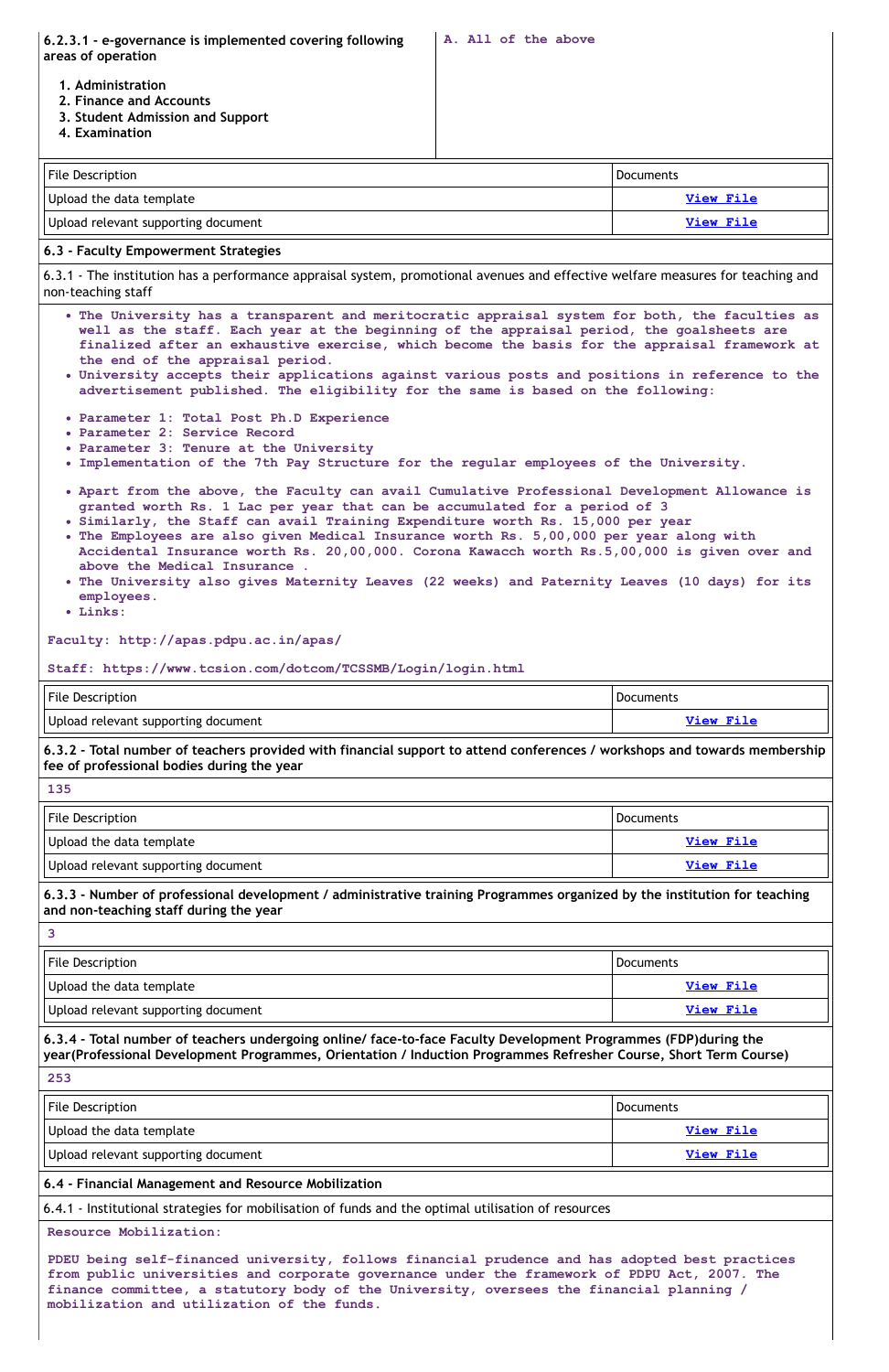#### **1. Corpus Funds (Rs. 193 Crores)**

- **Pandit Deendayal Energy University (PDEU) has been established by GERMI through PDPU Act 2007; the Act of the Gujarat Legislature on 4th April 2007. GERMI as a promoter for the university provided the initial capital.**
- **Reliance Foundation has committed to contribute Rs. 150 crores over a period of ten years through GERMI for PDPU, as an endowment fund that will go towards further strengthening PDEU. Since 2016-17, Reliance Foundation has contributed aggregate of Rs. 82.50 crores towards their commitment to PDEU.**
- **2. Scholarship Funds (Rs. 25 Crores)**
	- **The University have presidential merit based and merit cum means scholarship among the students. Total scholarship fund from corpus as on 31st March, 2021 is Rs. 13.47 Crores and Excess NRI Fees amounts to Rs. 11.79 Crores.**

**3. Revenue from Operations (Rs. 127 Crores)**

- **The university's professional courses fees are governed by Fees Regulatory Committee.**
- **The annual revenues from fees amounts to Rs. 116.24 Crores. This primarily contributes towards the Academic Research and maintenance expenses.**
- **University is actively working on consultancy based projects and internationalization of student related courses to improve the revenue streams.**
- **The University is mobilizing resources also through Management Development Programmes, Consulting and Testing Services.**
- **4. Research and Other Funding (Rs. 19.39 Crores)**
	- **The Faculties of the University are encouraged through our research initiative programs to mobilize resources for research activities and strengthening the University facilities by applying to various funding agencies such as DST, UGC, GUJCOST, SERB, ICSSR, etc.**
	- **PDEU has received research grants amounting to Rs.19.39 Crores for 41 Projects in last 5 years.**
	- **For this, the university has following recognition:**
	- **Scientific and Industrial Research Organization (SIRO) by Government of India and Ministry of Science and Technology.**
	- **Scientific Research Institution under section 35(1)(ii) by Ministry of Finance and Government of India.**
	- **Exemption under section 80G as per Income tax Act.**

| <b>File Description</b>             | <b>Documents</b> |
|-------------------------------------|------------------|
| Upload relevant supporting document | View File        |

6.4.2 - Funds / Grants received from government bodies during the year for development and maintenance of infrastructure **(not covered under Criteria III and V) (INR in Lakhs)**

| II File Description | $110$ cumante |
|---------------------|---------------|
|                     |               |
|                     |               |

#### **Optimum Utilization:**

**The university has a well-defined mechanism to monitor utilization of financial resources. The Finance Committee, oversees the financial planning & utilization of the funds. The key processes for the same are:**

- **Preparing annual budgets as per the University's budgetary guidelines and processes.**
- **Allocation of funds for teaching-learning practices that include Orientation Programmes, Workshops, inter-disciplinary activities, training programmes, etc.**
- **Expenditure is made as per budget provision approved by the Finance Committee and the Board of Management.**
- **Periodic internal audits to ensure compliance with the University's financial policies.**
- **Expenditure control through committees such as procurement committee for capital procurements, building works committee for infrastructure development and purchase committee for all recurring purchases.**

**0**

| <b>File Description</b>                                                                                                                                                                                            | Documents        |  |
|--------------------------------------------------------------------------------------------------------------------------------------------------------------------------------------------------------------------|------------------|--|
| Upload the data template                                                                                                                                                                                           | No File Uploaded |  |
| Upload relevant supporting document                                                                                                                                                                                | No File Uploaded |  |
| 6.4.3 - Funds / Grants received from non-government bodies, individuals, philanthropists during the year for development<br>and maintenance of infrastructure (not covered under Criteria III and V)(INR in Lakhs) |                  |  |
| 1000                                                                                                                                                                                                               |                  |  |
| <b>File Description</b>                                                                                                                                                                                            | <b>Documents</b> |  |
| Upload the data template                                                                                                                                                                                           | <b>View File</b> |  |
| Upload relevant supporting document                                                                                                                                                                                | <b>View File</b> |  |
| 6.4.4 - Institution conducts internal and external financial audits regularly                                                                                                                                      |                  |  |
| <b>Statutory Auditor:</b>                                                                                                                                                                                          |                  |  |
| . The Finance Committee has appointed M/s /s P. R. Shah & Associates as statutory auditor of the<br>university. M/s /s P. R. Shah & Associates is a renowned CA firm with experience of more than                  |                  |  |

**40 years in the field of statutory audit and Taxation.**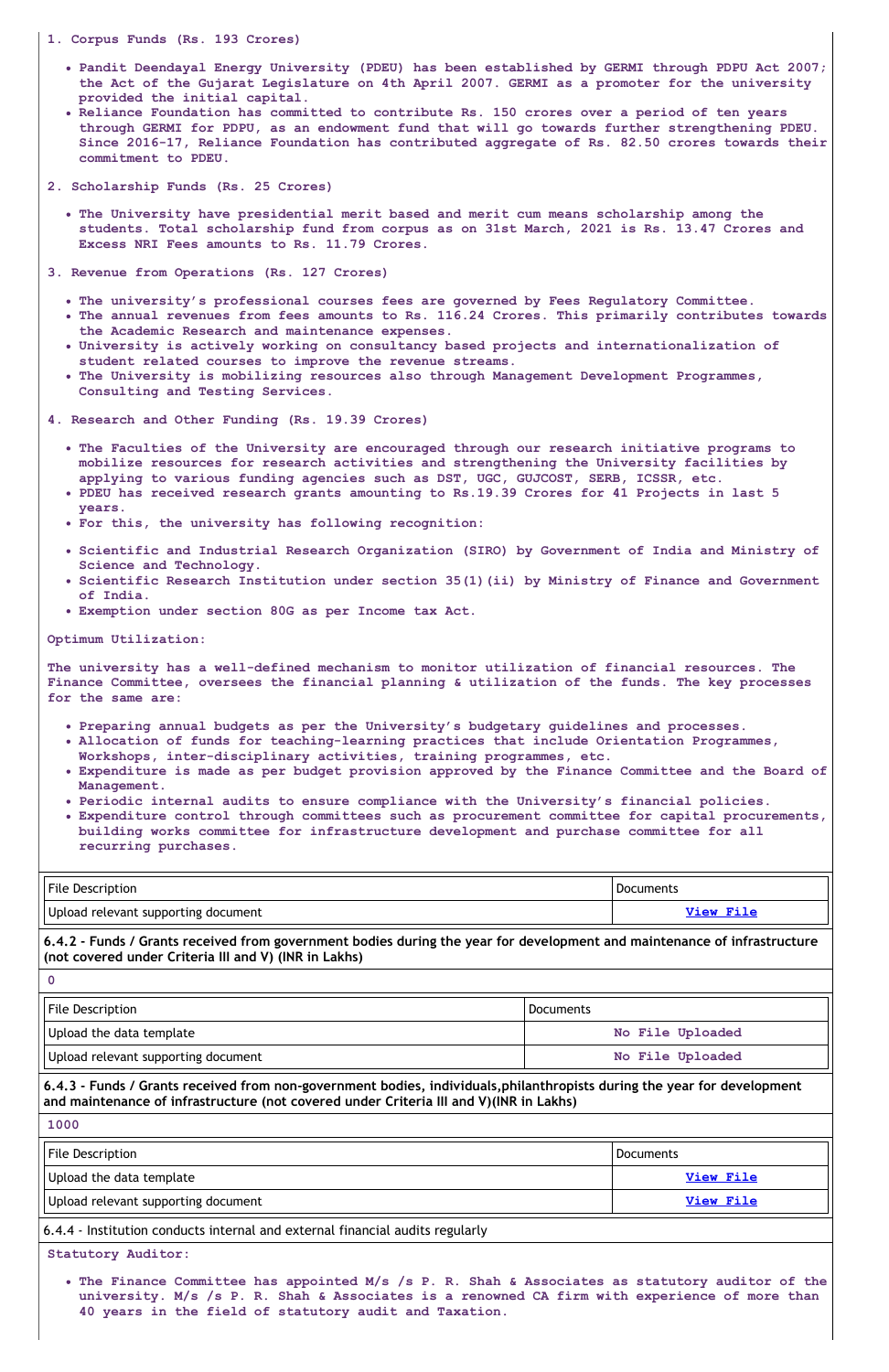- **The audit takes into cognizance the various verticals of operation and the legislative framework the university operates in. The audit program is based on the auditor's judgement and assessment of risk and encompasses checks to verify that internal controls are commensurate with the size of the institution, the distribution of resources across verticals, the nature of its activities and in addition to its own examination, the external auditor takes into account references made by the Finance Committee.**
- **The consolidated annual accounts, aggregating all the school accounts, of the university consisting of the Income and Expenditure Account and the Balance Sheet will be audited by the auditors appointed by the management and the same will be placed before the Finance Committee.**
- **Internal Auditor:**
- **The Finance Committee has appointed Manubhai and Shah LLP as internal auditors of the University. Manubhai and Shah LLP is a renowned CA firm with experience of more than 50 years in field of internal audit. They conduct periodical internal and concurrent audit and report the findings to the Finance Committee.**
- **Interim observations are forwarded to Finance Team for corrective actions and implementation. The university finance office replies to the queries of the internal audit report and updates the processes based on recommendations made by the internal audit department.**
- **The scope of internal audit is as under:**
- **1. Verification of adequacy and accounting treatment of various sources of operating revenue and expenditure.**
- **2. Internal Audit Team conduct 100% vouching and checks all the transactions against the set procedures and guidelines under the university policies and ensures legal compliance of records.**
- **3. Review of accounting policies adopted by the University and its compliance.**
- **4. Verification of capital purchases and approval, purchase of material of revenue in nature and various services received under contract / agreements.**
- **5. Verification of payment of dues under TDS / TCS / GST/ PF /ESICS and other statutory compliance.**

| <b>File Description</b>             | <b>Documents</b> |
|-------------------------------------|------------------|
| Upload relevant supporting document | View File        |

**Further, the University has established the practice of Pre-audit by an independent CA firm for all transactions above Rs. 10 Lakhs.**

**The university also has a full-fledged Accounts department headed by the Finance Officer. The financial statements are prepared in accordance with Generally Accepted Accounting Principles.**

**The financials of the University and audit reports are placed on the University Website.**

#### **6.5 - Internal Quality Assurance System**

6.5.1 - Internal Quality Assurance Cell (IQAC) has contributed significantly for institutionalizing the quality assurance strategies and processes by constantly reviewing the teaching learning process, structures & methodologies of operations and learning outcomes at periodic intervals

**The Internal Quality Assurance Cell (IQAC) has been engaged in planning, guiding and monitoring Quality Assurance (QA) and Quality Enhancement (QE) activities in curriculum design, teachinglearning process, research, ranking & accreditation, audits, feedback system etc. The university quality system is made operational under the IQAC with representatives available at different Schools, and Departments. If faculty/staff recommends for the quality concerns, it is reviewed by the department, school and university for its implementation. This approach brings a sense of involvement for continuous quest of quality assurance. Seminars, conferences and workshops are conducted involving in house experts and also external experts from time to time that greatly contribute in raising quality consciousness. The IQAC plays role in facilitating institutional rankings, assessment and accreditation exercises.**

**Improving Teaching-Learning Process:**

- **The Outcome based Education (OBE) and Course Outcomes (CO's) are prepared following blooms taxonomy for all programs at university.**
- **Choice Based Credit System (CBSC) has been introduced in all UG and PG Programs.**
- **Benchmarking and internal quality checks of teaching-learning processes by introducing course**
	- **file preparation for all courses, continuous evaluation of student learning, mapping Course outcomes with Program outcomes and regular review of CO's and PO's attainment.**
- **Conduct of student feedback on academic activities every semester, review of feedback and corrective action report preparation to improve teaching-learning processes.**
- **Involving employers and alumni for their feedback on course curriculum, academic activities and program outcomes.**

**Establishing in-house Data Information Centre (DIC) for better Ranking, Rating and Accreditation**

**IQAC established in-house Data Information Centre (DIC) for centralized storing of university data, and analysis to map with benchmark and to participation in various raking and accreditation process such as NIRF, GSIRRF, ARIIA, NBA etc.**

**Strengthening Research through quality initiatives and identifying major thrust areas:**

- **Student Research Project (SRP) scheme has been evolved to motivate even to undertake high-end research and to promote IP culture at university.**
- **Research Symposium for PhD research scholars, IPR awareness programs, mentoring faculty members to write project proposal to government and private organizations are major initiatives to build research culture.**
- **In view of Global significance, IQAC has identified nine major thrust areas which are transdisciplinary/national importance: Energy and Environment, Carbon capture, Water desalination**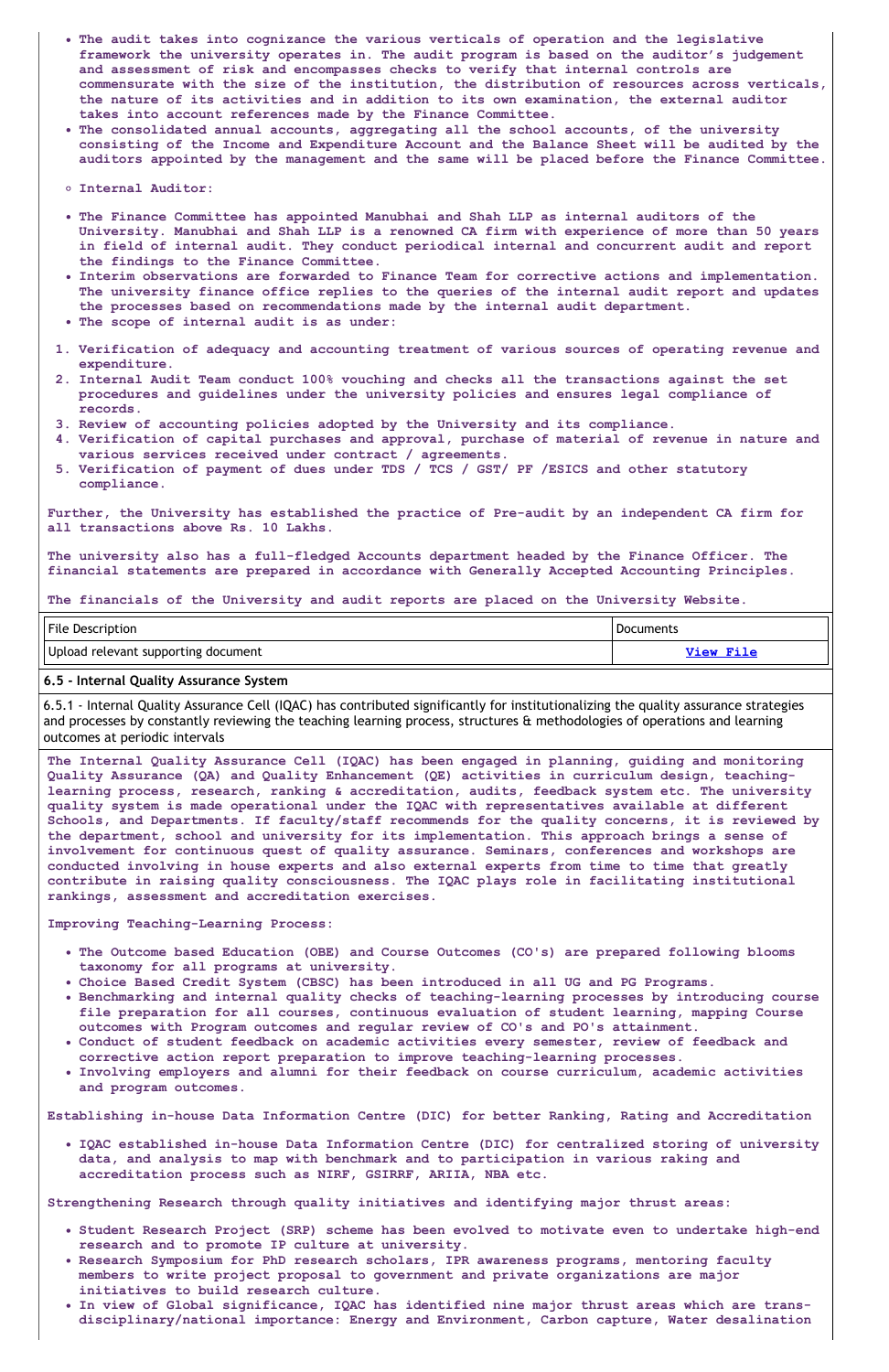**and waste water treatment, Renewable energy, Nanotechnology, Additive manufacturing, Cyber security.**

**Annual review of Academic and Research performance of all the departments/centers.**

| File Description                                                                                                                                                                                                                                                                                                                                                                                                                                                         |                              | <b>Documents</b> |
|--------------------------------------------------------------------------------------------------------------------------------------------------------------------------------------------------------------------------------------------------------------------------------------------------------------------------------------------------------------------------------------------------------------------------------------------------------------------------|------------------------------|------------------|
| Upload relevant supporting document                                                                                                                                                                                                                                                                                                                                                                                                                                      |                              | <b>View File</b> |
| 6.5.2 - Institution has adopted the following for Quality<br>assurance Academic Administrative Audit (AAA) and follow up<br>action taken Confernces, Seminars, Workshops on<br>quality conducted Collaborative quality initiatives with<br>other institution(s) Orientation programme on quality issues<br>for teachers and studens Participation in NIRF Any other<br>quality audit recognized by state, national or<br>international agencies (ISO Certification, NBA) | A. Any 5 or all of the above |                  |
| <b>File Description</b>                                                                                                                                                                                                                                                                                                                                                                                                                                                  |                              | <b>Documents</b> |
| Upload the data template                                                                                                                                                                                                                                                                                                                                                                                                                                                 |                              | View File        |

Upload relevant supporting documnent **View [File](https://assessmentonline.naac.gov.in/storage/app/public/aqar/14363/14363_407_1747.pdf?1649144301)**

6.5.3 - Incremental improvements made for the preceding during the year with regard to quality (in case of first cycle) Post accreditation quality initiatives(second and subsequent cycles)

**1. Additional Scholarships for Students:**

**To encourage the meritorious students and also to support financially weaker students of the society and also to promote education among the girl students by introducing following additional scholarships:**

- **Merit Scholarship: Half Tuition Fee Waiver (w.e.f. 1st Semester): For SC & ST Category Students pursuing B. Tech. programme**
- **Merit Scholarship: Half Tuition Fee Waiver (w.e.f. 1st Semester): For Female students**
- **Merit-cum-Means Scholarship: Half Tuition Fee Waiver (w.e.f. 4th Semester) – For Diploma to Degree Engg. students.**
- **Interest Subsidy for Economically Weaker Section students.**

**2. Introduction of New Programs:**

**To meet with industry requirement, the University has expanded its horizon in the domain of Engineering and Humanity by introducing following programs:**

**New Program Introduced in Last Five Years**

**Programme name**

**Programme Specialization**

**B. Tech.**

**Automobile Engineering**

**B. Tech.**

**Electronics & Communication Engineering**

**M. Tech.**

**Civil Engineering (Transportation Engineering)**

**M. Tech.**

**Cyber Security**

**M. Tech.**

#### **Data Sciences**

#### **M. Tech.**

**Energy and Environmental Management**

### **M. Tech.**

**Mechanical Engineering (Manufacturing Engineering)**

# **M. Tech.**

```
Mechanical Engineering (Thermal Engineering)
```
**M. Tech.**

```
Petroleum Technology (Exploration)
```
# **M.A.**

**Psychology**

**M.A.**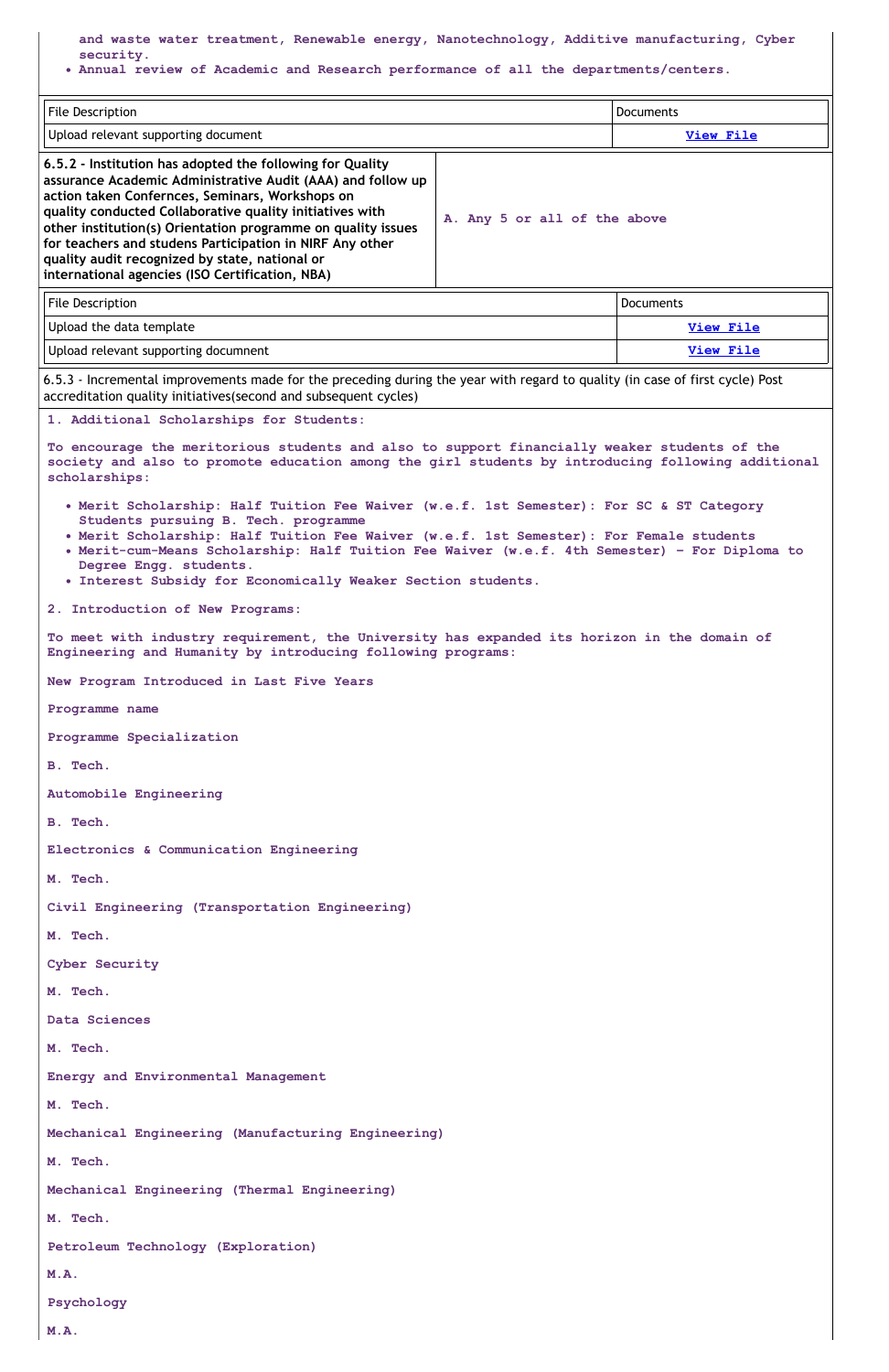**Economics M.A. Mass Communication M.Sc. Chemistry M.Sc. Mathematics M.Sc. Physics 3. Internationalization of Education: The University has established Office of International Relations (OIR) to develop global**

**professionals by providing international educational exchange to University students and to create visibility of University in global educational scenario by collaborating with other reputed institutions and student exchange programs.**

| <b>File Description</b>             | <b>Documents</b> |
|-------------------------------------|------------------|
| Upload relevant supporting document | <b>View File</b> |

**Various programs by OIR were started with an objective to provide international orientation of educational programs and to explore international cooperation in education and research in association with international universities and industry experts.The major initiatives are:**

- **Study in India Program (SIP)**
- **Semester Exchange & Abroad Program**
- **Faculty with Foreign Exposure**
- **International Admission**
- **Collaboration with leading Universities in USA, Australia and Europe.**

# **INSTITUTIONAL VALUES AND BEST PRACTICES**

**7.1 - Institutional Values and Social Responsibilities**

7.1.1 - Measures initiated by the Institution for the promotion of gender equity during the year

**Various initiatives related to gender equity and sensitization are followed through the curricular and co-curricular activities and the facilities for women on campus. A duly constituted Women's Cell takes care of women empowerment, safety and equality.**

**1. Women's Cell – PDEU**

**The Women's Cell has been established to ensure and uphold the dignity of women at work. The University aims to provide safe working and learning campus life for staff and students free from gender discrimination and sexual harassment.**

# **2. CENTRE FOR COUNSELING SERVICES**

**The Centre for Counseling Services at the University provides mental health-centered consultation to students, faculty, and staff. CCS also works to educate the campus community about social and psychological issues and help students who are struggling with personal, academic, or social concerns through therapeutic intervention to foster positive mental health.**

#### **3. Day Care Centre for employees' children**

**With an objective to provide safe, better and secure environment with quality caregivers for the children of employee parents, the University started the daycare facility in May 2019 on the Campus. With this facility, the employee parents having young children, can work with peace of mind of knowing their children are safe on the campus.**

**COMMON ROOM FACILITY**

**To facilitate healthy ecosystem campus has established comfortable common room facility for the students.**

| <b>File Description</b>                                                                                                                                                                                                                       |                              |                  | <b>Documents</b>    |
|-----------------------------------------------------------------------------------------------------------------------------------------------------------------------------------------------------------------------------------------------|------------------------------|------------------|---------------------|
| Upload relevant supporting document                                                                                                                                                                                                           |                              |                  | <b>View</b><br>File |
| Annual gender sensitization action plan(s)                                                                                                                                                                                                    |                              |                  | Nil                 |
| Specific facilities provided for women in terms of: a. Safety and security b. Counseling c. Common rooms d. Daycare<br>Centre e. Any other relevant information                                                                               |                              |                  | Nil                 |
| 7.1.2 - The Institution has facilities for alternate sources of<br>energy and energy conservation Solar energy<br><b>Biogas</b><br>plant Wheeling to the Grid Sensor-based energy<br>conservation Use of LED bulbs/ power-efficient equipment | A. Any 4 or All of the above |                  |                     |
| <b>File Description</b>                                                                                                                                                                                                                       |                              | <b>Documents</b> |                     |
|                                                                                                                                                                                                                                               |                              |                  |                     |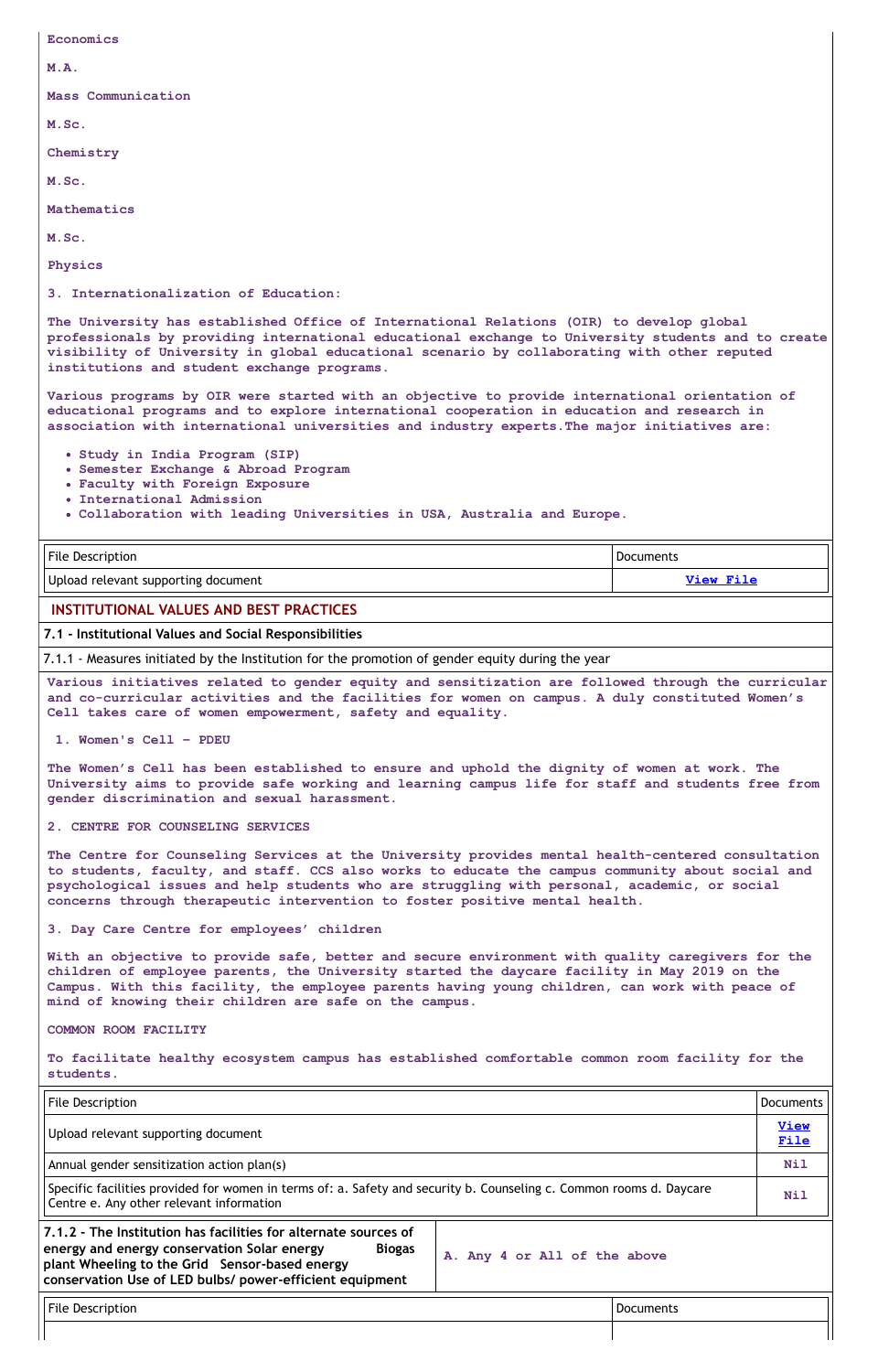7.1.3 - Describe the facilities in the Institution for the management of the following types of degradable and non-degradable waste (within 200 words) Solid waste management Liquid waste management Biomedical waste management E-waste management Waste recycling system Hazardous chemicals and radioactive waste management

#### **Solid waste management**

**All the solid waste generated on the campus is being segregated to plastic and paper water (biodegradable and non-biodegradable).**

**Liquid waste management and recycling**

**PDEU has developed a centralized system to collect all the waste water generated in the campus to the treatment facility located backside of the student canteen. The landscape area of the campus is about 98 acres. PDEU is equipped with two Sewerage Treatment Plants each with capacity of treating 300 KLD. In addition to it, there are twelve numbers of percolation wells with total capacity of 20 KL/hr at different locations.**

**Biomedical waste management**

**Bio-medical waste is not generally produced in the campus. However after the pandemic, use of mask and gloves have gone up, and the disposal facility for the same has been created over different locations on the campus.**

**E-waste management**

| File Description                                                                                                                                                                                                                                             |                              | <b>Documents</b> |
|--------------------------------------------------------------------------------------------------------------------------------------------------------------------------------------------------------------------------------------------------------------|------------------------------|------------------|
| Upload relevant supporting document                                                                                                                                                                                                                          |                              | <b>View File</b> |
| 7.1.4 - Water conservation facilities available in the<br>Institution: Rain water harvesting Bore well / Open well<br>recharge Construction of tanks and bunds Waste water<br>recycling Maintenance of water bodies and distribution<br>system in the campus | A. Any 4 or all of the above |                  |
| <b>File Description</b>                                                                                                                                                                                                                                      |                              | <b>Documents</b> |
| Upload relevant supporting document                                                                                                                                                                                                                          |                              | View File        |
| 7.1.5 - Green campus initiatives include                                                                                                                                                                                                                     |                              |                  |
| 7.1.5.1 - The institutional initiatives for greening the campus<br>are as follows:                                                                                                                                                                           |                              |                  |
| 1. Restricted entry of automobiles<br>2. Use of bicycles/ Battery-powered vehicles<br>3. Pedestrian-friendly pathways<br>4. Ban on use of plastic<br>5. Landscaping                                                                                          | A. Any 4 or All of the above |                  |
| File Description                                                                                                                                                                                                                                             |                              | Documents        |
| Upload relevant supporting document                                                                                                                                                                                                                          |                              | <b>View File</b> |
| 7.1.6 - Quality audits on environment and energy are regularly undertaken by the institution                                                                                                                                                                 |                              |                  |

**Any E-waste, such as monitors, keyboards, mouse, hard disk, PC, circuit board, equipment, etc. is disposed to local vendors from time to time.**

**Hazardous chemicals waste management**

**Due care is taken to dispose crude oil (generated in very less quantity) being used as hazardous substance. The laboratories are set-up keeping safety in mind. Fire prevention systems along with automated emergency retardant systems are incorporated across the campus.**

**7.1.6.1 - The institution's initiatives to preserve and improve**

| 7.1.7 - The Institution has a disabled-friendly and barrier-free<br>environment Ramps/lifts for easy access to classrooms and<br>centres. Disabled-friendly washrooms Signage including                                                               | A. Any 4 or all of the above |                  |
|-------------------------------------------------------------------------------------------------------------------------------------------------------------------------------------------------------------------------------------------------------|------------------------------|------------------|
| Upload relevant supporting document                                                                                                                                                                                                                   |                              | <b>View File</b> |
| File Description                                                                                                                                                                                                                                      |                              | <b>Documents</b> |
| the environment and harness energy are confirmed through<br>the following:<br>1. Green audit<br>2. Energy audit<br>3. Environment audit<br>4. Clean and green campus recognitions/awards<br>5. Beyond the campus environmental promotional activities | A. Any 4 or all of the above |                  |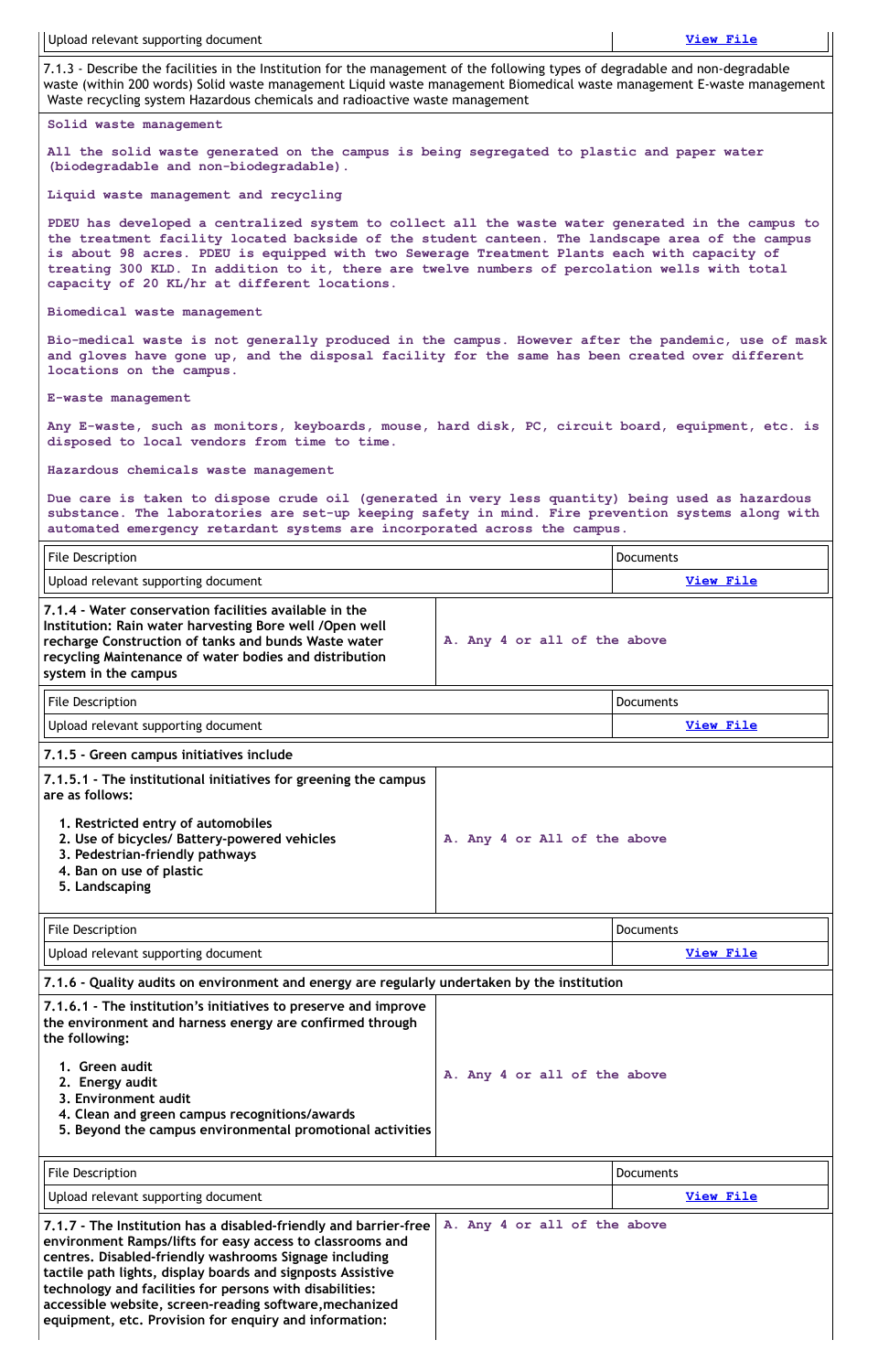# **Human assistance, reader, scribe, soft copies of reading materials, screen reading, etc.**

| <b>File Description</b>             | <b>Documents</b> |
|-------------------------------------|------------------|
| Upload relevant supporting document | T1.0M            |

7.1.8 - Describe the Institutional efforts/initiatives in providing an inclusive environment i.e. tolerance and harmony towards cultural, regional, linguistic, communal, socio-economic and other diversities (within a maximum of 200 words)

**PDEU's mission is to promote student achievement and preparation for global competitiveness by fostering educational excellence and ensuring equal access. Integral to furthering that mission is supporting efforts to create diverse and welcoming campus communities for all students. Toward that end, PDEU has attracted and admitted students from various backgrounds and experiences, and has also supported and retained these students once on campus. A culturally inclusive environment requires mutual respect, effective relationships, clear communication, explicit understandings about expectations and critical self-reflection. An inclusive environment on campus contributes to making PDEU a safe, enjoyable and productive place for everyone in the university community, and can enhance our interactions with the wider community.**

**University has taken many initiative in this direction by recruiting faculty members, staff, research scholars and students from different regions to enrich this diversity.**

**Both national and International Students and scholars at UG, PG & Ph.D. levels bring the required multi- state and multi-national cultural diversity by enriching the ethos, language, cuisines, festival, awareness as a part of peer-group learning. Likewise throughout the Year University organizes many events to promote an inclusive environment, harmony towards cultural, regional, linguistic, communal socioeconomic and other diversities.**

| File Description                    | Documents |
|-------------------------------------|-----------|
| Upload relevant supporting document | View File |

| File Description                    | Documents |
|-------------------------------------|-----------|
| Upload relevant supporting document | View File |

7.1.9 - Sensitization of students and employees of the institution to constitutional obligations: values, rights, duties and responsibilities of citizens:

**The University facilitates an ecosystem for continuous awareness of constitutional obligations among students, faculty and staff members. Multiple programmes including regulations in service book and student academic guidelines are listed. University also ensures periodic orientation programmes for faculty and staff and also PhD, PG and UG students.**

**"All employees are expected to behave according to the ideals of national integration showing love, concern, respect to all without any discrimination whatsoever of caste. Creed or community. Any act or speech against this rule shall be considered as a serious breach of discipline and shall invite strict disciplinary action.**

**Every employee shall strive in general to instill in the students under his/her care a high sense of values. Social conscientiousness, and pride in their Alma Mater and loyalty to the Country. It is the sacred duty of all the employees to work for the intellectual, moral, social and physical development of all students." PDPU General Service Rules**

**Tolerance, cultural awareness and community services is encouraged with the spirit of inclusiveness organised OSAIl, Women's Cell, Centre for Counselling, Human Resource Dept. 100 +event /seminar/guest lectures and workshop have been organised for faculty, staff and students.**

| 7.1.10 - The Institution has a prescribed code of conduct for<br>students, teachers, administrators and other staff and<br>conducts periodic programmes in this regard. The Code of<br>Conduct is displayed on the website There is a committee to<br>monitor adherence to the Code of Conduct Institution<br>organizes professional ethics programmes for<br>students, teachers, administrators and other staff Annual<br>awareness programmes on Code of Conduct are organized | All of the above |
|----------------------------------------------------------------------------------------------------------------------------------------------------------------------------------------------------------------------------------------------------------------------------------------------------------------------------------------------------------------------------------------------------------------------------------------------------------------------------------|------------------|
|                                                                                                                                                                                                                                                                                                                                                                                                                                                                                  |                  |

7.1.11 - Institution celebrates / organizes national and international commemorative days, events and festivals

**Efforts of the university in celebrating/organizing national and International commemorative days, events and festivals during the last five years have ensured the required sensitization for all the stakeholders.**

**The Office of Student Activities, Involvement & Leadership (OSAIL) complements students' academic experiences by providing services and resources that engage students in creating campus culture through social, cultural, intellectual, spiritual, athletic, recreational, artistic, political, and service opportunities.**

**The Office supports the student organizations that abound at PDEU. Opportunities are provided for student participation and leadership experiences in a variety of officially recognized clubs and organizations. Currently it mentors and funds around 35+ student clubs which conducts around 250+ events throughout the academic year. The staff is committed to delivering quality advising, resource materials, leadership development opportunities, and administrative support services to impact students' growth and development and enhance the success of each student organization.**

**Apart from these PDEU organizes 2 other major commemorative events as under:**

- **1. Prof. Kartic Khilar Memorial Lecture**
- **2. Pandit Deendayal Memorial Lecture Series @ PDEU**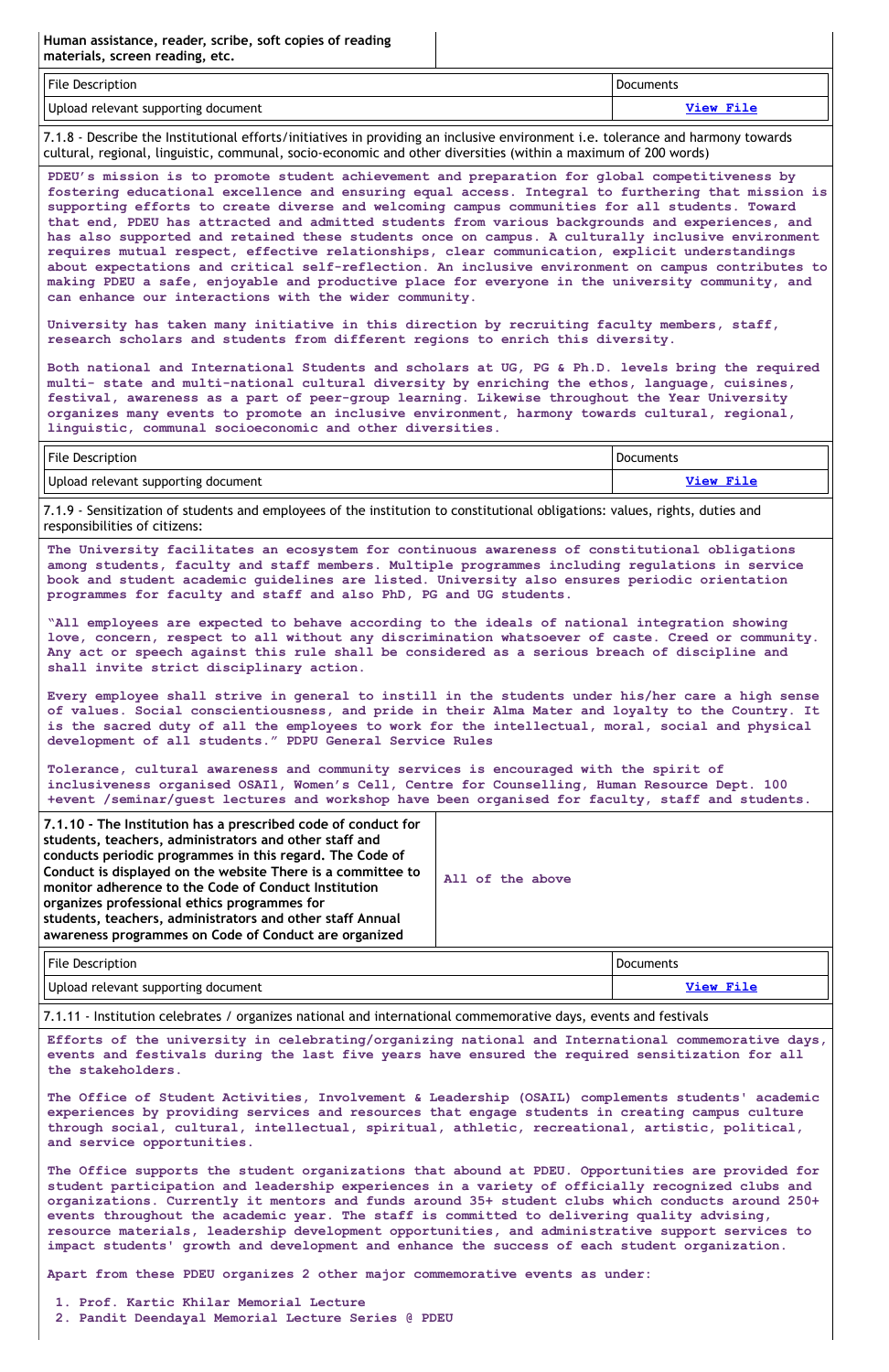#### **Prof. Kartic Khilar Memorial Lecture**

**In the 14 years of our journey, PDEU has achieved several benchmarks and is marching towards many more such accolades. Every successful achievement had a group of people who envisioned, worked hard and bestowed their experience in the development of PDEU. One such eminent personality was late Director General Prof. Kartic C. Khilar who contributed in shaping the Academic and Research Culture of PDEU during his tenure and facilitated the University in every aspect. Prof. Khilar passed away on 13th November, 2009. In the souvenir of Prof. Kartic Khilar, university organizes a lecture series in his memory.**

**Pandit Deendayal Memorial Lecture Series @ PDEU**

**Pandit Deendayal Memorial Lecture series-a public event- is organized at Pandit Deendayal Energy University, Gandhinagar every year on 25th September, the birth anniversary of Shri Deendayal Upadhyay, Social Activist, Politician and Author, who was the founder of political movement Jan Sangh. Over the years, luminaries from different walks of life have graced the occasion and have spoken on a variety of topics.**

**Link for 2021 edition of Pandit Deendayal Memorial lecture**

**https://www.youtube.com/watch?v=-qpoKrHnBJM**

| <b>File Description</b>             | Documents |
|-------------------------------------|-----------|
| Upload relevant supporting document | View File |

#### **7.2 - Best Practices**

7.2.1 - Describe one best practice successfully implemented by the Institution as per NAAC format provided in the Manual

**At the university,severalinnovative anddevelopmentalinitiatives and practices have been implemented. Ofmanysuch initiatives and practices, the followingis mentioned considering the pandemic situation**

**Title of the Practice:Effective Online/Hybrid Teaching Learning during Pandemic situation**

**Objective of the Practice: To provide effective teaching learning support during Pandemic.**

**For Lecture delivery, the faculty adoptedSynchronous (live) lectures and tutorials with recording made available to the student after the class. The focus was enhancing learning experiences despite the limitation of in person presence, designing learning assessments and approaches to innovative TL methods. Teaching pedagogy was reviewed and revamped to bring theconcentration and attention during online learning using casestudies discussion, focused group discussions using breakout rooms etc by the faculty members.**

**The Practice:At the University, Online/ Hybrid class from campus has been facilitated with the required infrastructure facility. All the classrooms have been equipped and integrated for hybrid learning since the first unlock during the pandemic and faculty members conducted the classes from campus while students attended the same from home through Microsoft teams/google classroom. Over the last one year over 11,200 lectures have been administered over hybrid mode from the classroom at the campus. NPTEL/SWAYAM University allowed the credit transfer from SWAYAM courses and as of now 400 plus students have completed the courses and availed credit transfer. Coursera: 3000 plus students completed more than 22000 certificate courses through coursera in the areas of business, computer science and data science.**

**The Context: The University provided course access during the difficult time of pandemic to all the students along with NPTEL/SWAYAM courses for credit transfer.**

**Evidence of Success: For A.Y. 2020-21, the university started the semester and conducted all the examinations(\_\_\_\_) successfully as per the academic calendar which enabled timely student progression for both PG and UG programme.Online video \_\_\_\_\_**

**Problems encountered and resources required : Mass training and demo session required for smooth adaptation of students, staff and faculty particularly for conducting online examination**

#### **7.3 - Institutional Distinctiveness**

7.3.1 - Highlight the performance of the institution in an area distinct to its priority and thrust (within a maximum of 200 words)

**Energy, Industry 4.0 & Internationalization are important distinctive areas.**

**Few of Start-Ups incubated:**

- **1. Imagine Powertree Private Limited**
- **2. Prayogik Energy Private Limited**
- **3. Rhyno Wheels Private Limited**
- **4. Pi Green Innovations Private Limited**
- **5. PV Recycler**
- **6. Syphon Energies**

**Link: http://iic.pdpu.ac.in/en/incubatee-startups/view**

**Laser Metal 3D Printing Facility is Atmanirbhar Bharat initiative in energy Sector.**

**Internationalization**

**The University has more than 280 students from approx. 38 countries and is partner of Study in India Program-SIP and Study in Gujarat initiative of Government. SIP is 2-6 weeks module-based program catering foreign students & faculties. It is interdisciplinary, demonstrating Indian religions and cultures. Nine SIPs conducted, 100+ students & 11 Faculty benefitted.**